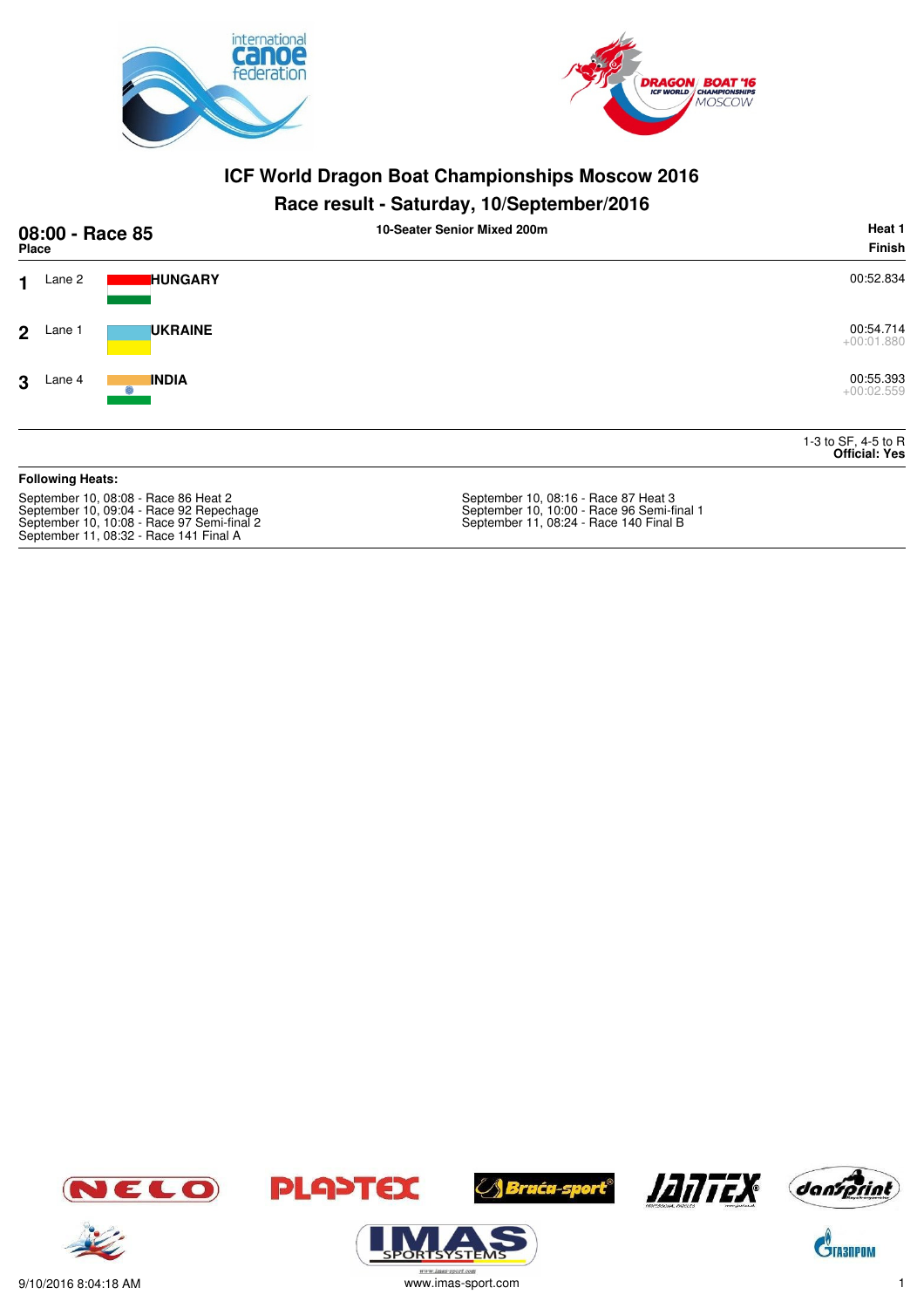



#### **Race result - Saturday, 10/September/2016**

| 08:08 - Race 86<br><b>Place</b> |                         |                                      | 10-Seater Senior Mixed 200m             | Heat 2<br><b>Finish</b>                     |
|---------------------------------|-------------------------|--------------------------------------|-----------------------------------------|---------------------------------------------|
| 1                               | Lane 5                  | <b>I</b> GERMANY                     |                                         | 00:53.030                                   |
| $\overline{2}$                  | Lane 3                  | THAILAND                             |                                         | 00:53.530<br>$+00:00.500$                   |
| 3                               | Lane 4                  | <b>CZECH REPUBLIC</b>                |                                         | 00:53.837<br>$+00:00.807$                   |
| $\overline{4}$                  | Lane 2                  | <b>CANADA</b><br><b>M</b>            |                                         | 00:54.021<br>$+00:00.991$                   |
|                                 |                         |                                      |                                         | 1-3 to SF, 4-5 to R<br><b>Official: Yes</b> |
|                                 | <b>Following Heats:</b> |                                      |                                         |                                             |
|                                 |                         | September 10, 08:16 - Race 87 Heat 3 | September 10, 09:04 - Race 92 Repechage |                                             |

September 11, 08:24 - Race 140 Final B September 11, 08:32 - Race 141 Final A

September 10, 09.04 - Race 97 Semi-final 2<br>September 10, 10:08 - Race 97 Semi-final 2<br>September 11, 08:32 - Race 141 Final A











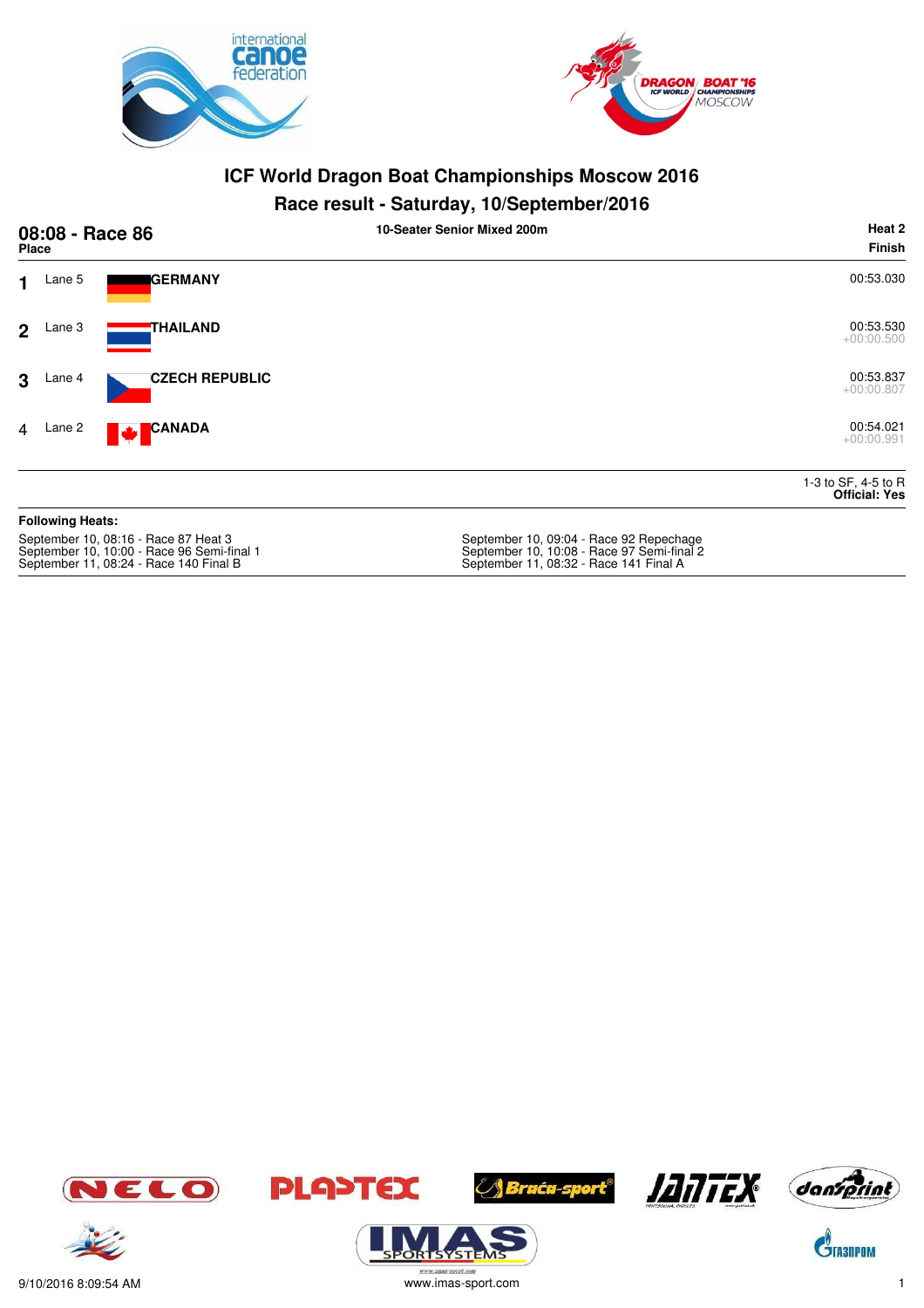



#### **Race result - Saturday, 10/September/2016**

|                | 08:16 - Race 87<br>Place |                                   | . .<br>10-Seater Senior Mixed 200m | Heat 3<br><b>Finish</b>                     |
|----------------|--------------------------|-----------------------------------|------------------------------------|---------------------------------------------|
| $\mathbf 1$    | Lane 2                   | PHILIPPINES                       |                                    | 00:50.090                                   |
| 2 <sup>1</sup> | Lane 6                   | <b>RUSSIA</b>                     |                                    | 00:50.558<br>$+00:00.468$                   |
| $\mathbf{3}$   | Lane 4                   | <b>FRANCE</b>                     |                                    | 00:53.385<br>$+00:03.295$                   |
|                | 4 Lane 3                 | <b>HONG KONG</b><br>$\sqrt[6]{3}$ |                                    | 00:54.126<br>$+00:04.036$                   |
| 5              | Lane 5                   | <b>SILE</b> USA                   |                                    | 00:56.167<br>$+00:06.077$                   |
|                |                          |                                   |                                    | 1-3 to SF, 4-5 to R<br><b>Official: Yes</b> |
|                | <b>Following Heats:</b>  |                                   |                                    |                                             |

September 10, 10:08 - Race 97 Semi-final 2 September 11, 08:24 - Race 140 Final B September 11, 08:32 - Race 141 Final A

September 10, 10:00 - Race 96 Semi-final 1<br>September 11, 08:24 - Race 140 Final B













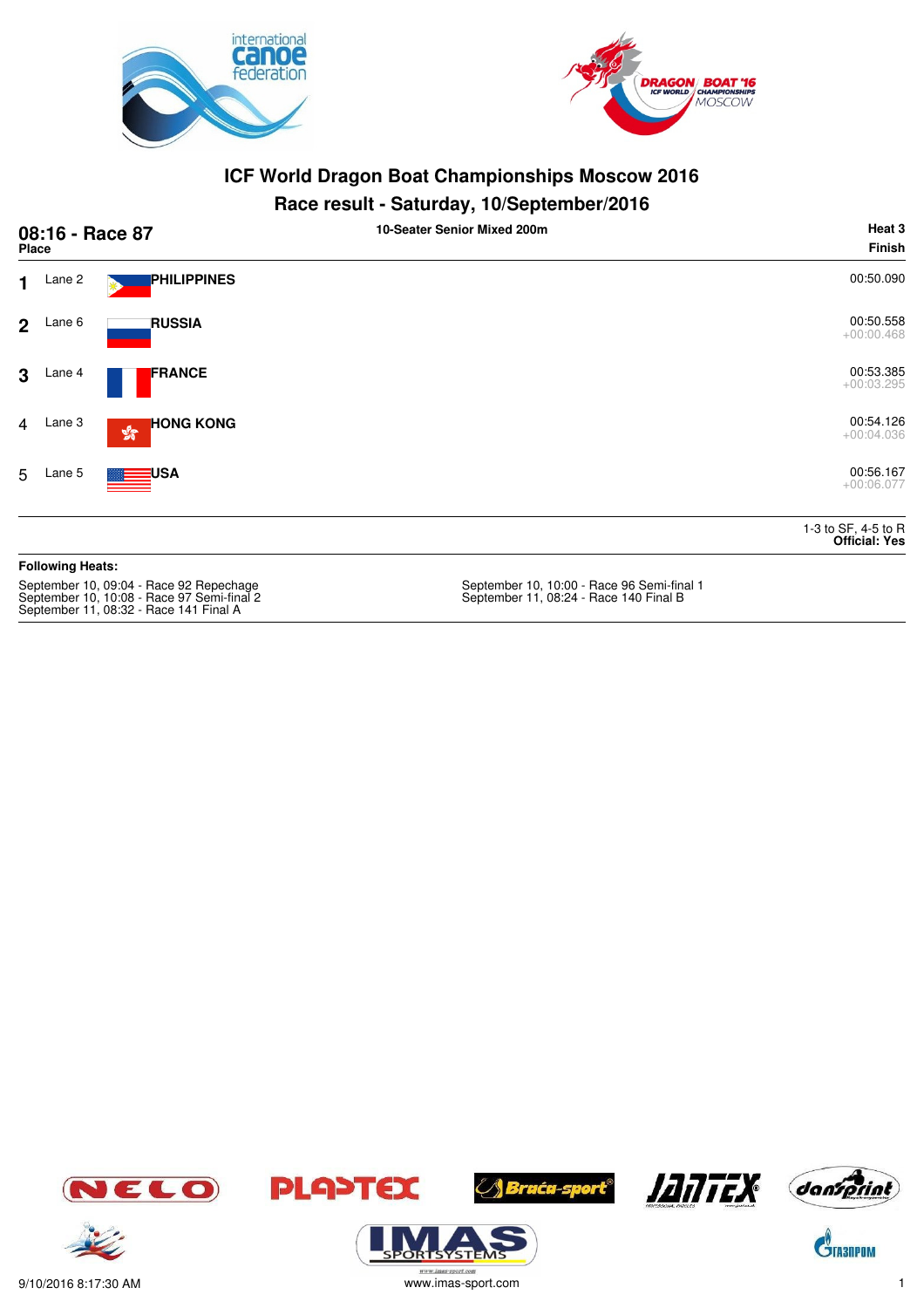



#### **Race result - Saturday, 10/September/2016**

| 08:24 - Race 88<br><b>Place</b> |        |                        | . .<br>10-Seater Master 40+ Mixed 200m | Heat 1<br>Finish                                |
|---------------------------------|--------|------------------------|----------------------------------------|-------------------------------------------------|
| $\mathbf 1$                     | Lane 3 | GERMANY (40+)          |                                        | 00:53.887                                       |
| 2 <sup>1</sup>                  | Lane 5 | $ITALY(40+)$           |                                        | 00:54.639<br>$+00:00.752$                       |
| 3                               | Lane 2 | $\equiv$ USA (40+)     |                                        | 00:58.186<br>$+00:04.299$                       |
| $\overline{4}$                  | Lane 4 | $\bullet$ CANADA (40+) |                                        | 00:58.354<br>$+00:04.467$                       |
|                                 |        |                        |                                        | 1st to Final, 2-4 to SF<br><b>Official: Yes</b> |

**Following Heats:** September 10, 08:32 - Race 89 Heat 2<br>September 11, 08:08 - Race 138 Final

September 10, 09:28 - Race 93 Semi-final

# The Lanes 2, 4 got a warning



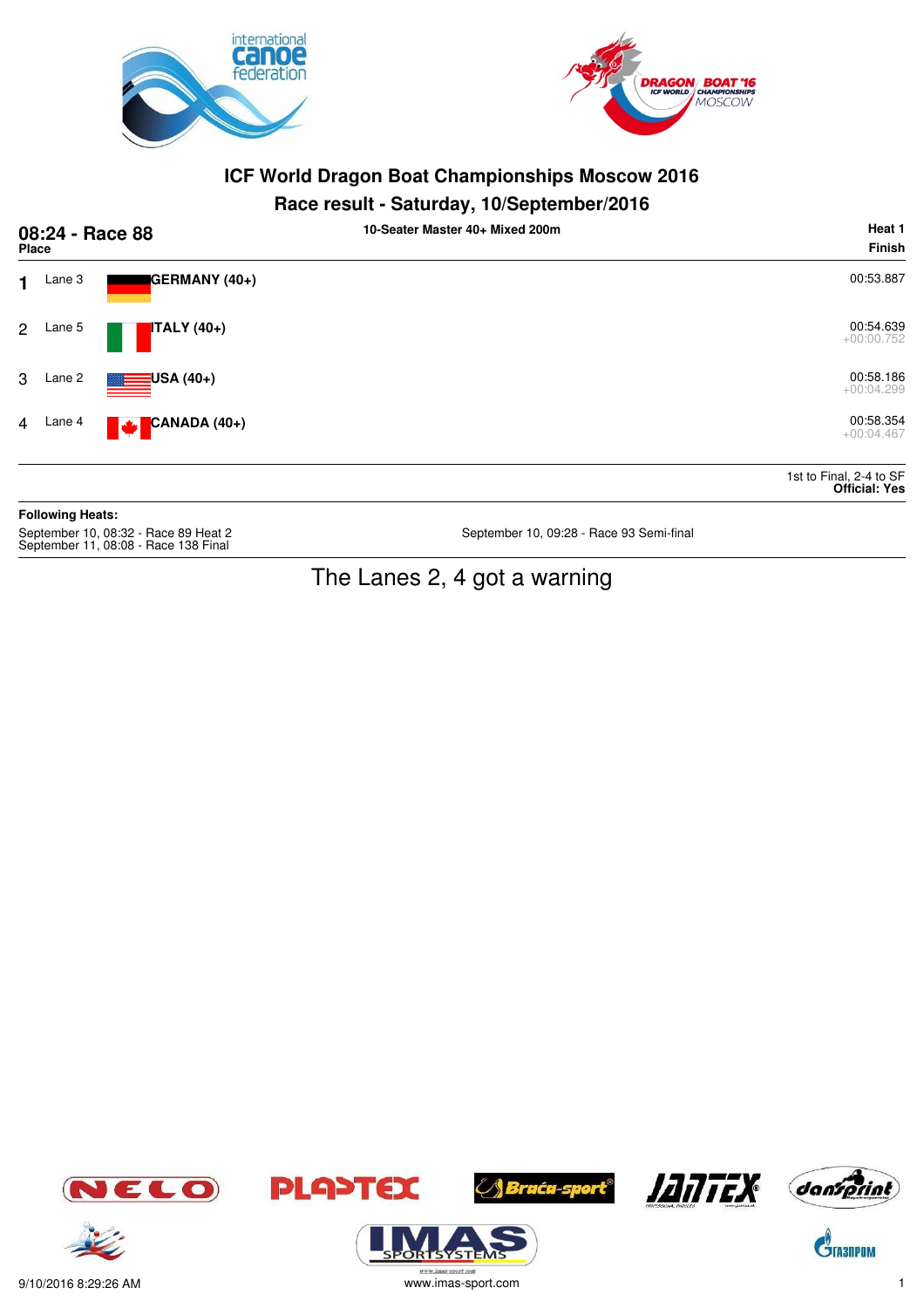



## **Race result - Saturday, 10/September/2016**

| 08:32 - Race 89<br><b>Place</b> |                         |                | 10-Seater Master 40+ Mixed 200m | Heat 2<br><b>Finish</b>                         |
|---------------------------------|-------------------------|----------------|---------------------------------|-------------------------------------------------|
| 1                               | Lane 5                  | RUSSIA (40+)   |                                 | 00:53.694                                       |
| 2                               | Lane 2                  | SWEDEN $(40+)$ |                                 | 00:55.815<br>$+00:02.121$                       |
| 3                               | Lane 3                  | HUNGARY (40+)  |                                 | 00:56.074<br>$+00:02.380$                       |
|                                 |                         |                |                                 | 1st to Final, 2-4 to SF<br><b>Official: Yes</b> |
|                                 | <b>Following Heats:</b> |                |                                 |                                                 |

September 10, 09:28 - Race 93 Semi-final September 11, 08:08 - Race 138 Final September 11, 08:08 - Race 138 Final

















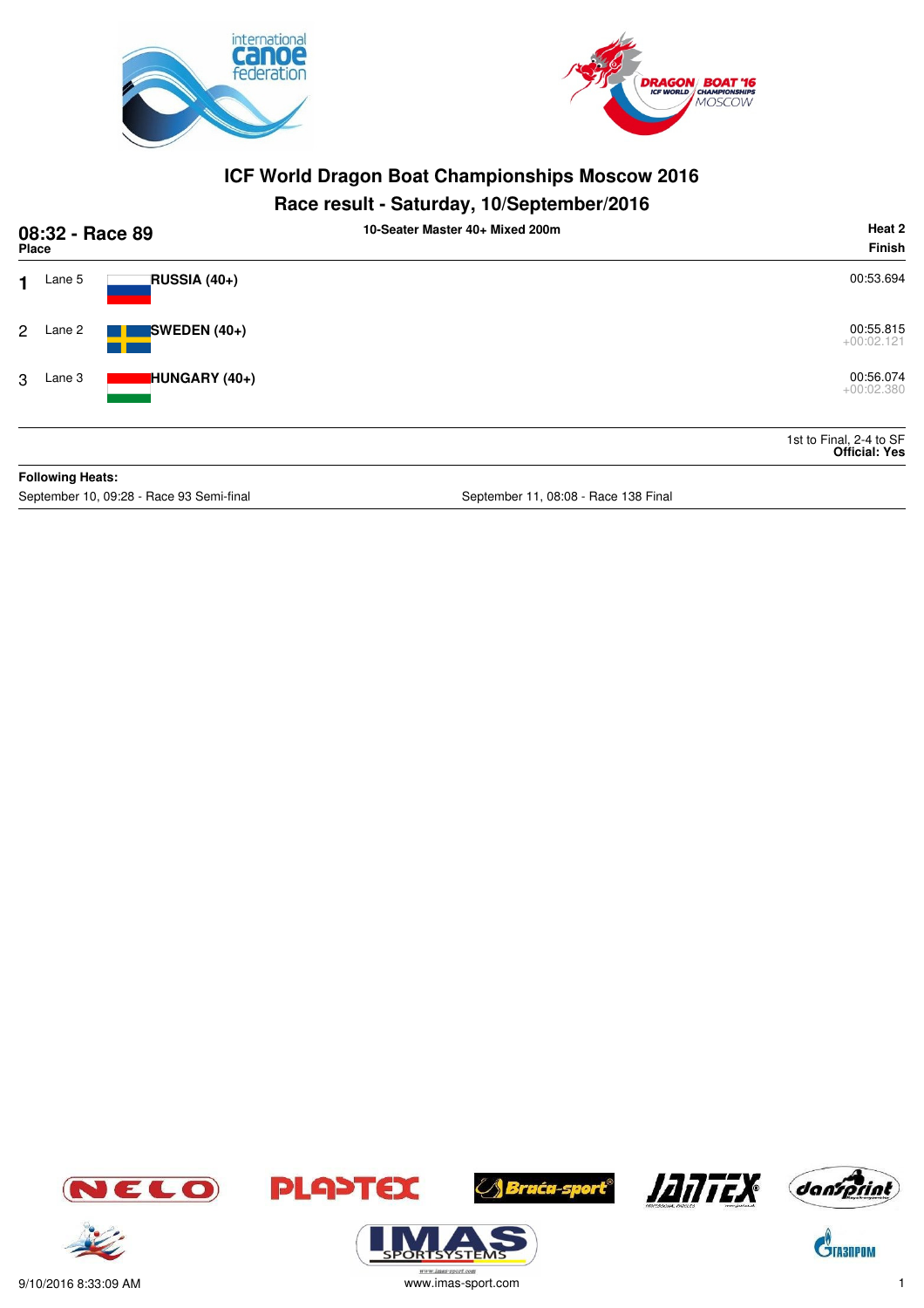



## **Race result - Saturday, 10/September/2016**

| 08:40 - Race 90<br><b>Place</b>                                              |                         |                       | 10-Seater Junior Mixed 200m              | Heat 1<br><b>Finish</b>                         |
|------------------------------------------------------------------------------|-------------------------|-----------------------|------------------------------------------|-------------------------------------------------|
| 1.                                                                           | Lane 2                  | <b>RUSSIA</b>         |                                          | 00:52.926                                       |
| 2                                                                            | Lane 3                  | <b>CANADA</b><br>N.   |                                          | 00:53.748<br>$+00:00.822$                       |
| 3                                                                            | Lane 4                  | <b>CZECH REPUBLIC</b> |                                          | 00:59.212<br>$+00:06.286$                       |
|                                                                              | Lane 5                  | <b>USA</b>            |                                          | Signed off                                      |
|                                                                              |                         |                       |                                          | 1st to Final, 2-4 to SF<br><b>Official: Yes</b> |
|                                                                              | <b>Following Heats:</b> |                       |                                          |                                                 |
| September 10, 08:48 - Race 91 Heat 2<br>September 11, 08:16 - Race 139 Final |                         |                       | September 10, 09:52 - Race 95 Semi-final |                                                 |







**ORISYSTE** 







 $\mathbf{C}^{\!\!\backslash\!}$ Tasnpom



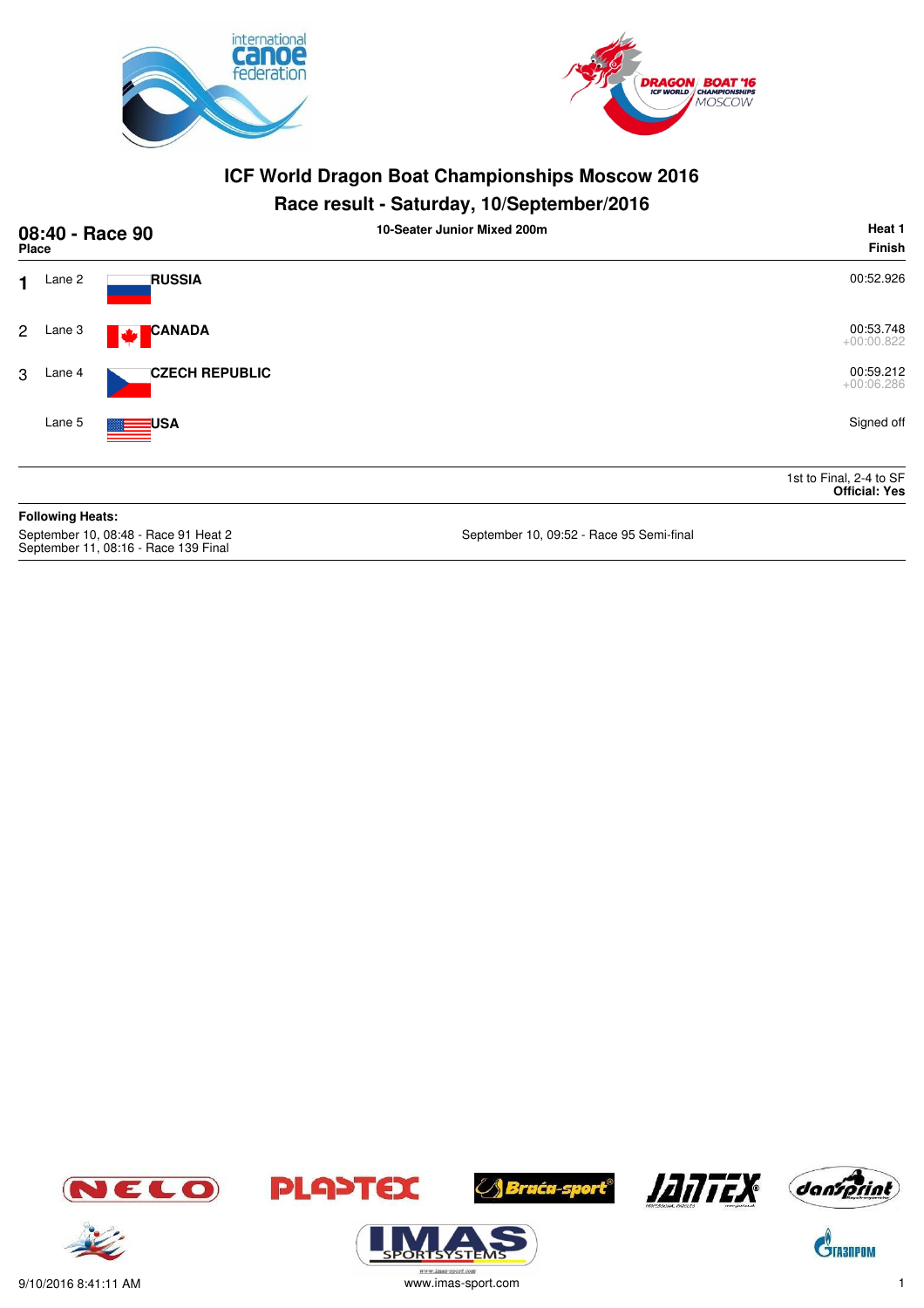



#### **Race result - Saturday, 10/September/2016**

|                | 08:48 - Race 91<br><b>Place</b> |                                                  | . .<br>10-Seater Junior Mixed 200m | Heat 2<br><b>Finish</b>                         |
|----------------|---------------------------------|--------------------------------------------------|------------------------------------|-------------------------------------------------|
| $\mathbf{1}$   | Lane 4                          | <b>PHILIPPINES</b>                               |                                    | 00:51.523                                       |
| $\mathbf{2}$   | Lane 3                          | <b>UKRAINE</b>                                   |                                    | 00:54.226<br>$+00:02.703$                       |
| 3              | Lane 5                          | <b>GERMANY</b>                                   |                                    | 00:54.572<br>$+00:03.049$                       |
| $\overline{4}$ | Lane 2                          | <b>HONG KONG</b><br>$\frac{\sqrt{3}}{2\sqrt{6}}$ |                                    | 01:01.606<br>$+00:10.083$                       |
|                |                                 |                                                  |                                    | 1st to Final, 2-4 to SF<br><b>Official: Yes</b> |
|                | <b>Following Heats:</b>         |                                                  |                                    |                                                 |

September 10, 09:52 - Race 95 Semi-final September 11, 08:16 - Race 139 Final













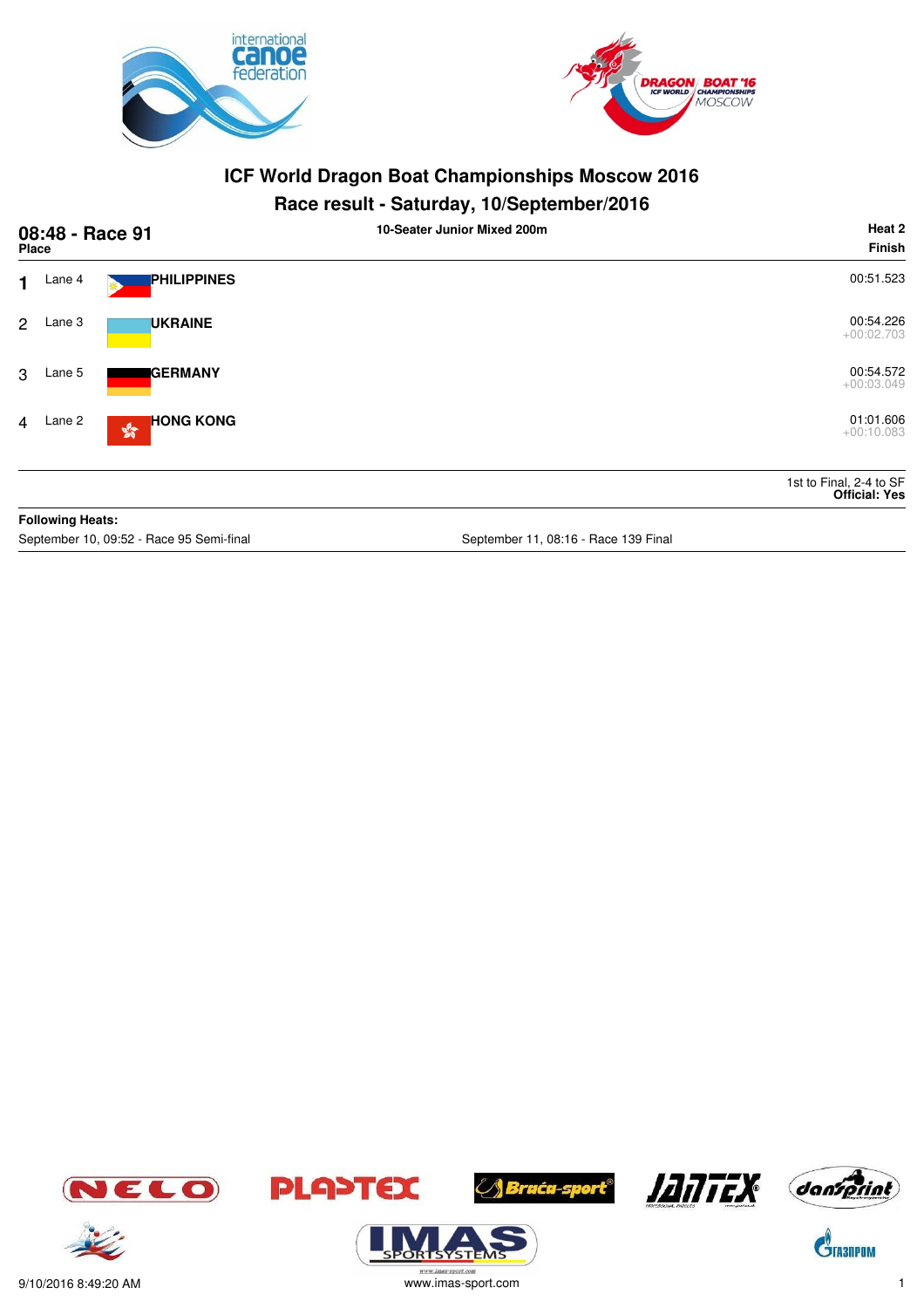



#### **Race result - Saturday, 10/September/2016**

| 09:04 - Race 92<br><b>Place</b>                                 | 10-Seater Senior Mixed 200m               | Repechage<br>Finish                 |
|-----------------------------------------------------------------|-------------------------------------------|-------------------------------------|
| <b>CANADA</b><br>Lane 3<br>1.<br><b>A</b>                       |                                           | 00:54.995                           |
| <b>EXAMPLE</b> USA<br>Lane 1<br>$2^{\circ}$                     |                                           | 00:56.946<br>$+00:01.951$           |
| <b>HONG KONG</b><br>Lane 5<br>3<br>$\frac{\sqrt{3}}{2\sqrt{3}}$ |                                           | 00:57.557<br>$+00:02.562$           |
|                                                                 |                                           | $1-3$ to SF<br><b>Official: Yes</b> |
| <b>Following Heats:</b>                                         |                                           |                                     |
| Contambor 10, 10:00, Page 06 Cami final 1                       | Soptember 10, 10:08, Pace 07 Semi final 2 |                                     |

September 10, 10:00 - Race 96 Semi-final 1<br>September 11, 08:24 - Race 140 Final B

September 10, 10:08 - Race 97 Semi-final 2<br>September 11, 08:32 - Race 141 Final A











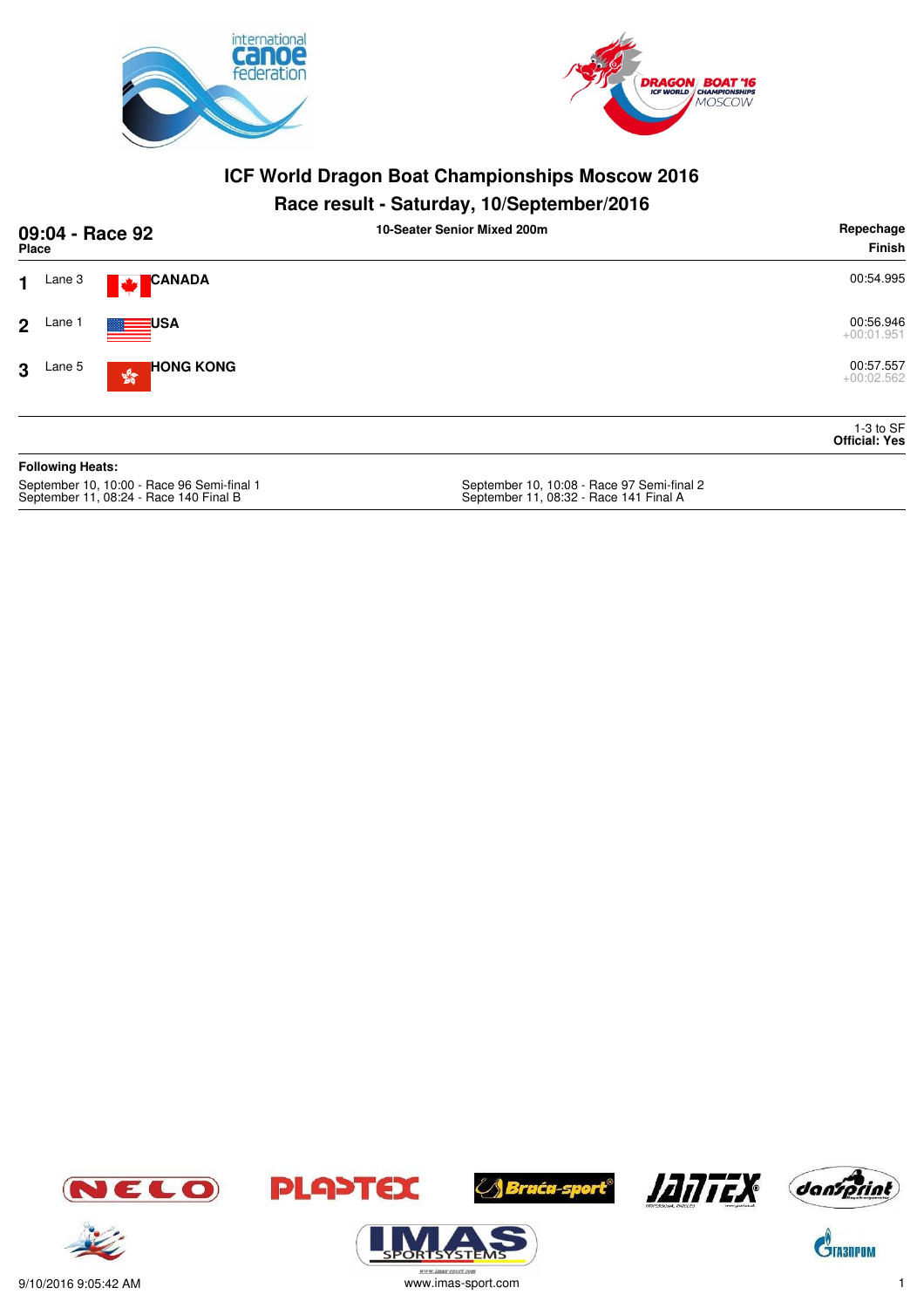



## **Race result - Saturday, 10/September/2016**

| 09:28 - Race 93<br>Place |                         |                                      | 10-Seater Master 40+ Mixed 200m | Semi-final<br><b>Finish</b>          |
|--------------------------|-------------------------|--------------------------------------|---------------------------------|--------------------------------------|
| $\mathbf{1}$             | Lane 4                  | $ITALY(40+)$                         |                                 | 00:54.898                            |
| $\overline{2}$           | Lane 3                  | SWEDEN (40+)                         |                                 | 00:55.477<br>$+00:00.579$            |
| 3                        | Lane 5                  | HUNGARY (40+)                        |                                 | 00:55.830<br>$+00:00.932$            |
| $\overline{\mathbf{4}}$  | Lane 2                  | $\equiv$ USA (40+)                   |                                 | 00:58.028<br>$+00:03.130$            |
| 5                        | Lane 6                  | CANADA (40+)<br><b>A</b>             |                                 | 00:59.267<br>$+00:04.369$            |
|                          |                         |                                      |                                 | 1-4 to Final<br><b>Official: Yes</b> |
|                          | <b>Following Heats:</b> |                                      |                                 |                                      |
|                          |                         | September 11, 08:08 - Race 138 Final |                                 |                                      |









**ORTSYSTEM** 





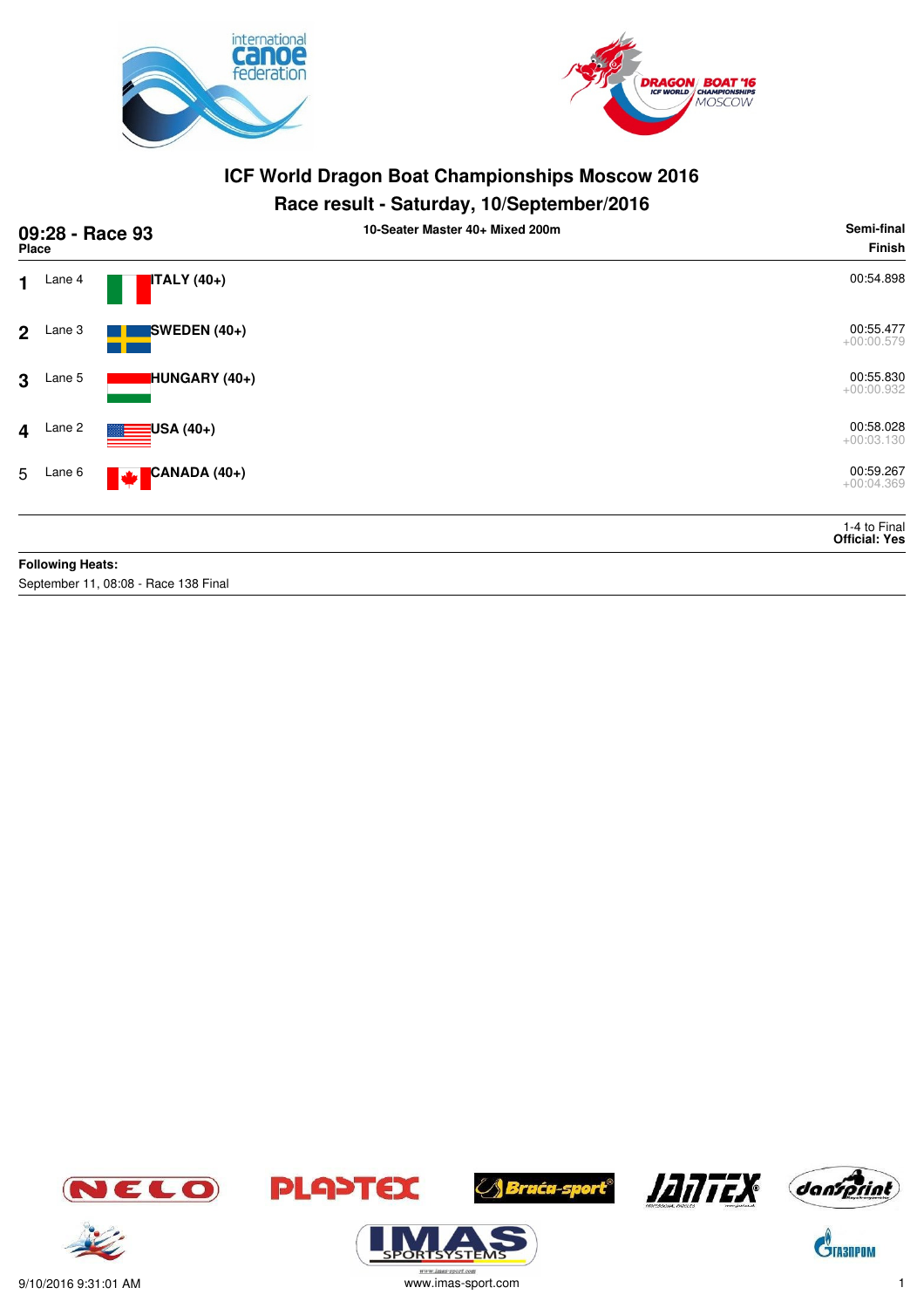



#### **Race result - Saturday, 10/September/2016**

| 09:36 - Race 94<br>Place |        |                     | 10-Seater Master 50+ Mixed 200m | Timerace 1<br><b>Finish</b>                                                              |
|--------------------------|--------|---------------------|---------------------------------|------------------------------------------------------------------------------------------|
| $\mathbf{1}$             | Lane 3 | ITALY (50+)         |                                 | 00:54.504                                                                                |
| $\overline{2}$           | Lane 4 | <b>RUSSIA (50+)</b> |                                 | 00:55.086<br>$+00:00.582$                                                                |
| 3                        | Lane 1 | GERMANY (50+)       |                                 | 00:55.850<br>$+00:01.346$                                                                |
| 4                        | Lane 2 | USA (50+)           |                                 | 00:56.128<br>$+00:01.624$                                                                |
| 5                        | Lane 5 | HUNGARY (50+)       |                                 | 00:57.384<br>$+00:02.880$                                                                |
| 6                        | Lane 6 | CANADA (50+)<br>M   |                                 | 00:58.542<br>$+00:04.038$                                                                |
|                          |        |                     |                                 | 2 Time Races with Addition of Times where fastest Time is Winner<br><b>Official: Yes</b> |

#### **Following Heats:**

September 11, 08:00 - Race 137 Timerace 2













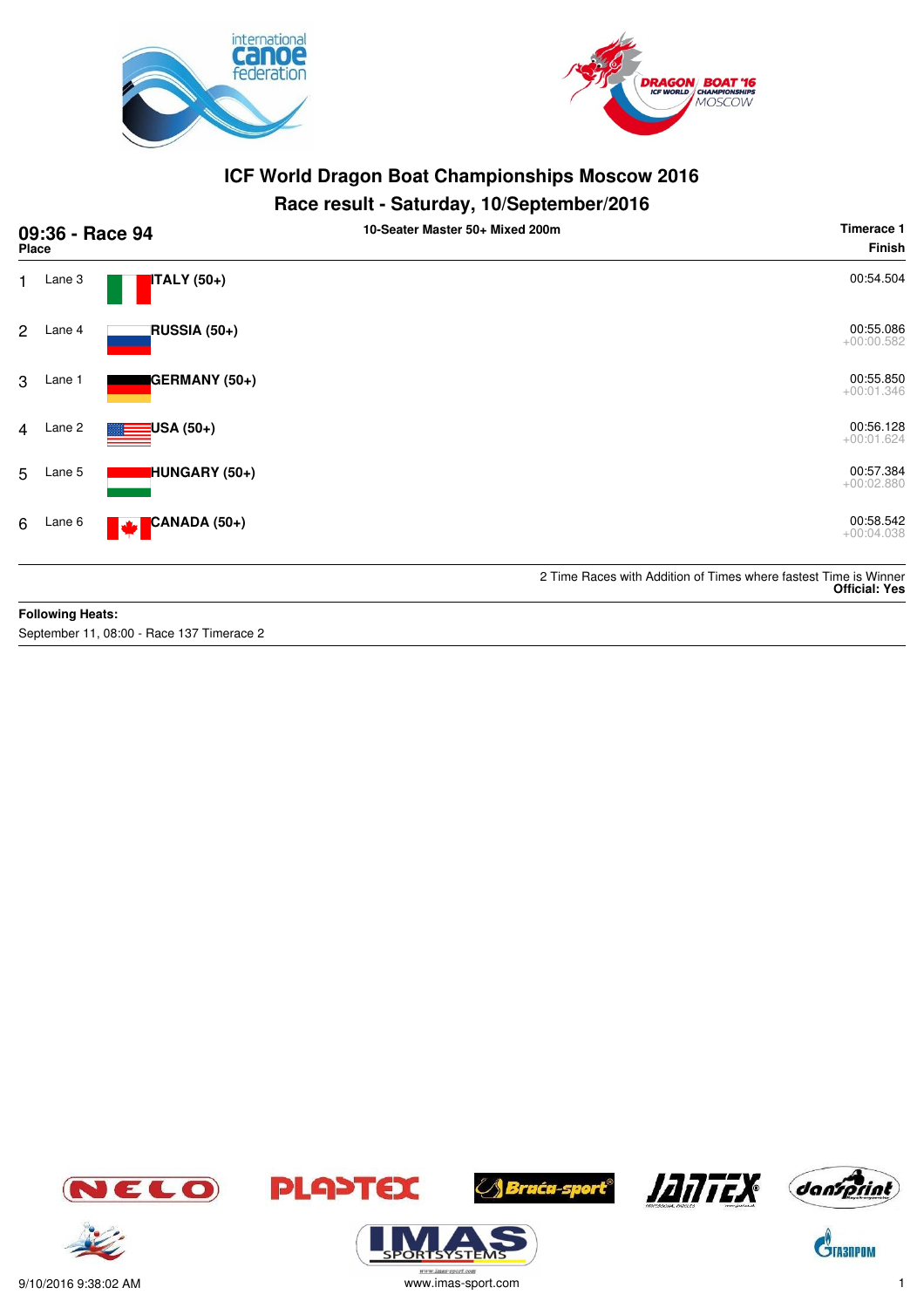



#### **Race result - Saturday, 10/September/2016**

|                         | 09:52 - Race 95<br><b>Place</b> |                                                   | - -<br>10-Seater Junior Mixed 200m | Semi-final<br><b>Finish</b>          |
|-------------------------|---------------------------------|---------------------------------------------------|------------------------------------|--------------------------------------|
| $\mathbf 1$             | Lane 4                          | <b>CANADA</b><br>M                                |                                    | 00:53.678                            |
|                         | $2$ Lane 5                      | <b>IGERMANY</b>                                   |                                    | 00:55.017<br>$+00:01.339$            |
| $\mathbf{3}$            | Lane 3                          | <b>UKRAINE</b>                                    |                                    | 00:56.061<br>$+00:02.383$            |
| $\overline{\mathbf{4}}$ | Lane 2                          | <b>CZECH REPUBLIC</b>                             |                                    | 00:58.709<br>$+00:05.031$            |
| 5                       | Lane 1                          | <b>HONG KONG</b><br>$\mathbb{S}^{\mathbb{S}^n}_0$ |                                    | 01:01.172<br>$+00:07.494$            |
|                         |                                 |                                                   |                                    | 1-4 to Final<br><b>Official: Yes</b> |
|                         | <b>Following Heats:</b>         |                                                   |                                    |                                      |
|                         |                                 | September 11, 08:16 - Race 139 Final              |                                    |                                      |







**ORTSYSTEM** 







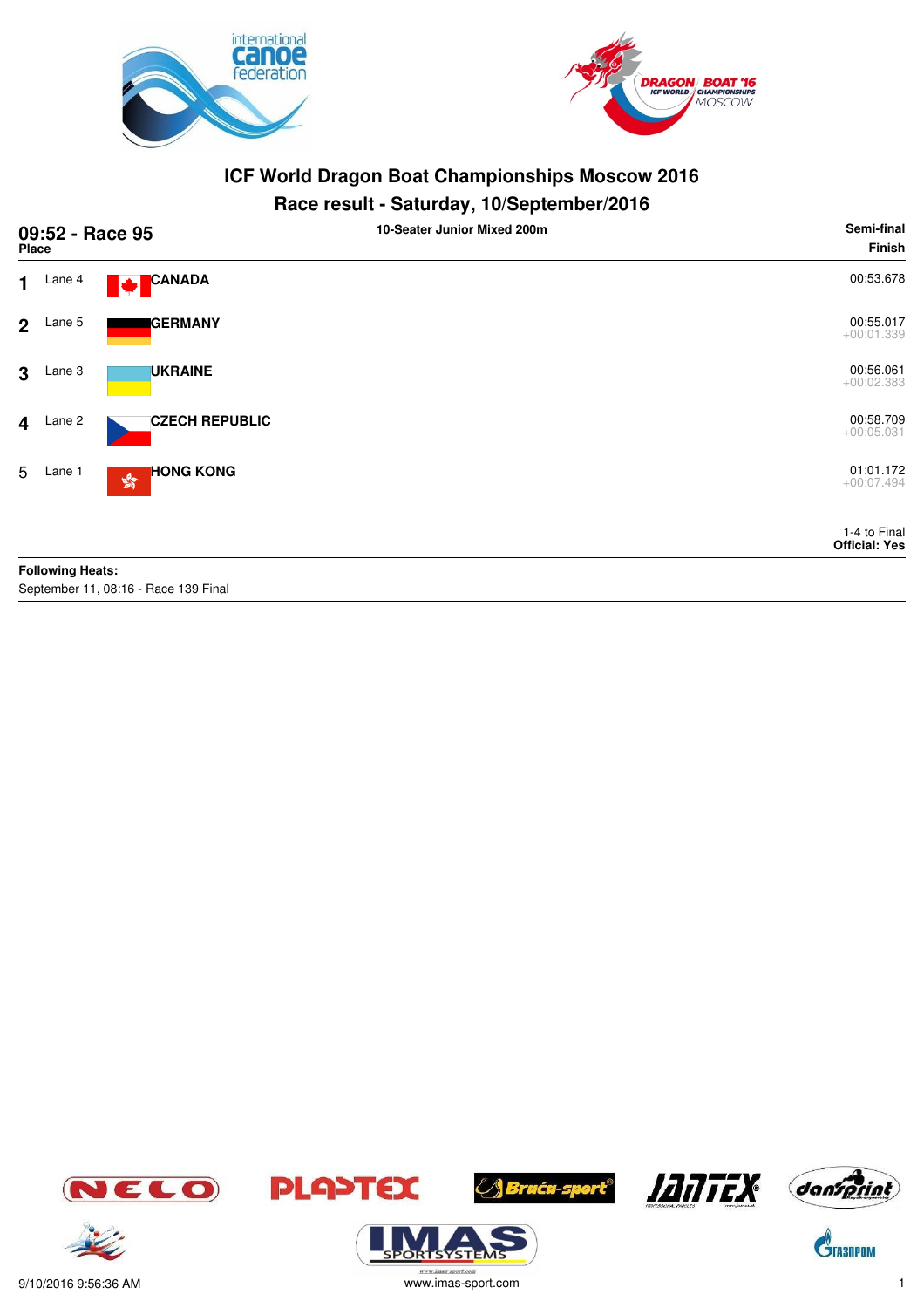



#### **Race result - Saturday, 10/September/2016**

| 10:00 - Race 96<br>Place |        |                            | 10-Seater Senior Mixed 200m | Semi-final 1<br><b>Finish</b>                          |
|--------------------------|--------|----------------------------|-----------------------------|--------------------------------------------------------|
| $\mathbf 1$              | Lane 3 | <b>PHILIPPINES</b>         |                             | 00:50.442                                              |
| 2 <sup>1</sup>           | Lane 4 | <b>HUNGARY</b>             |                             | 00:51.915<br>$+00:01.473$                              |
| $\mathbf{3}$             | Lane 5 | THAILAND                   |                             | 00:52.359<br>$+00:01.917$                              |
| $\overline{4}$           | Lane 1 | FRANCE                     |                             | 00:53.316<br>$+00:02.874$                              |
| 5                        | Lane 2 | <b>INDIA</b><br>$^{\circ}$ |                             | 00:54.528<br>$+00:04.086$                              |
| 6                        | Lane 6 | <b>ENSA</b>                |                             | 00:56.390<br>$+00:05.948$                              |
|                          |        |                            |                             | 1-3 to Final A, 4-6 to Final B<br><b>Official: Yes</b> |

**Following Heats:** September 10, 10:08 - Race 97 Semi-final 2 September 11, 08:24 - Race 140 Final B September 11, 08:32 - Race 141 Final A





**PLA>TEX** 



**/ Braća-sport<sup>®</sup>** 





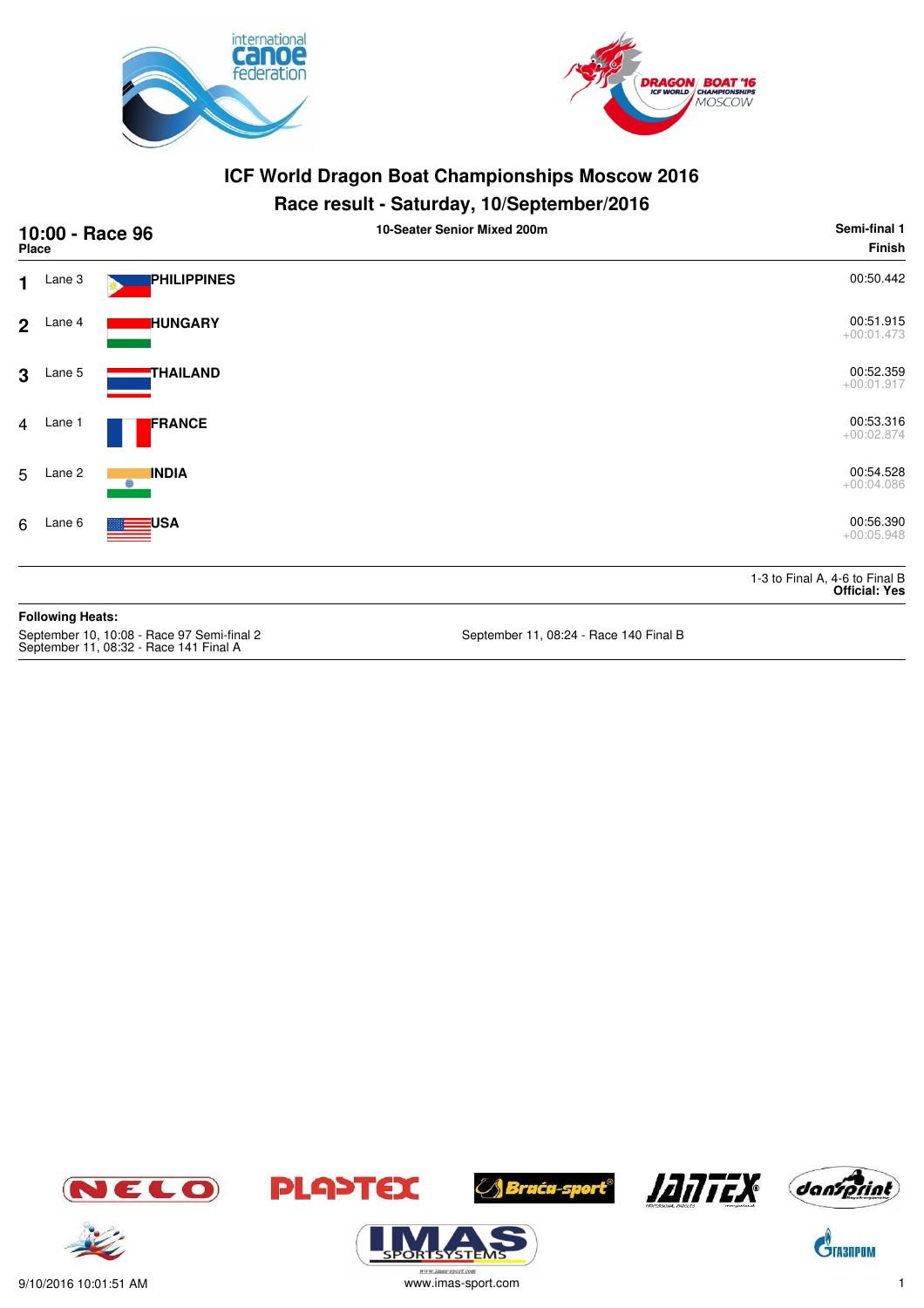



#### **Race result - Saturday, 10/September/2016**

|                | 10:08 - Race 97<br><b>Place</b> |                                                   | 10-Seater Senior Mixed 200m | Semi-final 2<br>Finish                                 |
|----------------|---------------------------------|---------------------------------------------------|-----------------------------|--------------------------------------------------------|
| 1              | Lane 5                          | <b>RUSSIA</b>                                     |                             | 00:50.105                                              |
| $2^{\circ}$    | Lane 3                          | <b>UKRAINE</b>                                    |                             | 00:51.469<br>$+00:01.364$                              |
| 3              | Lane 4                          | <b>IGERMANY</b>                                   |                             | 00:52.084<br>$+00:01.979$                              |
| $\overline{4}$ | Lane 2                          | <b>CZECH REPUBLIC</b>                             |                             | 00:52.795<br>$+00:02.690$                              |
| 5              | Lane 1                          | <b>HONG KONG</b><br>$\mathbb{S}^{\mathbb{S}^n}_0$ |                             | 00:53.253<br>$+00:03.148$                              |
| 6              | Lane 6                          | <b>CANADA</b><br><b>M</b>                         |                             | 00:55.006<br>$+00:04.901$                              |
|                |                                 |                                                   |                             | 1-3 to Final A, 4-6 to Final B<br><b>Official: Yes</b> |
|                | <b>Following Heats:</b>         |                                                   |                             |                                                        |

September 11, 08:24 - Race 140 Final B September 11, 08:32 - Race 141 Final A













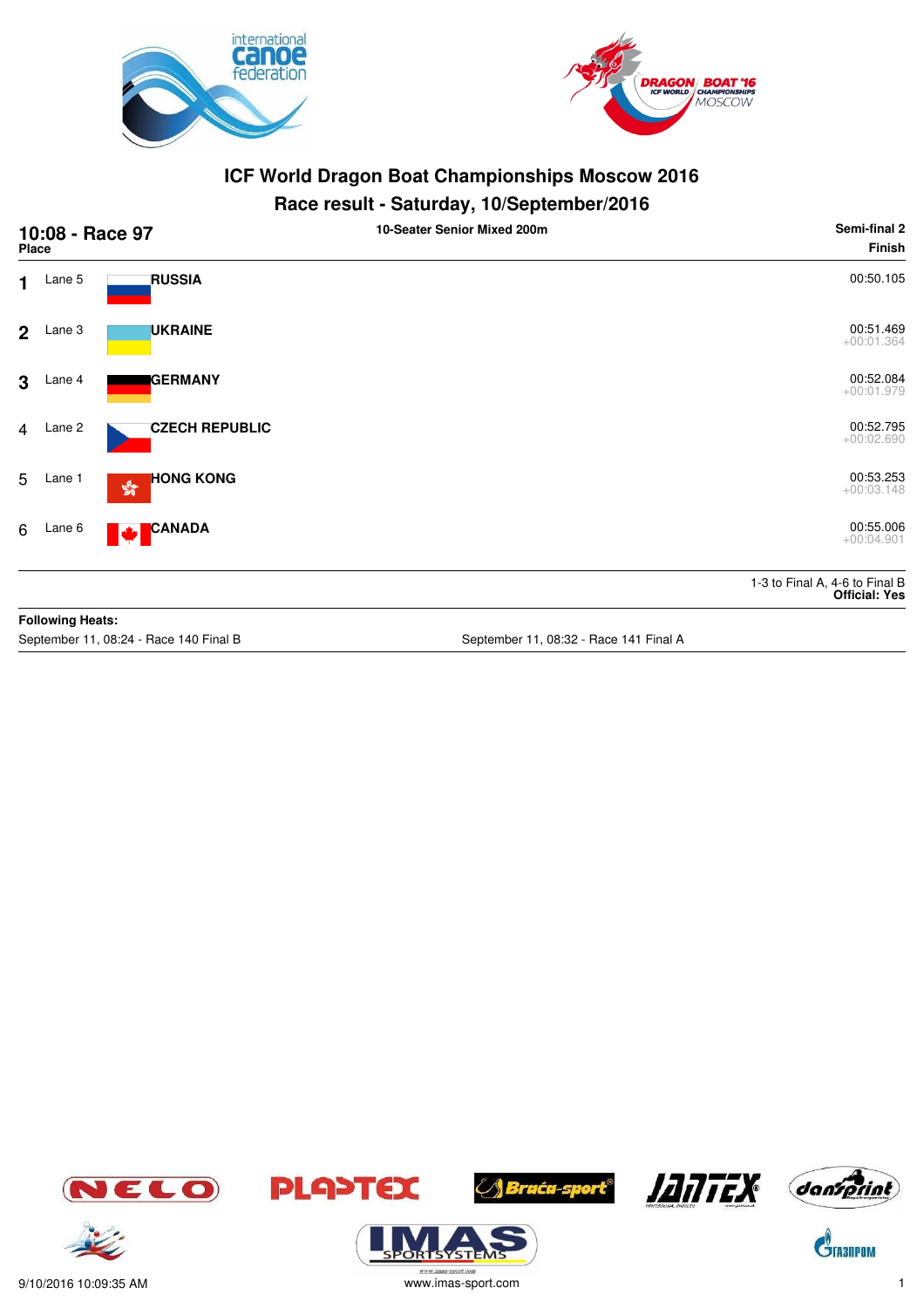



#### **Race result - Saturday, 10/September/2016**

|                | 10:40 - Race 98<br><b>Place</b> |                                             | 10-Seater Master 40+ Men 200m | Heat 1<br>Finish                                |
|----------------|---------------------------------|---------------------------------------------|-------------------------------|-------------------------------------------------|
| $\mathbf 1$    | Lane 3                          | <b>RUSSIA (40+)</b>                         |                               | 00:50.399                                       |
| $\mathbf{2}$   | Lane 4                          | <b>ITALY</b> (40+)                          |                               | 00:52.303<br>$+00:01.904$                       |
| 3              | Lane 2                          | GERMANY (40+)                               |                               | 00:52.464<br>$+00:02.065$                       |
| $\overline{4}$ | Lane 6                          | <mark>'</mark> CANADA (40+)<br><b>Maria</b> |                               | 00:56.817<br>$+00:06.418$                       |
|                |                                 |                                             |                               | 1st to Final, 2-4 to SF<br><b>Official: Yes</b> |
|                | <b>Following Heats:</b>         |                                             |                               |                                                 |

September 10, 10:48 - Race 99 Heat 2<br>September 11, 09:20 - Race 143 Final

September 10, 12:32 - Race 112 Semi-final













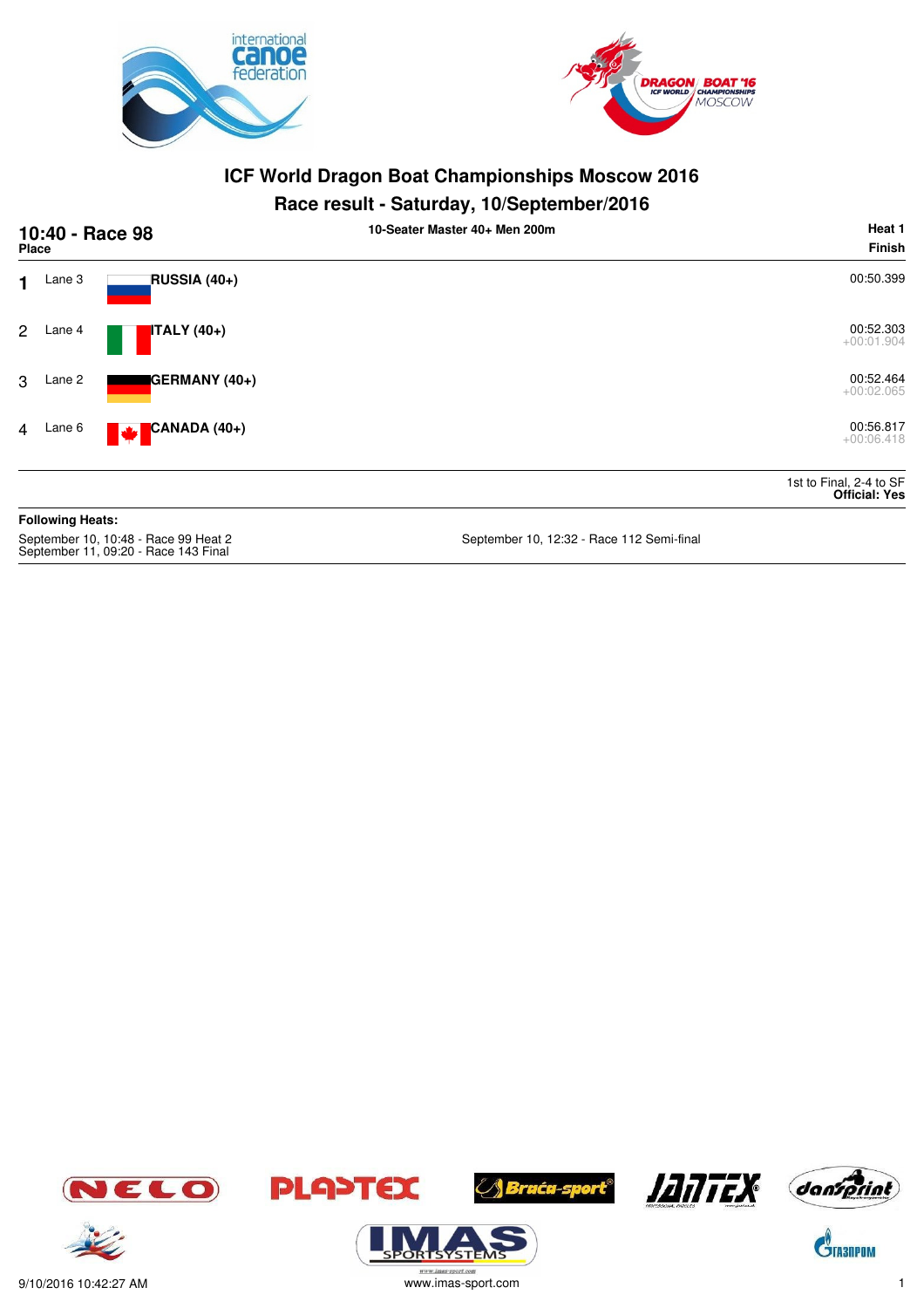



## **Race result - Saturday, 10/September/2016**

|                | 10:48 - Race 99<br>Place |                                                         | 10-Seater Master 40+ Men 200m | Heat 2<br><b>Finish</b>                         |
|----------------|--------------------------|---------------------------------------------------------|-------------------------------|-------------------------------------------------|
| 1              | Lane 5                   | <b>HONG KONG (40+)</b><br>$\mathbb{S}^{\mathbb{S}^n}_0$ |                               | 00:50.964                                       |
| $\mathbf{2}$   | Lane 4                   | CZECH REPUBLIC (40+)                                    |                               | 00:52.395<br>$+00:01.431$                       |
| 3              | Lane 2                   | HUNGARY (40+)                                           |                               | 00:53.883<br>$+00:02.919$                       |
| $\overline{4}$ | Lane 6                   | $\blacksquare$ USA (40+)                                |                               | 00:55.414<br>$+00:04.450$                       |
|                |                          |                                                         |                               | 1st to Final, 2-4 to SF<br><b>Official: Yes</b> |
|                | <b>Following Heats:</b>  |                                                         |                               |                                                 |

September 10, 12:32 - Race 112 Semi-final September 11, 09:20 - Race 143 Final













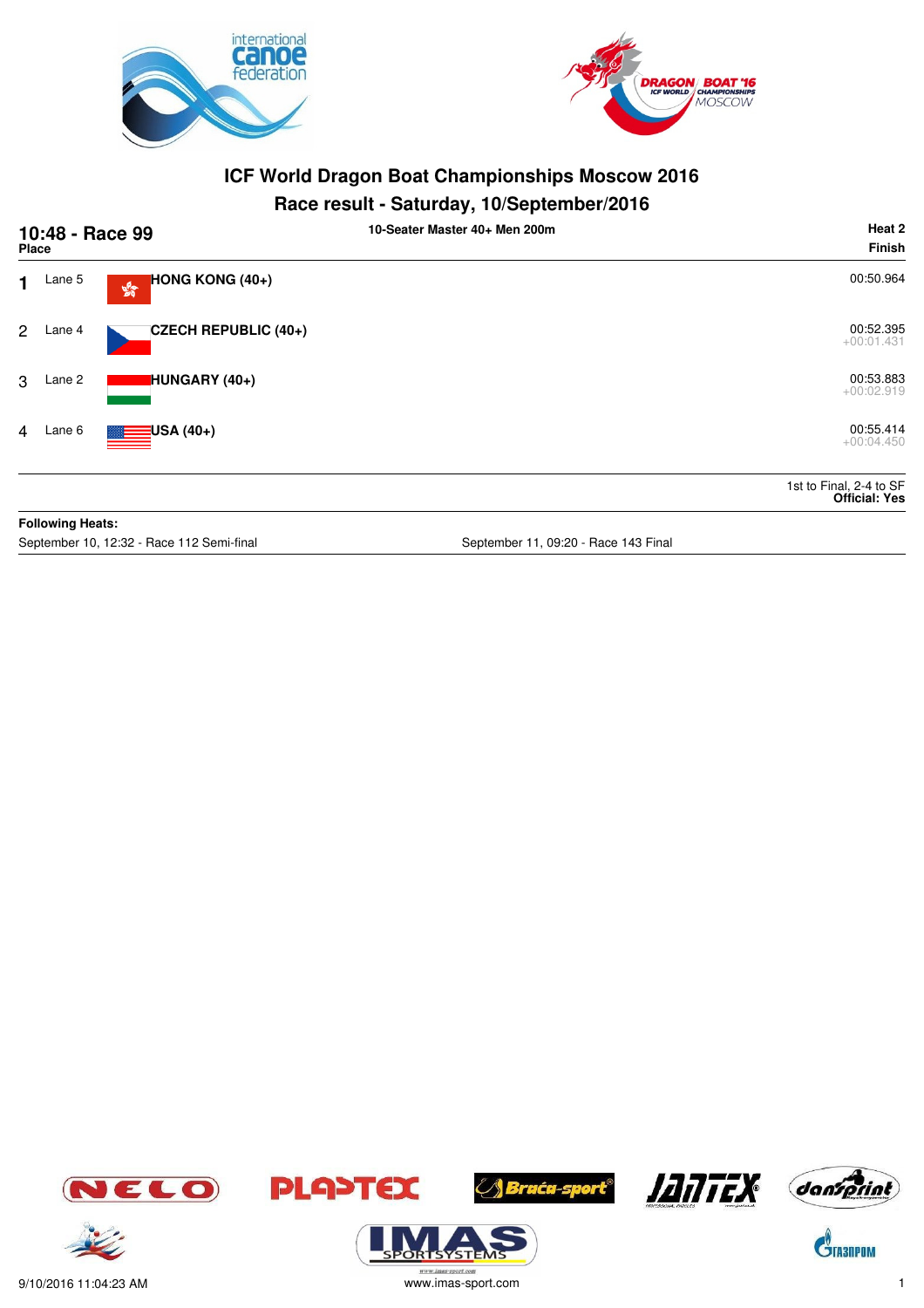



#### **Race result - Saturday, 10/September/2016**

| 10:56 - Race 100<br>Place |        |                       | 10-Seater Junior Men 200m | Heat 1<br>Finish                                |
|---------------------------|--------|-----------------------|---------------------------|-------------------------------------------------|
| 1.                        | Lane 3 | <b>I</b> GERMANY      |                           | 00:51.109                                       |
| $\overline{2}$            | Lane 6 | <b>POLAND</b>         |                           | 00:52.074<br>$+00:00.965$                       |
| 3                         | Lane 4 | <b>CZECH REPUBLIC</b> |                           | 00:52.535<br>$+00:01.426$                       |
|                           |        |                       |                           | 1st to Final, 2-4 to SF<br><b>Official: Yes</b> |

**Following Heats:** September 10, 11:04 - Race 101 Heat 2<br>September 11, 09:36 - Race 145 Final

September 10, 12:16 - Race 110 Semi-final

# Lane 4 got a warning



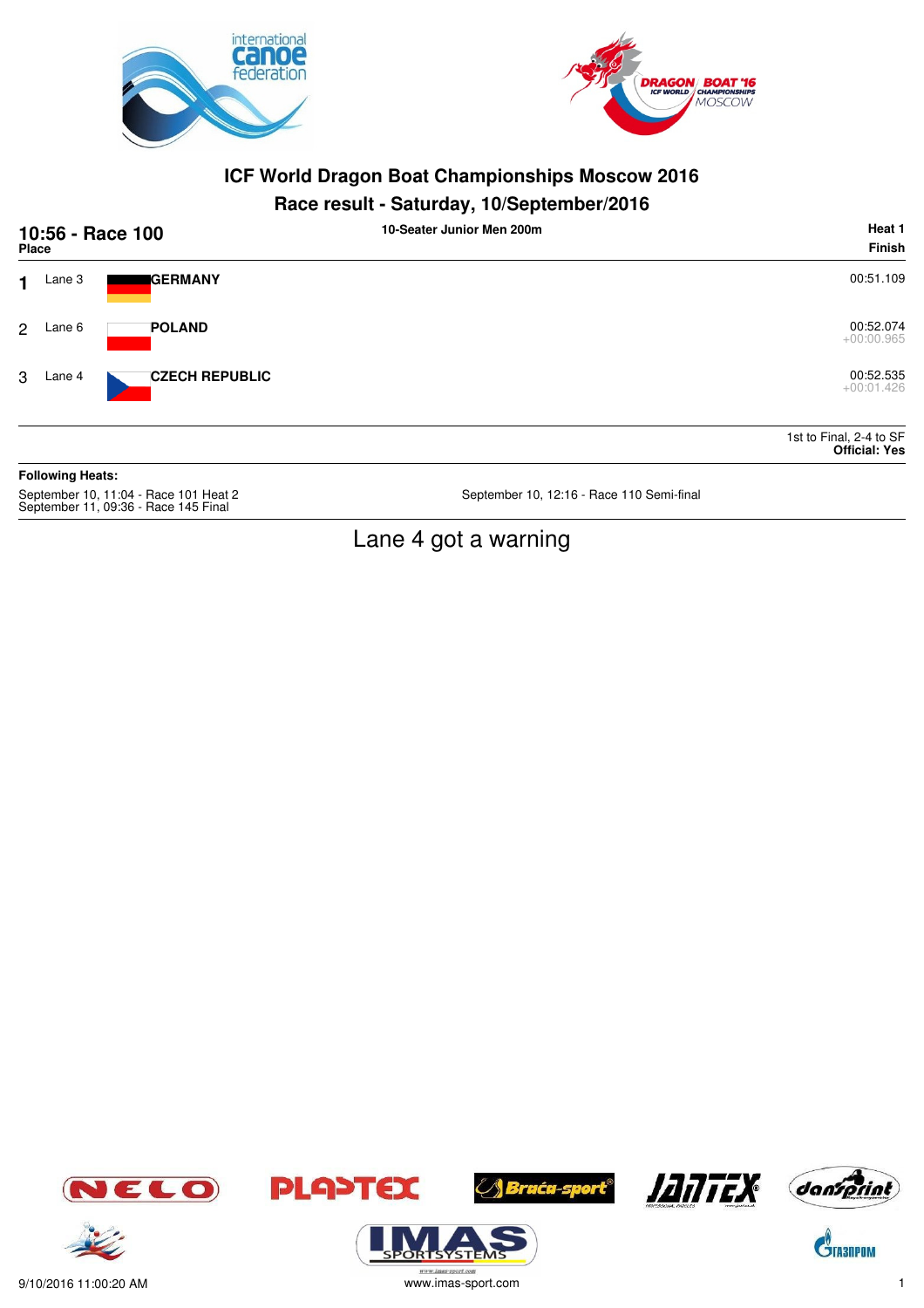



## **Race result - Saturday, 10/September/2016**

| 11:04 - Race 101<br><b>Place</b> |                         |                                                   | 10-Seater Junior Men 200m            | Heat 2<br><b>Finish</b>                         |
|----------------------------------|-------------------------|---------------------------------------------------|--------------------------------------|-------------------------------------------------|
| $\blacksquare$                   | Lane 6                  | <b>RUSSIA</b>                                     |                                      | 00:51.767                                       |
| $\overline{2}$                   | Lane 5                  | <b>UKRAINE</b>                                    |                                      | 00:53.286<br>$+00:01.519$                       |
| 3                                | Lane 4                  | <b>HONG KONG</b><br>$\mathbb{S}^{\mathbb{S}^n}_0$ |                                      | 01:00.212<br>$+00:08.445$                       |
|                                  | Lane 2                  | <b>USA</b>                                        |                                      | Signed off                                      |
|                                  | Lane 3                  | CANADA<br><b>M</b>                                |                                      | Did not start                                   |
|                                  |                         |                                                   |                                      | 1st to Final, 2-4 to SF<br><b>Official: Yes</b> |
|                                  | <b>Following Heats:</b> |                                                   |                                      |                                                 |
|                                  |                         | September 10, 12:16 - Race 110 Semi-final         | September 11, 09:36 - Race 145 Final |                                                 |















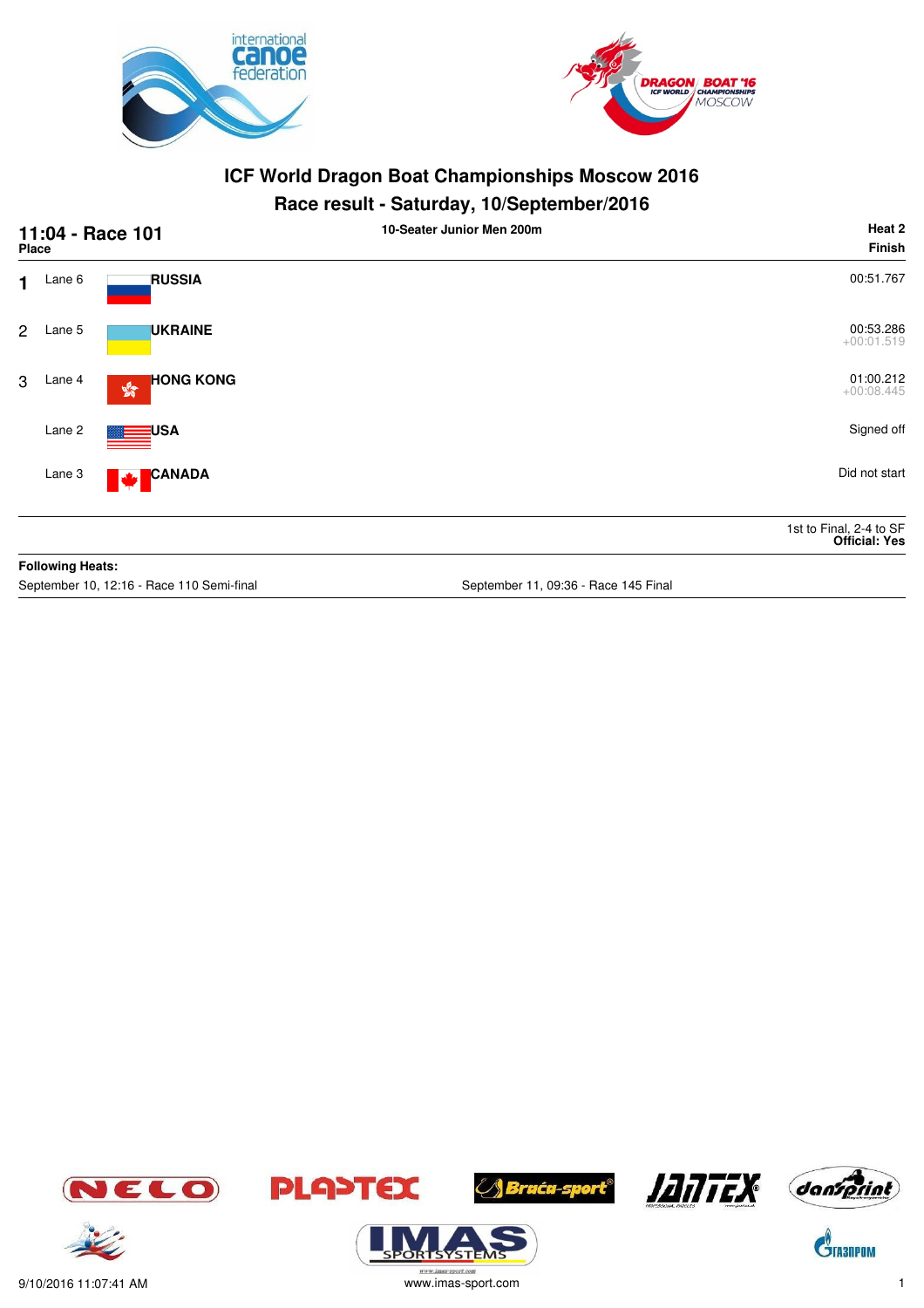



#### **Race result - Saturday, 10/September/2016**

| 11:12 - Race 102<br>Place                                                                                                                                                  |                         |                 | 10-Seater Senior Men 200m                                                                                                      | Heat 1<br><b>Finish</b>                     |
|----------------------------------------------------------------------------------------------------------------------------------------------------------------------------|-------------------------|-----------------|--------------------------------------------------------------------------------------------------------------------------------|---------------------------------------------|
| 1.                                                                                                                                                                         | Lane 6                  | <b>UKRAINE</b>  |                                                                                                                                | 00:49.991                                   |
| $\overline{2}$                                                                                                                                                             | Lane 3                  | <b>ITALY</b>    |                                                                                                                                | 00:50.768<br>$+00:00.777$                   |
| 3                                                                                                                                                                          | Lane 5                  | <b>IGERMANY</b> |                                                                                                                                | 00:50.931<br>$+00:00.940$                   |
| $\overline{4}$                                                                                                                                                             | Lane 4                  | <b>FRANCE</b>   |                                                                                                                                | 00:52.298<br>$+00:02.307$                   |
|                                                                                                                                                                            |                         |                 |                                                                                                                                | 1-3 to SF, 4-5 to R<br><b>Official: Yes</b> |
|                                                                                                                                                                            | <b>Following Heats:</b> |                 |                                                                                                                                |                                             |
| September 10, 11:20 - Race 103 Heat 2<br>September 10, 12:24 - Race 111 Repechage<br>September 10, 13:20 - Race 117 Semi-final 2<br>September 11, 10:00 - Race 148 Final A |                         |                 | September 10, 11:28 - Race 104 Heat 3<br>September 10, 13:12 - Race 116 Semi-final 1<br>September 11, 09:52 - Race 147 Final B |                                             |











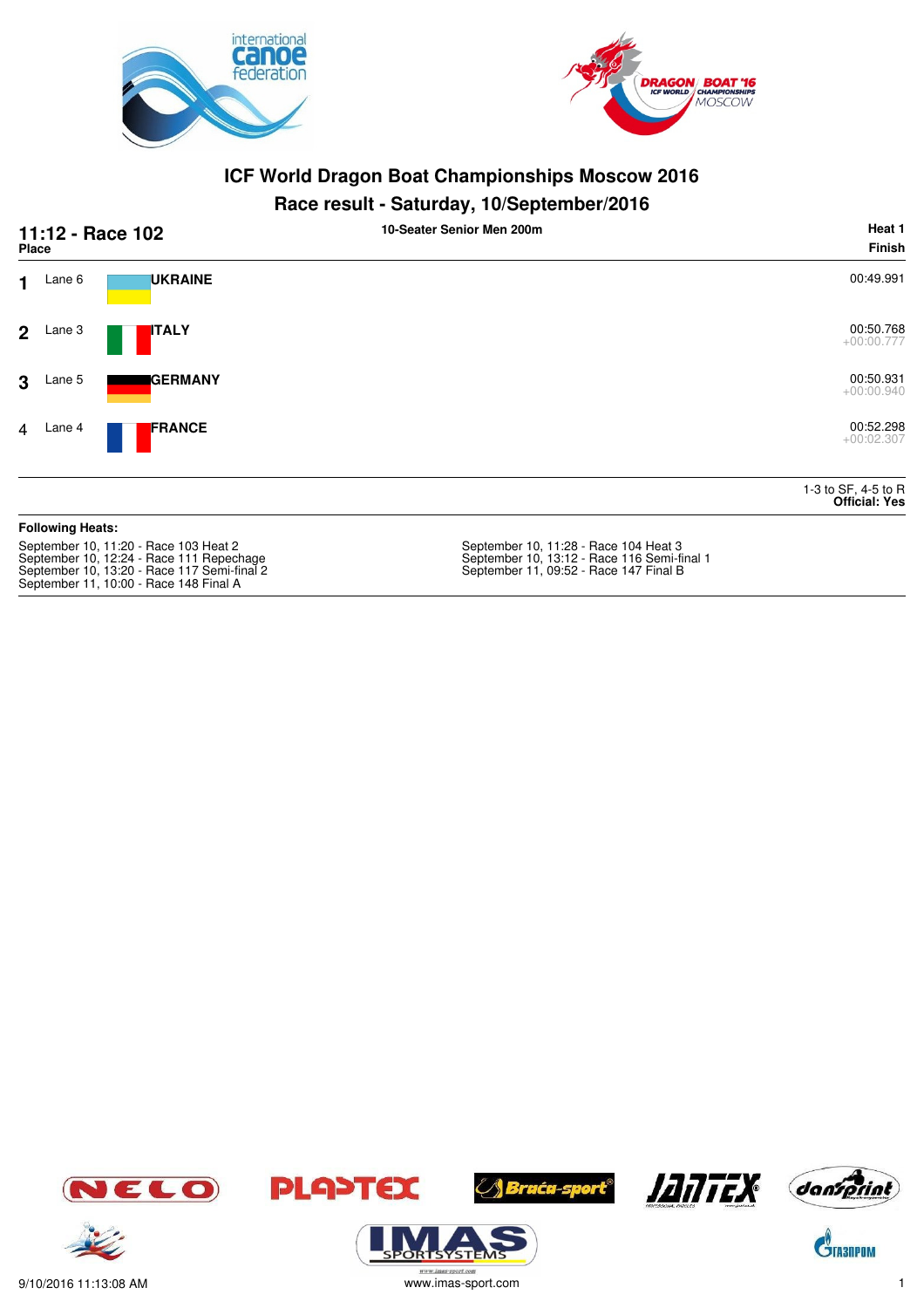



#### **Race result - Saturday, 10/September/2016**

|                | 11:20 - Race 103<br><b>Place</b> |                                      | . .<br>10-Seater Senior Men 200m        | Heat 2<br>Finish                            |
|----------------|----------------------------------|--------------------------------------|-----------------------------------------|---------------------------------------------|
| $\mathbf 1$    | Lane 2                           | <b>RUSSIA</b>                        |                                         | 00:48.522                                   |
| 2 <sup>1</sup> | Lane 3                           | <b>CZECH REPUBLIC</b>                |                                         | 00:50.601<br>$+00:02.079$                   |
| 3 <sup>1</sup> | Lane 4                           | <b>JAPAN</b>                         |                                         | 00:51.733<br>$+00:03.211$                   |
|                | 4 Lane 5                         | <b>CANADA</b><br><b>M</b>            |                                         | 00:53.006<br>$+00:04.484$                   |
| 5              | Lane 6                           | ा ⊟⊒∪SA                              |                                         | 00:53.765<br>$+00:05.243$                   |
|                |                                  |                                      |                                         | 1-3 to SF, 4-5 to R<br><b>Official: Yes</b> |
|                | <b>Following Heats:</b>          |                                      |                                         |                                             |
|                |                                  | Contember 10, 11:00, Does 104 Heat 2 | Contambor 10, 10:04 Daga 111 Department |                                             |

| September 10, 11:28 - Race 104 Heat 3       | September 10, 12:24 - Race 111 Repechage    |
|---------------------------------------------|---------------------------------------------|
| September 10, 13:12 - Race 116 Semi-final 1 | September 10, 13:20 - Race 117 Semi-final 2 |
| September 11, 09:52 - Race 147 Final B      | September 11, 10:00 - Race 148 Final A      |















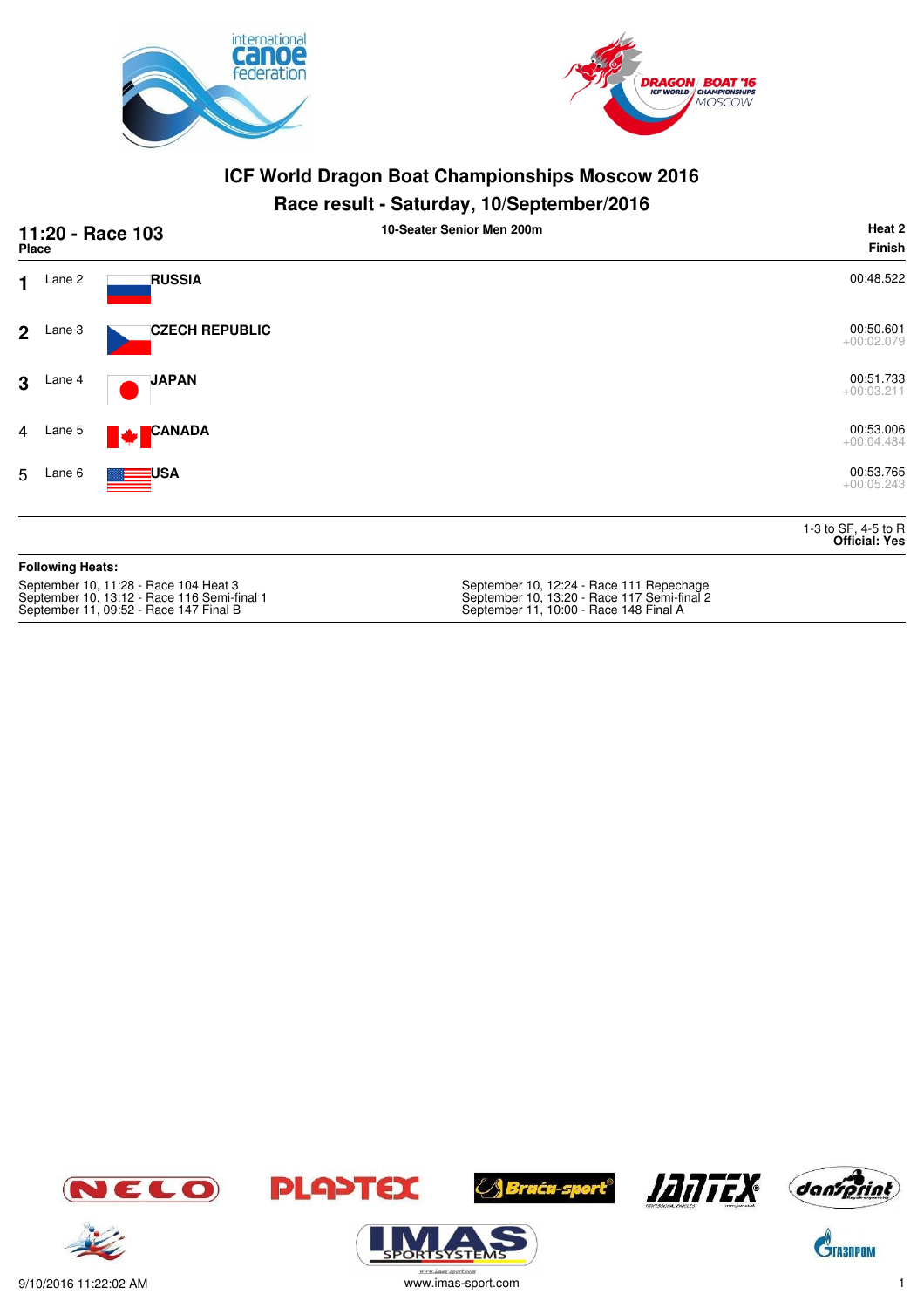



#### **Race result - Saturday, 10/September/2016**

|                | 11:28 - Race 104<br><b>Place</b> |                                                  | 10-Seater Senior Men 200m | Heat 3<br>Finish                            |
|----------------|----------------------------------|--------------------------------------------------|---------------------------|---------------------------------------------|
| $\mathbf 1$    | Lane 4                           | THAILAND                                         |                           | 00:50.092                                   |
|                | $2$ Lane 3                       | <b>HONG KONG</b><br>$\frac{\sqrt{3}}{2\sqrt{3}}$ |                           | 00:51.171<br>$+00:01.079$                   |
| $\mathbf{3}$   | Lane 2                           | <b>I</b> HUNGARY                                 |                           | 00:51.561<br>$+00:01.469$                   |
| $\overline{4}$ | Lane 5                           | <b>SWEDEN</b>                                    |                           | 00:52.141<br>$+00:02.049$                   |
|                | 5 Lane 6                         | <b>INDIA</b><br>6                                |                           | 00:56.087<br>$+00:05.995$                   |
|                |                                  |                                                  |                           | 1-3 to SF, 4-5 to R<br><b>Official: Yes</b> |

#### **Following Heats:**

September 10, 13:20 - Race 117 Semi-final 2 September 11, 09:52 - Race 147 Final B September 11, 10:00 - Race 148 Final A

September 10, 13:12 - Race 116 Semi-final 1<br>September 11, 09:52 - Race 147 Final B













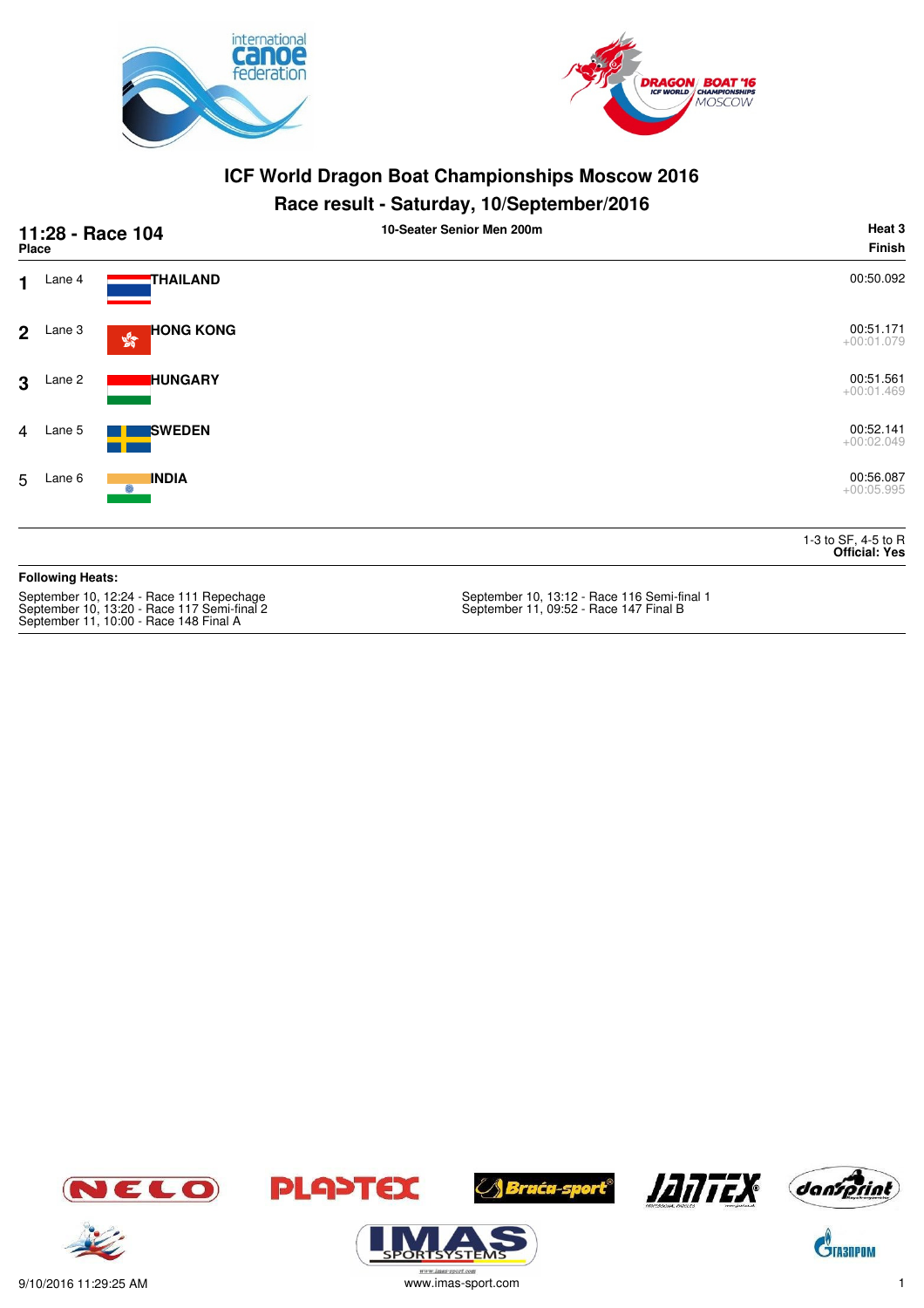



#### **Race result - Saturday, 10/September/2016**

| <b>Place</b>   | 11:36 - Race 105        |                                               | 10-Seater Senior Women 200m             | Heat 1<br><b>Finish</b>                         |
|----------------|-------------------------|-----------------------------------------------|-----------------------------------------|-------------------------------------------------|
| 1              | Lane 5                  | <b>RUSSIA</b>                                 |                                         | 00:53.925                                       |
| $\overline{2}$ | Lane 6                  | THAILAND                                      |                                         | 00:54.552<br>$+00:00.627$                       |
| 3              | Lane 1                  | <b>GERMANY</b>                                |                                         | 00:55.867<br>$+00:01.942$                       |
| $\overline{4}$ | Lane 2                  | <b>HUNGARY</b>                                |                                         | 00:57.757<br>$+00:03.832$                       |
| 5              | Lane 3                  | <b>ITALY</b>                                  |                                         | 00:59.322<br>$+00:05.397$                       |
| 6              | Lane 4                  | <b>INDIA</b><br>$\odot$                       |                                         | 01:04.955<br>$+00:11.030$                       |
|                |                         |                                               |                                         | 1st to Final, 2-4 to SF<br><b>Official: Yes</b> |
|                | <b>Following Heats:</b> | Contambor $10, 11 \cdot 44$ Page $106$ Heat 2 | Contambor 10, 19:56 Dago 114 Cami final |                                                 |

September 10, 11:44 - Race 106 Heat 2<br>September 11, 10:08 - Race 149 Final

September 10, 12:56 - Race 114 Semi-final









.<br>syste





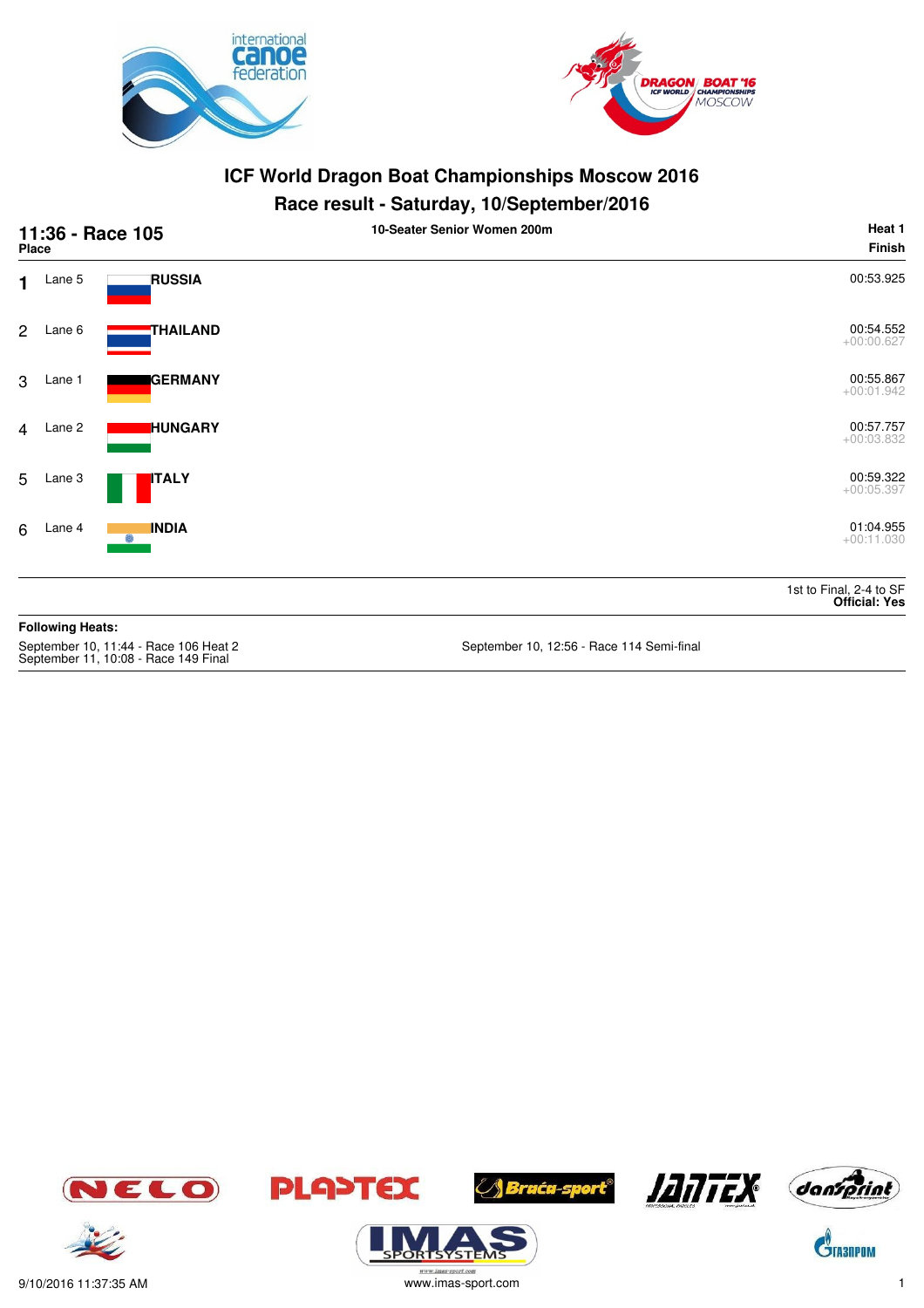



#### **Race result - Saturday, 10/September/2016**

|                | <b>Place</b>            | 11:44 - Race 106                                                       | 10-Seater Senior Women 200m | Heat 2<br><b>Finish</b>                         |
|----------------|-------------------------|------------------------------------------------------------------------|-----------------------------|-------------------------------------------------|
| $\mathbf 1$    | Lane 5                  | <b>UKRAINE</b>                                                         |                             | 00:56.405                                       |
|                | 2 Lane 2                | <b>SWEDEN</b>                                                          |                             | 00:56.549<br>$+00:00.144$                       |
| 3              | Lane 4                  | USA                                                                    |                             | 00:57.831<br>$+00:01.426$                       |
| $\overline{4}$ | Lane 1                  | CANADA<br><b>Maria</b>                                                 |                             | 00:59.106<br>$+00:02.701$                       |
| 5 <sup>5</sup> | Lane 3                  | <b>HONG KONG</b><br>$\mathbb{S}^{\theta_{\mathcal{R}}}_{\mathfrak{d}}$ |                             | 01:00.724<br>$+00:04.319$                       |
| 6              | Lane 6                  | FRANCE                                                                 |                             | 01:00.764<br>$+00:04.359$                       |
|                |                         |                                                                        |                             | 1st to Final, 2-4 to SF<br><b>Official: Yes</b> |
|                | <b>Following Heats:</b> |                                                                        |                             |                                                 |

September 10, 12:56 - Race 114 Semi-final September 11, 10:08 - Race 149 Final









*A Bruću-sport®* 





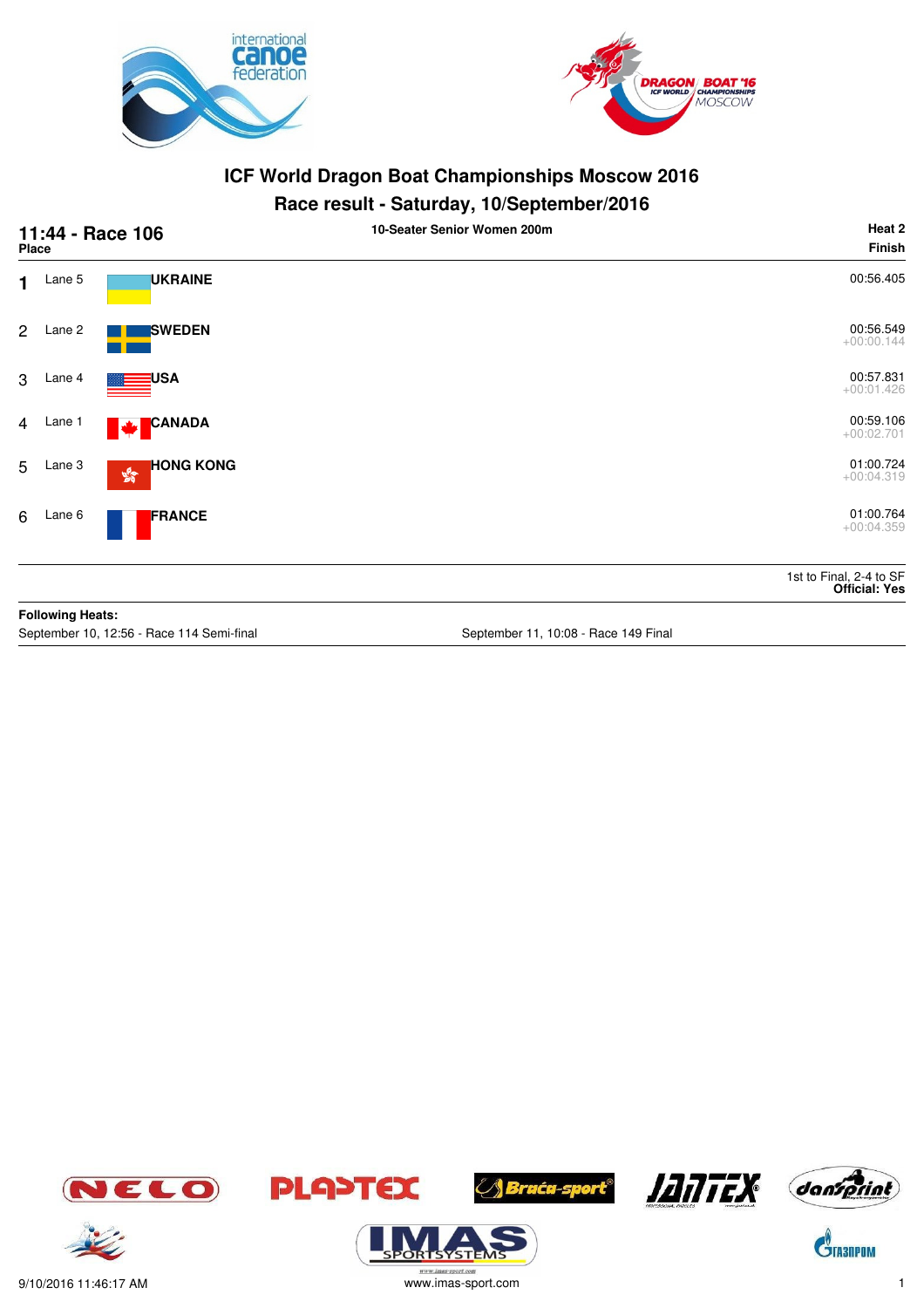



#### **Race result - Saturday, 10/September/2016**

|                | 11:52 - Race 107<br><b>Place</b> |                          | 10-Seater Master 40+/50+ Women 200m |                           |
|----------------|----------------------------------|--------------------------|-------------------------------------|---------------------------|
| 1              | Lane 2                           | GERMANY (40+)            |                                     | 00:57.118                 |
| $\overline{2}$ | Lane 1                           | <b>RUSSIA (50+)</b>      |                                     | 01:01.267<br>$+00:04.149$ |
| 3              | Lane 5                           | <b>ITALY</b> (40+)       |                                     | 01:01.345<br>$+00:04.227$ |
| $\overline{4}$ | Lane 3                           | CANADA (40+)<br><b>W</b> |                                     | 01:03.624<br>$+00:06.506$ |
|                | Lane 4                           | CZECH REPUBLIC (40+)     |                                     | Did not start             |

1st to Final, 2-4 to SF **Official: Yes**

**Following Heats:**

September 10, 12:00 - Race 108 Heat 2<br>September 11, 09:28 - Race 144 Final

September 10, 13:04 - Race 115 Semi-final

# REVISED













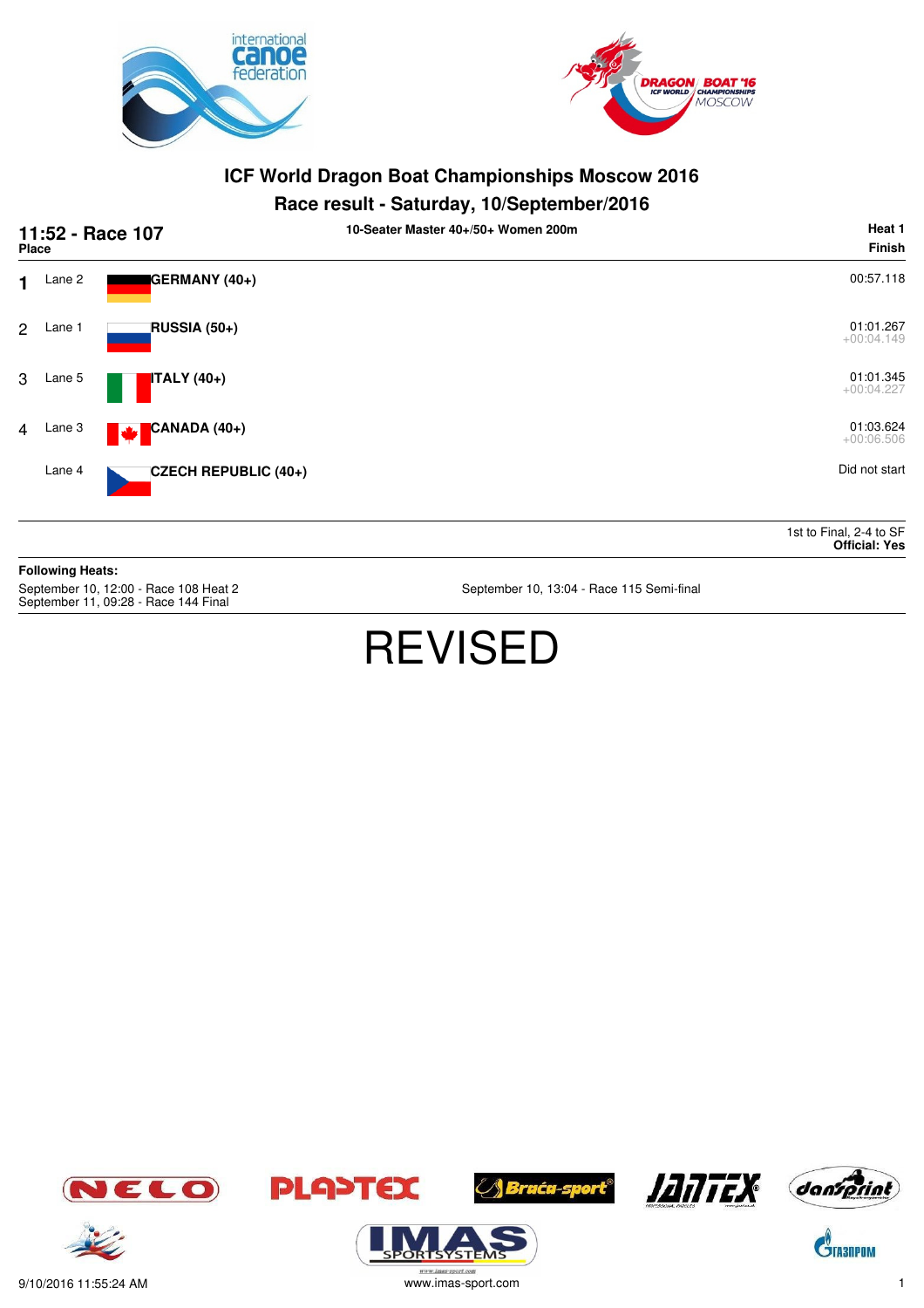



#### **Race result - Saturday, 10/September/2016**

|                | 12:00 - Race 108<br><b>Place</b> |                    | 10-Seater Master 40+/50+ Women 200m | Heat 2<br><b>Finish</b>                         |
|----------------|----------------------------------|--------------------|-------------------------------------|-------------------------------------------------|
| 1.             | Lane 2                           | RUSSIA (40+)       |                                     | 00:58.900                                       |
| $\overline{2}$ | Lane 1                           | $\equiv$ USA (40+) |                                     | 00:59.129<br>$+00:00.229$                       |
| 3              | Lane 5                           | GERMANY (50+)      |                                     | 00:59.208<br>$+00:00.308$                       |
| $\overline{4}$ | Lane 3                           | HUNGARY (50+)      |                                     | 01:01.135<br>$+00:02.235$                       |
| 5              | Lane 4                           | $\equiv$ USA (50+) |                                     | 01:04.021<br>$+00:05.121$                       |
|                |                                  |                    |                                     | 1st to Final, 2-4 to SF<br><b>Official: Yes</b> |

**Following Heats:**

September 10, 13:04 - Race 115 Semi-final September 11, 09:28 - Race 144 Final

# REVISED









**/ Braća-sport<sup>®</sup>** 





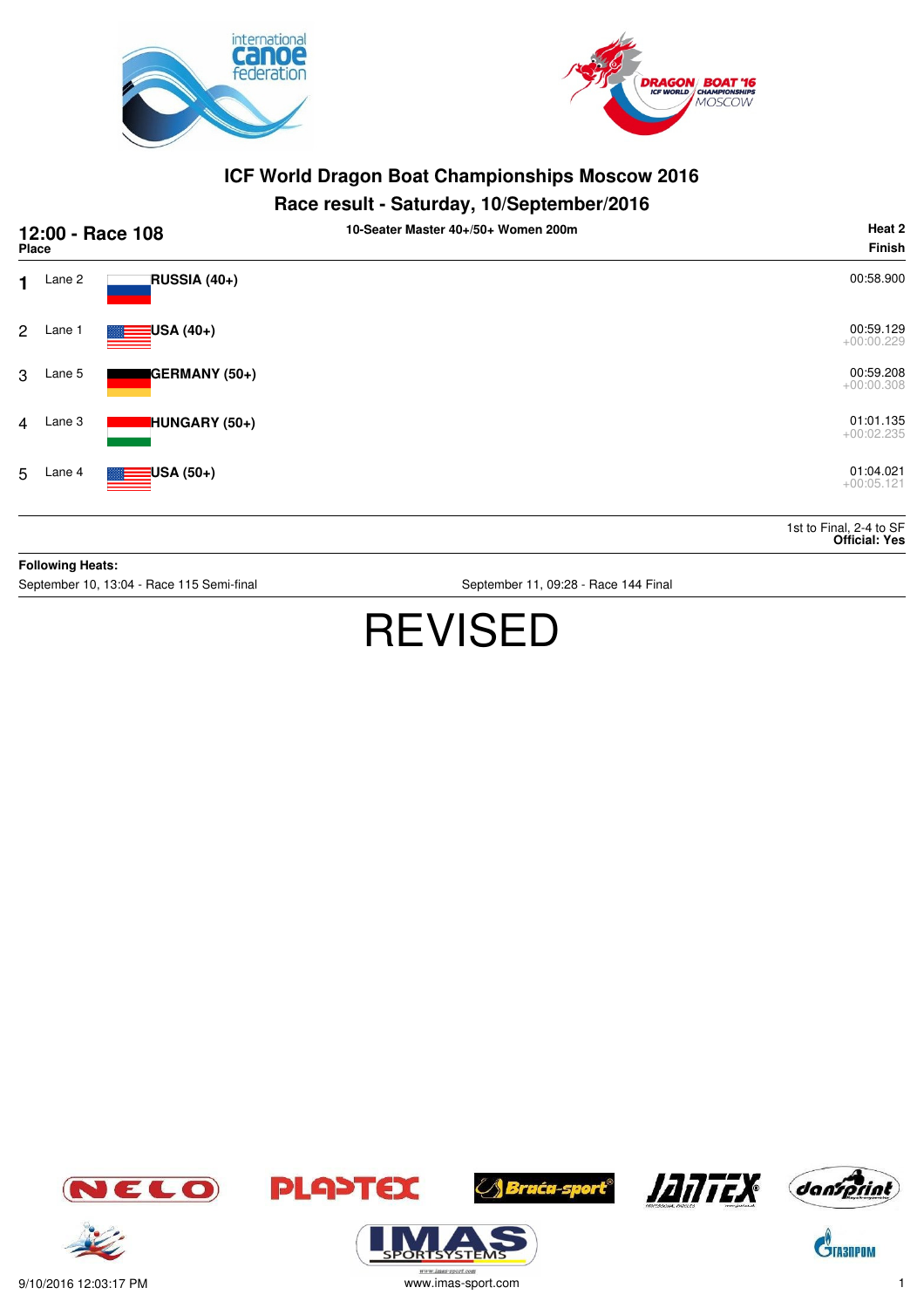



#### **Race result - Saturday, 10/September/2016**

|                | 12:08 - Race 109<br><b>Place</b> |                               | 10-Seater Junior Women 200m | Timerace 1<br><b>Finish</b>                                                              |
|----------------|----------------------------------|-------------------------------|-----------------------------|------------------------------------------------------------------------------------------|
| 1.             | Lane 5                           | <b>GERMANY</b>                |                             | 00:57.278                                                                                |
| $\overline{2}$ | Lane 2                           | <b>RUSSIA</b>                 |                             | 00:58.462<br>$+00:01.184$                                                                |
| 3              | Lane 3                           | <b>CANADA</b><br><b>Maria</b> |                             | 00:58.582<br>$+00:01.304$                                                                |
| $\overline{4}$ | Lane 4                           | <b>CZECH REPUBLIC</b>         |                             | 00:59.288<br>$+00:02.010$                                                                |
|                | Lane 6                           | USA                           |                             | Signed off                                                                               |
|                |                                  |                               |                             | 2 Time Races with Addition of Times where fastest Time is Winner<br><b>Official: Yes</b> |
|                | <b>Following Heats:</b>          |                               |                             |                                                                                          |

September 11, 09:44 - Race 146 Timerace 2









SYSTE







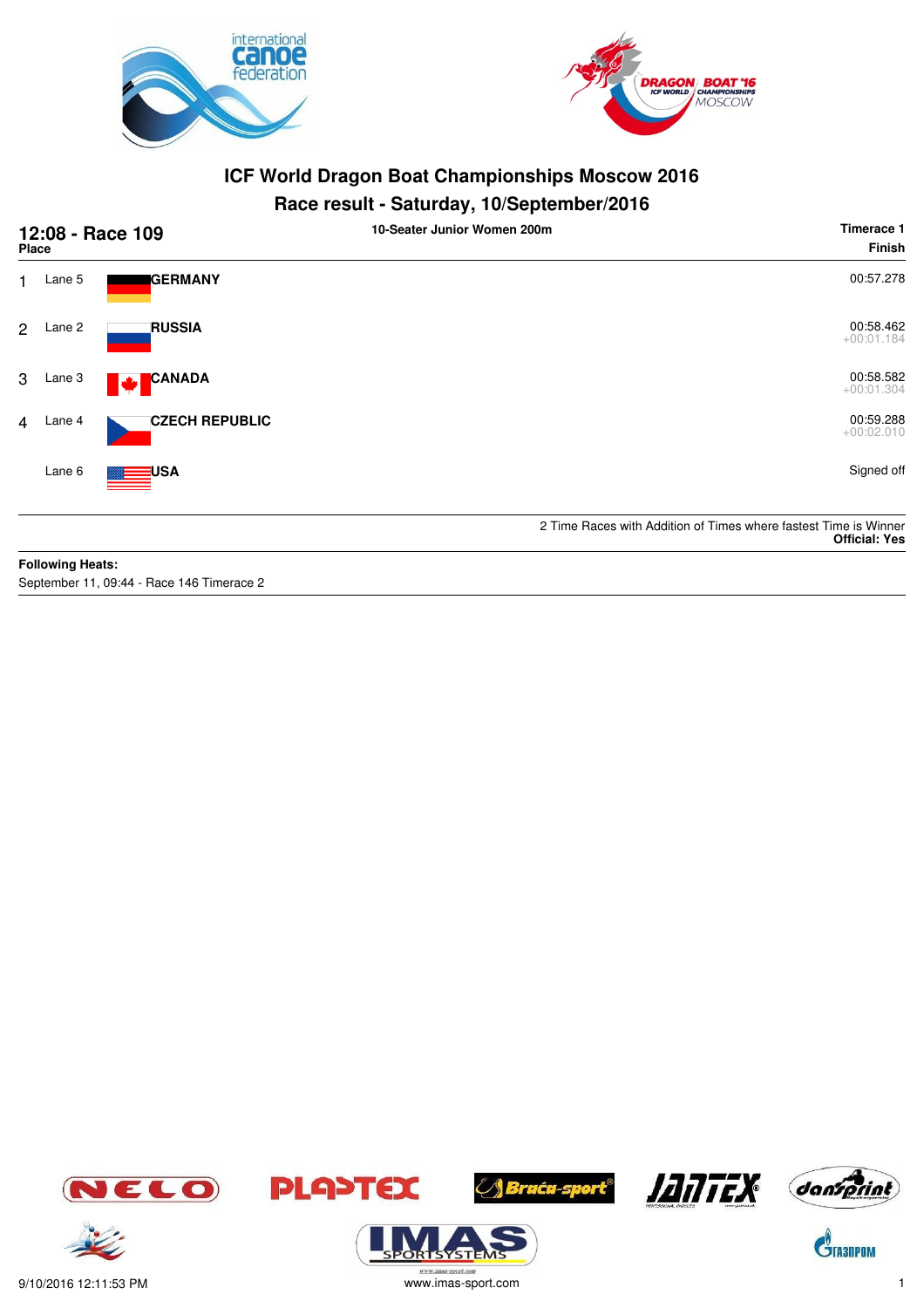



#### **Race result - Saturday, 10/September/2016**

|             | 12:16 - Race 110<br><b>Place</b> |                                                            | 10-Seater Junior Men 200m | Semi-final<br><b>Finish</b>          |
|-------------|----------------------------------|------------------------------------------------------------|---------------------------|--------------------------------------|
| $\mathbf 1$ | Lane 4                           | <b>POLAND</b>                                              |                           | 00:52.273                            |
|             | $2$ Lane 2                       | <b>CZECH REPUBLIC</b>                                      |                           | 00:52.517<br>$+00:00.244$            |
| 3           | Lane 3                           | <b>UKRAINE</b>                                             |                           | 00:53.391<br>$+00:01.118$            |
|             | $4$ Lane 5                       | <b>HONG KONG</b><br>$\mathbf{S}^{\mathbf{G}}_{\mathbf{G}}$ |                           | 01:00.243<br>$+00:07.970$            |
|             |                                  |                                                            |                           | 1-4 to Final<br><b>Official: Yes</b> |
|             | <b>Following Heats:</b>          |                                                            |                           |                                      |

September 11, 09:36 - Race 145 Final













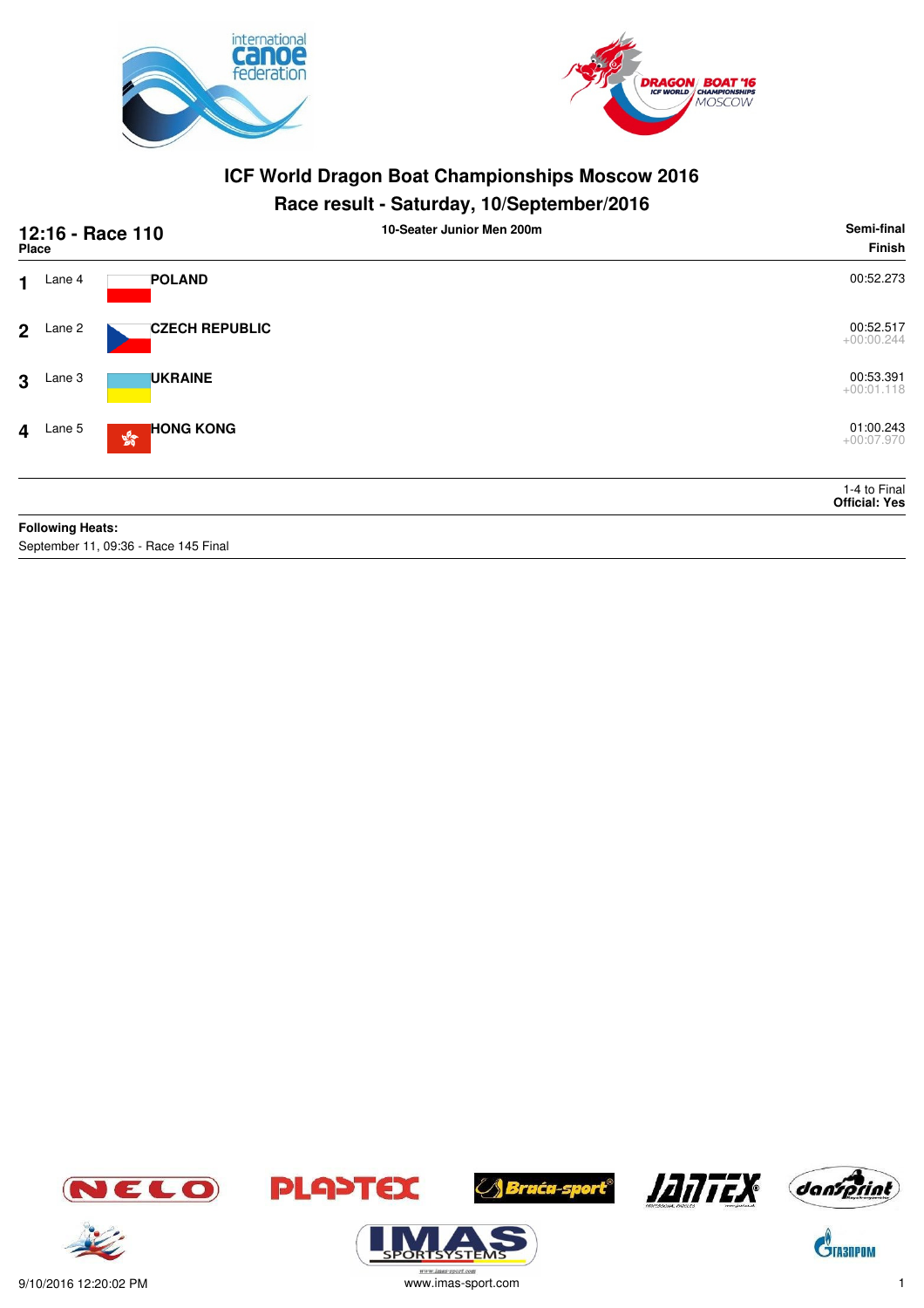



#### **Race result - Saturday, 10/September/2016**

| 12:24 - Race 111<br><b>Place</b>                                                      |                         |                    | 10-Seater Senior Men 200m                                                             | Repechage<br><b>Finish</b>          |
|---------------------------------------------------------------------------------------|-------------------------|--------------------|---------------------------------------------------------------------------------------|-------------------------------------|
| $\mathbf{1}$                                                                          | Lane 4                  | FRANCE             |                                                                                       | 00:53.016                           |
| $\mathbf{2}$                                                                          | Lane 5                  | <b>SWEDEN</b>      |                                                                                       | 00:53.106<br>$+00:00.090$           |
| $\mathbf{3}$                                                                          | Lane 3                  | <b>CANADA</b><br>M |                                                                                       | 00:53.125<br>$+00:00.109$           |
| $\overline{4}$                                                                        | Lane 6                  | <b>USA</b>         |                                                                                       | 00:54.091<br>$+00:01.075$           |
| 5                                                                                     | Lane 1                  | <b>INDIA</b><br>۰  |                                                                                       | 00:54.867<br>$+00:01.851$           |
|                                                                                       |                         |                    |                                                                                       | $1-3$ to SF<br><b>Official: Yes</b> |
|                                                                                       | <b>Following Heats:</b> |                    |                                                                                       |                                     |
| September 10, 13:12 - Race 116 Semi-final 1<br>September 11, 09:52 - Race 147 Final B |                         |                    | September 10, 13:20 - Race 117 Semi-final 2<br>September 11, 10:00 - Race 148 Final A |                                     |









**ORISYSTE** 





 $\mathbf{C}^{\!\!\backslash\!}$ Tasnpom



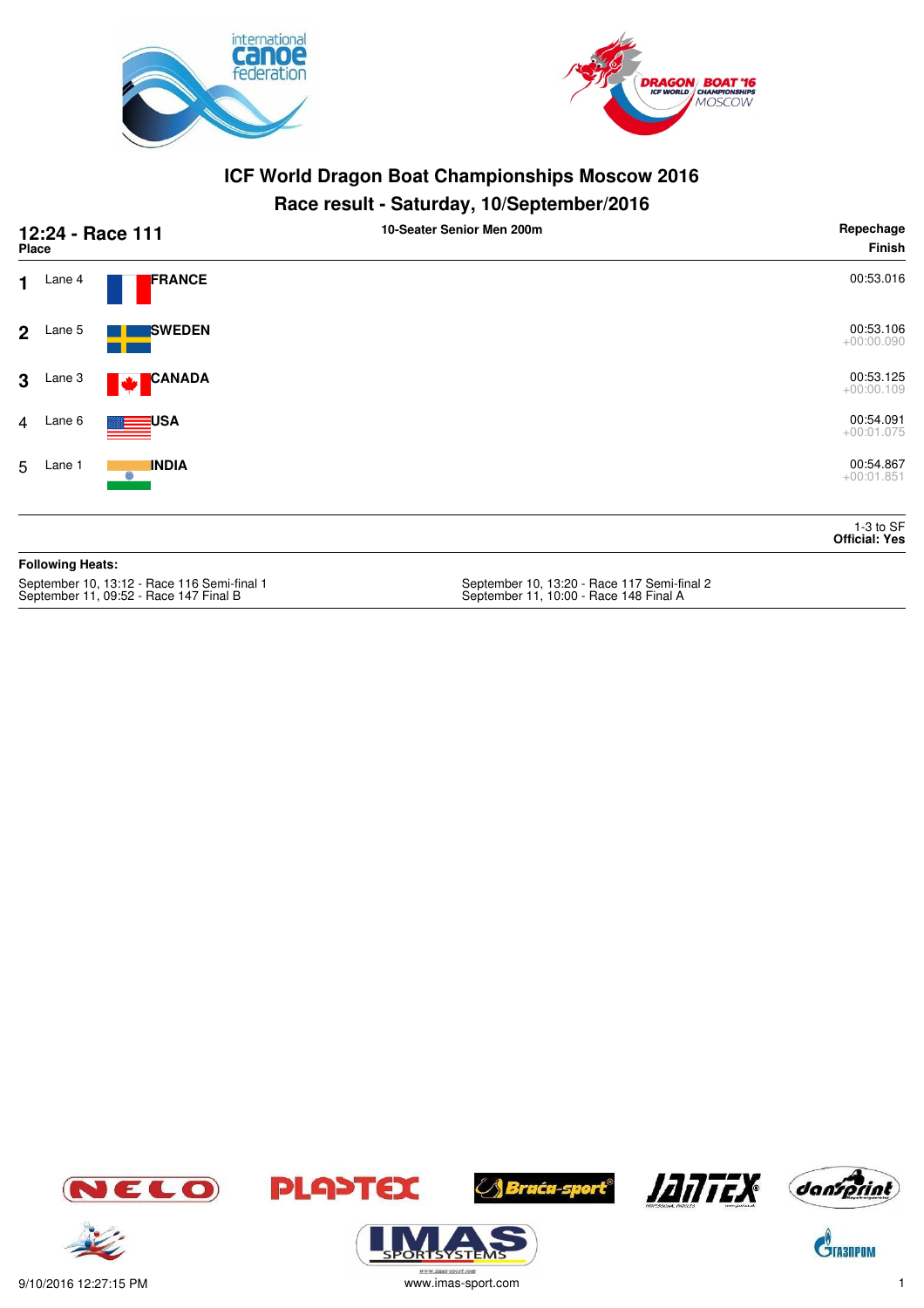



#### **Race result - Saturday, 10/September/2016**

|                         | 12:32 - Race 112<br><b>Place</b> |                                | 10-Seater Master 40+ Men 200m | Semi-final<br><b>Finish</b>          |
|-------------------------|----------------------------------|--------------------------------|-------------------------------|--------------------------------------|
| $\mathbf 1$             | Lane 3                           | CZECH REPUBLIC (40+)           |                               | 00:52.240                            |
| 2 <sup>1</sup>          | Lane 4                           | TALY (40+)                     |                               | 00:52.252<br>$+00:00.012$            |
| $\mathbf{3}$            | Lane 2                           | GERMANY (40+)                  |                               | 00:52.623<br>$+00:00.383$            |
| $\overline{\mathbf{4}}$ | Lane 5                           | HUNGARY (40+)                  |                               | 00:54.560<br>$+00:02.320$            |
| 5                       | Lane 6                           | CANADA (40+)<br><b>Maria</b>   |                               | 00:56.299<br>$+00:04.059$            |
| 6                       | Lane 1                           | <mark>∃</mark> USA (40+)<br>▓▆ |                               | 00:56.315<br>$+00:04.075$            |
|                         |                                  |                                |                               | 1-4 to Final<br><b>Official: Yes</b> |
|                         | <b>Following Heats:</b>          |                                |                               |                                      |

September 11, 09:20 - Race 143 Final















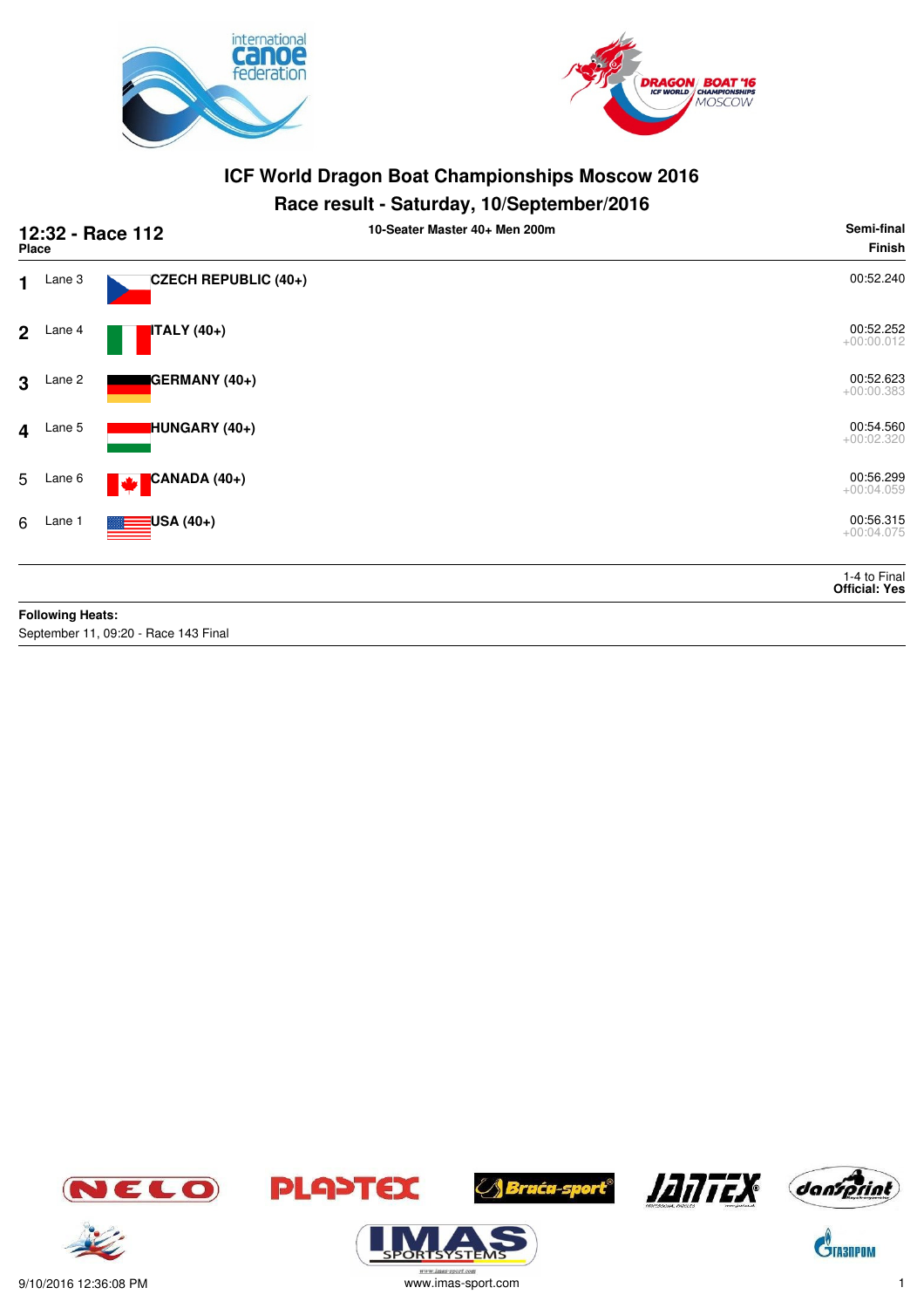



## **Race result - Saturday, 10/September/2016**

|                | 12:40 - Race 113<br><b>Place</b> |                             | 10-Seater Master 50+ Men 200m | Timerace 1<br><b>Finish</b>                                                              |
|----------------|----------------------------------|-----------------------------|-------------------------------|------------------------------------------------------------------------------------------|
| $\blacksquare$ | Lane 1                           | RUSSIA (50+)                |                               | 00:51.974                                                                                |
| 2              | Lane 2                           | GERMANY (50+)               |                               | 00:53.389<br>$+00:01.415$                                                                |
| 3              | Lane 3                           | HUNGARY (50+)               |                               | 00:53.768<br>$+00:01.794$                                                                |
| 4              | Lane 4                           | USA (50+)                   |                               | 00:55.143<br>$+00:03.169$                                                                |
| 5              | Lane 5                           | ITALY (50+)                 |                               | 00:55.194<br>$+00:03.220$                                                                |
| 6              | Lane 6                           | <b>CZECH REPUBLIC (50+)</b> |                               | 00:56.232<br>$+00:04.258$                                                                |
|                |                                  |                             |                               | 2 Time Races with Addition of Times where fastest Time is Winner<br><b>Official: Yes</b> |

#### **Following Heats:**

September 11, 09:12 - Race 142 Timerace 2











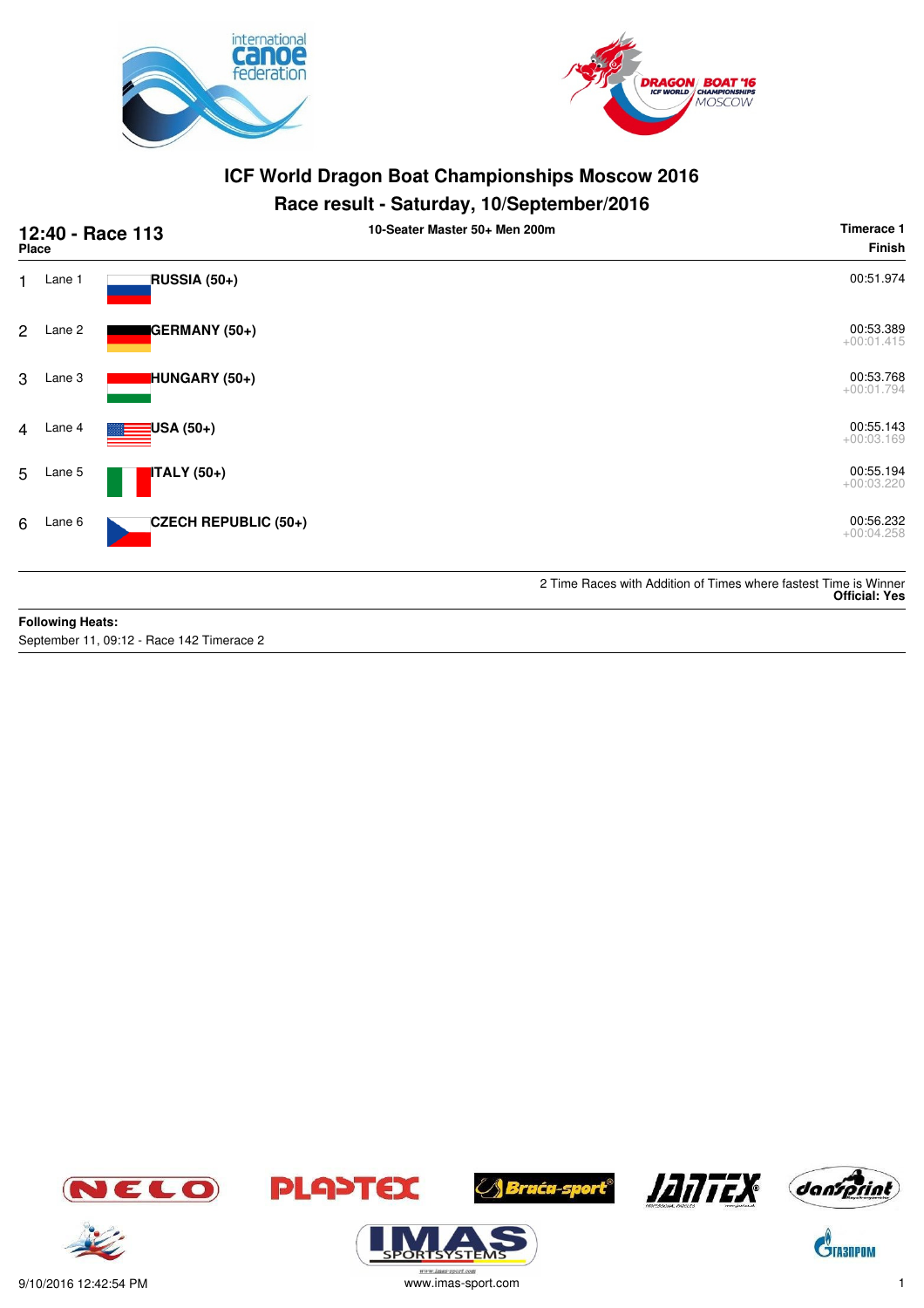



#### **Race result - Saturday, 10/September/2016**

|                         | 12:56 - Race 114<br>Place |                 | . .<br>10-Seater Senior Women 200m | Semi-final<br>Finish                 |
|-------------------------|---------------------------|-----------------|------------------------------------|--------------------------------------|
| $\mathbf 1$             | Lane 4                    | <b>THAILAND</b> |                                    | 00:55.430                            |
| $\overline{2}$          | Lane 2                    | <b>GERMANY</b>  |                                    | 00:56.151<br>$+00:00.721$            |
| 3                       | Lane 3                    | <b>SWEDEN</b>   |                                    | 00:56.641<br>$+00:01.211$            |
| $\overline{\mathbf{4}}$ | Lane 5                    | <b>USA</b>      |                                    | 00:57.898<br>$+00:02.468$            |
| 5                       | Lane 6                    | <b>HUNGARY</b>  |                                    | 00:58.342<br>$+00:02.912$            |
| 6                       | Lane 1                    | CANADA<br>M     |                                    | 00:58.868<br>$+00:03.438$            |
|                         |                           |                 |                                    | 1-4 to Final<br><b>Official: Yes</b> |
|                         | <b>Following Heats:</b>   |                 |                                    |                                      |

September 11, 10:08 - Race 149 Final









**/ Braća-sport<sup>®</sup>** 

9/10/2016 1:01:19 PM www.imas-sport.com 1



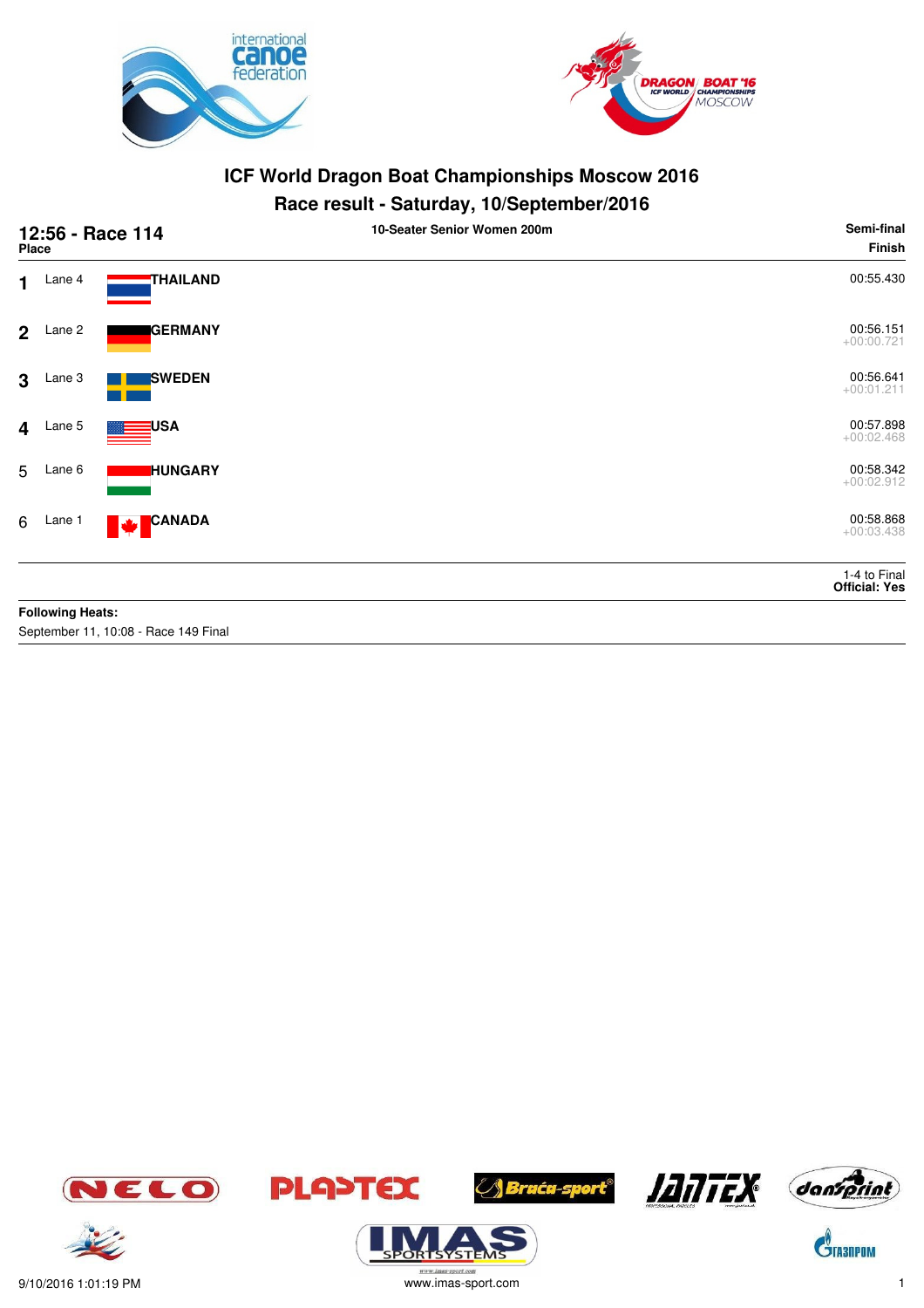



## **Race result - Saturday, 10/September/2016**

|                         | 13:04 - Race 115<br>Place |                              | 10-Seater Master 40+/50+ Women 200m | Semi-final<br><b>Finish</b>          |
|-------------------------|---------------------------|------------------------------|-------------------------------------|--------------------------------------|
| 1                       | Lane 3                    | USA (40+)                    |                                     | 00:58.769                            |
| $\overline{2}$          | Lane 5                    | GERMANY (50+)                |                                     | 00:58.845<br>$+00:00.076$            |
| 3                       | Lane 2                    | <b>ITALY</b> (40+)           |                                     | 01:00.232<br>$+00:01.463$            |
| $\overline{\mathbf{4}}$ | Lane 1                    | HUNGARY (50+)                |                                     | 01:01.074<br>$+00:02.305$            |
| 5                       | Lane 4                    | <b>RUSSIA (50+)</b>          |                                     | 01:01.411<br>$+00:02.642$            |
| 6                       | Lane 6                    | CANADA (40+)<br>$\mathbf{r}$ |                                     | 01:02.581<br>$+00:03.812$            |
|                         |                           |                              |                                     | 1-4 to Final<br><b>Official: Yes</b> |
|                         | <b>Following Heats:</b>   |                              |                                     |                                      |

September 11, 09:28 - Race 144 Final















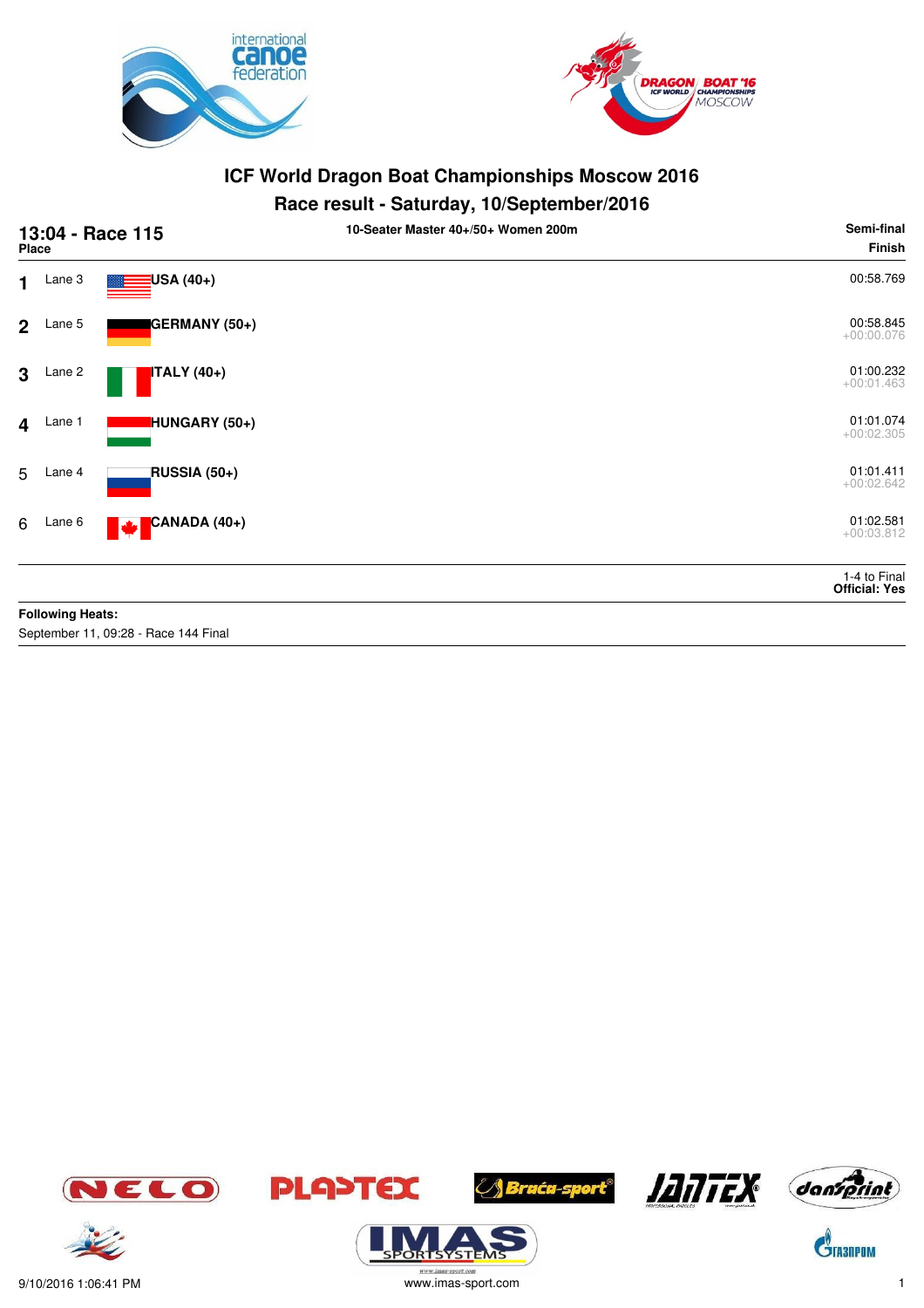



# **Race result - Saturday, 10/September/2016**

|                | 13:12 - Race 116<br>Place |                       | 10-Seater Senior Men 200m | Semi-final 1<br>Finish                                 |
|----------------|---------------------------|-----------------------|---------------------------|--------------------------------------------------------|
| 1.             | Lane 4                    | <b>UKRAINE</b>        |                           | 00:49.088                                              |
| $2^{\circ}$    | Lane 3                    | THAILAND              |                           | 00:50.485<br>$+00:01.397$                              |
| 3              | Lane 1                    | <b>HUNGARY</b>        |                           | 00:50.521<br>$+00:01.433$                              |
| $\overline{4}$ | Lane 5                    | <b>CZECH REPUBLIC</b> |                           | 00:50.811<br>$+00:01.723$                              |
| 5              | Lane 2                    | <b>GERMANY</b>        |                           | 00:50.917<br>$+00:01.829$                              |
| 6              | Lane 6                    | <b>SWEDEN</b>         |                           | 00:52.887<br>$+00:03.799$                              |
|                |                           |                       |                           | 1-3 to Final A, 4-6 to Final B<br><b>Official: Yes</b> |
|                | <b>Following Heats:</b>   |                       |                           |                                                        |

September 10, 13:20 - Race 117 Semi-final 2 September 11, 09:52 - Race 147 Final B September 11, 10:00 - Race 148 Final A









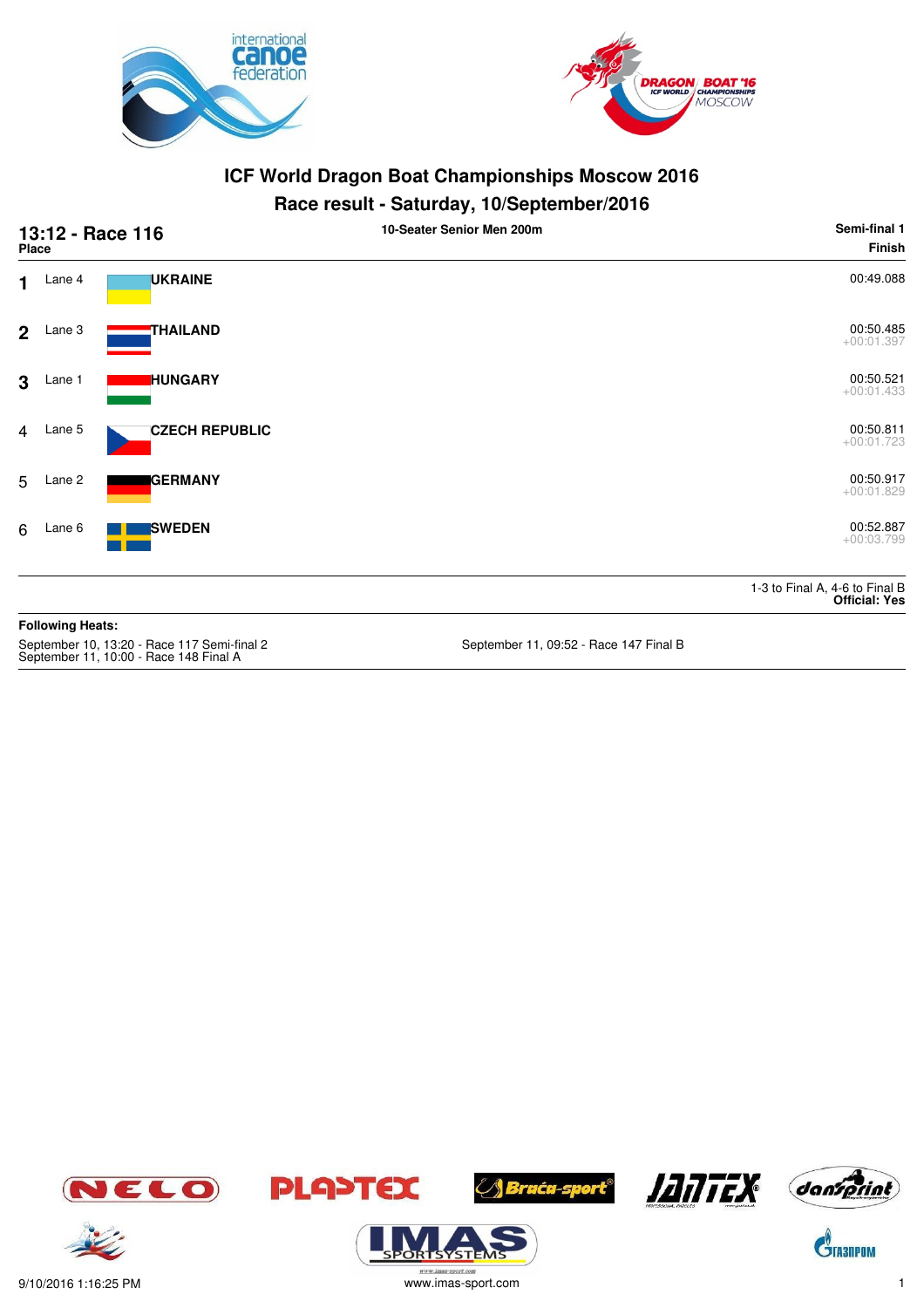



#### **Race result - Saturday, 10/September/2016**

|                                        | <b>Place</b>            | 13:20 - Race 117          | 10-Seater Senior Men 200m              | Semi-final 2<br><b>Finish</b>                          |
|----------------------------------------|-------------------------|---------------------------|----------------------------------------|--------------------------------------------------------|
| 1                                      | Lane 4                  | <b>RUSSIA</b>             |                                        | 00:48.605                                              |
| $\overline{2}$                         | Lane 5                  | <b>HONG KONG</b><br>g     |                                        | 00:50.602<br>$+00:01.997$                              |
| 3                                      | Lane 3                  | <b>ITALY</b>              |                                        | 00:50.775<br>$+00:02.170$                              |
| 4                                      | Lane 2                  | <b>JAPAN</b>              |                                        | 00:51.237<br>$+00:02.632$                              |
| 5                                      | Lane 6                  | <b>FRANCE</b>             |                                        | 00:52.610<br>$+00:04.005$                              |
| 6                                      | Lane 1                  | <b>CANADA</b><br><b>M</b> |                                        | 00:53.208<br>$+00:04.603$                              |
|                                        |                         |                           |                                        | 1-3 to Final A, 4-6 to Final B<br><b>Official: Yes</b> |
|                                        | <b>Following Heats:</b> |                           |                                        |                                                        |
| September 11, 09:52 - Race 147 Final B |                         |                           | September 11, 10:00 - Race 148 Final A |                                                        |















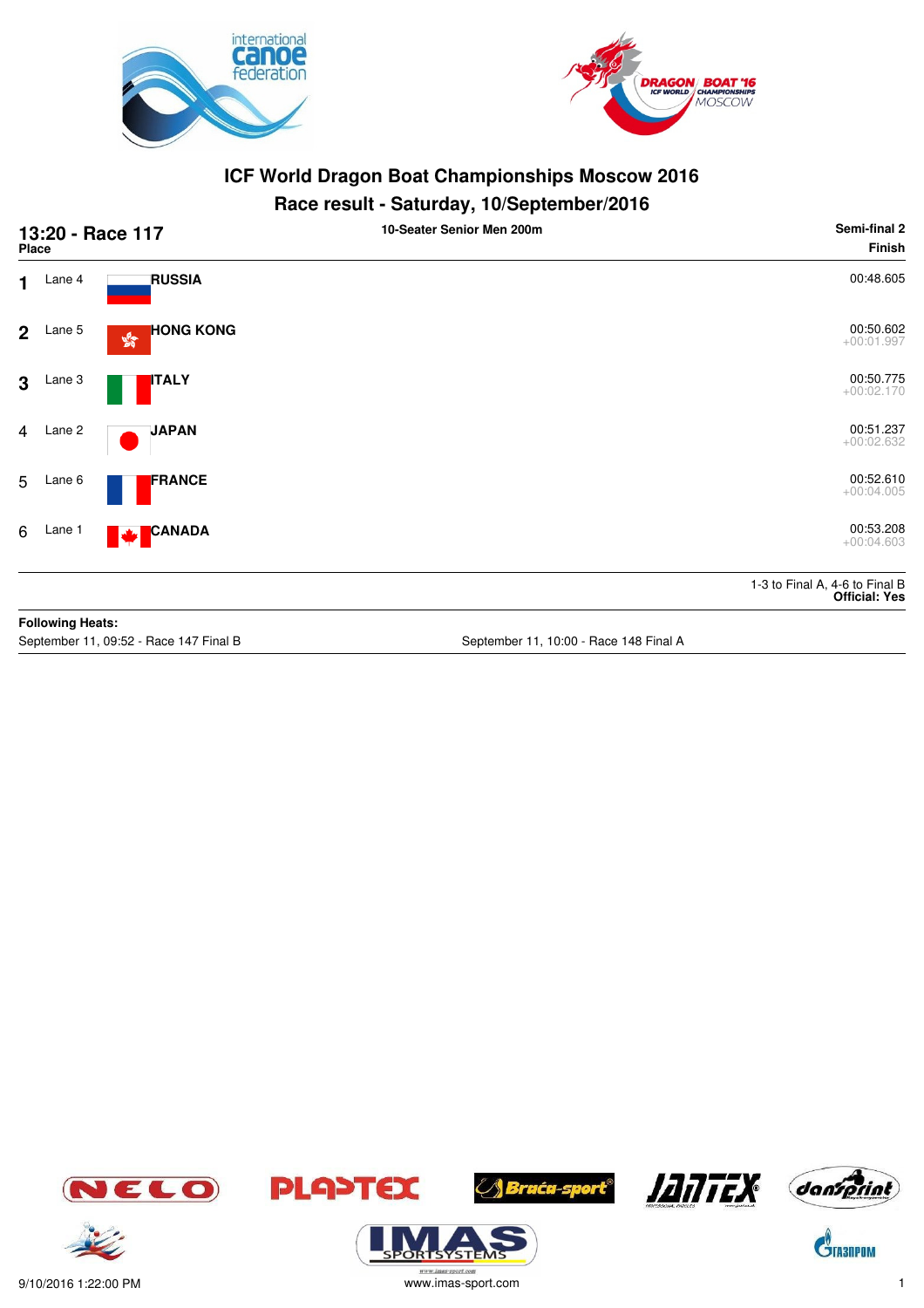



# **Race result - Saturday, 10/September/2016**

|                                       | 14:24 - Race 118<br><b>Place</b> |                       | 20-Seater Senior Mixed 200m           | Heat 1<br><b>Finish</b>             |
|---------------------------------------|----------------------------------|-----------------------|---------------------------------------|-------------------------------------|
| $\mathbf 1$                           | Lane 2                           | <b>UKRAINE</b>        |                                       | 00:47.466                           |
|                                       | $2$ Lane 4                       | <b>GERMANY</b>        |                                       | 00:47.986<br>$+00:00.520$           |
| 3                                     | Lane 5                           | <b>HUNGARY</b>        |                                       | 00:48.913<br>$+00:01.447$           |
|                                       | Lane 6                           | <b>CZECH REPUBLIC</b> |                                       | Did not start                       |
|                                       |                                  |                       |                                       | 1-4 to $SF$<br><b>Official: Yes</b> |
|                                       | <b>Following Heats:</b>          |                       |                                       |                                     |
| September 10, 14:32 - Race 119 Heat 2 |                                  |                       | September 10, 14:40 - Race 120 Heat 3 |                                     |

September 10, 15:28 - Race 124 Semi-final 1 September 10, 15:36 - Race 125 Semi-final 2 September 11, 11:20 - Race 152 Final













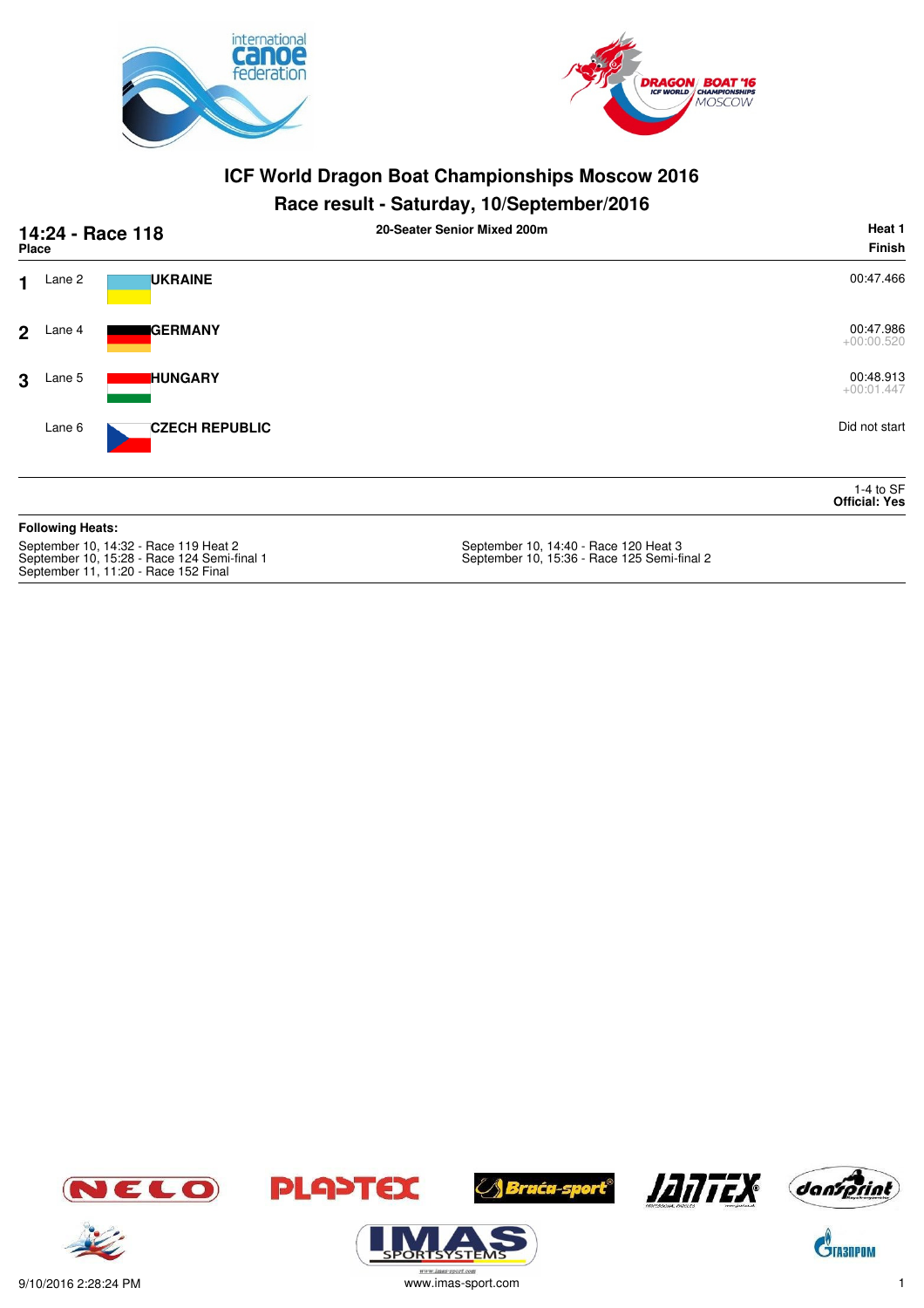



#### **Race result - Saturday, 10/September/2016**

|                | 14:32 - Race 119<br>Place |                           | . .<br>20-Seater Senior Mixed 200m | Heat 2<br><b>Finish</b>             |
|----------------|---------------------------|---------------------------|------------------------------------|-------------------------------------|
| $\mathbf 1$    | Lane 4                    | PHILIPPINES               |                                    | 00:44.155                           |
| 2 <sup>1</sup> | Lane 2                    | <b>SWEDEN</b>             |                                    | 00:49.529<br>$+00:05.374$           |
| $\mathbf{3}$   | Lane 5                    | <b>THAILAND</b>           |                                    | 00:49.632<br>$+00:05.477$           |
|                | $4$ Lane 3                | <b>CANADA</b><br><b>A</b> |                                    | 00:49.753<br>$+00:05.598$           |
|                |                           |                           |                                    | 1-4 to $SF$<br><b>Official: Yes</b> |
|                | <b>Following Heats:</b>   |                           |                                    |                                     |
|                |                           |                           |                                    |                                     |

September 10, 14:40 - Race 120 Heat 3<br>September 10, 15:36 - Race 125 Semi-final 2

September 10, 15:28 - Race 124 Semi-final 1<br>September 11, 11:20 - Race 152 Final







ORTSYSTE







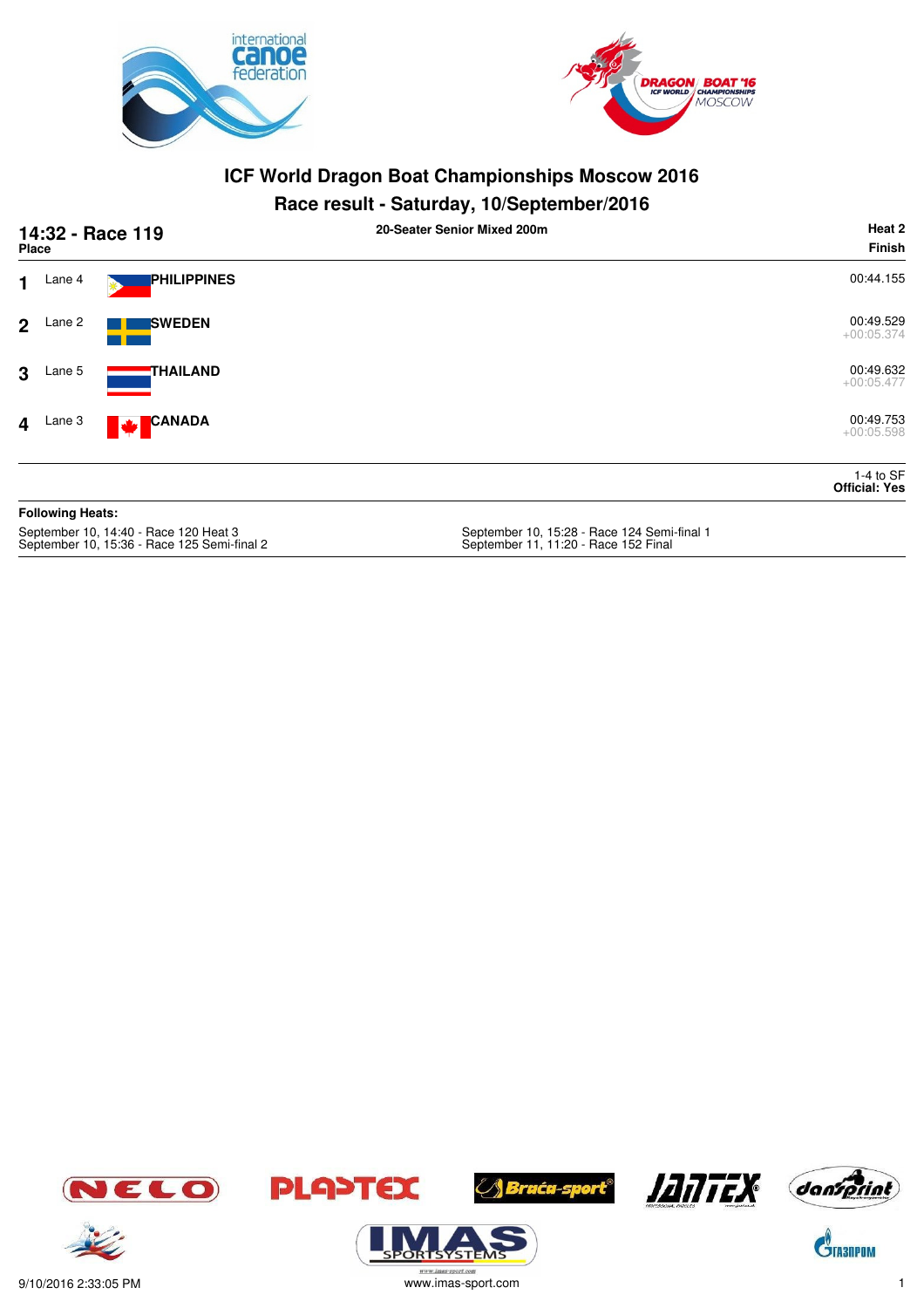



#### **Race result - Saturday, 10/September/2016**

| <b>Place</b>   |        | 14:40 - Race 120                                 | 20-Seater Senior Mixed 200m | Heat 3<br>Finish                    |
|----------------|--------|--------------------------------------------------|-----------------------------|-------------------------------------|
| 1              | Lane 3 | <b>RUSSIA</b>                                    |                             | 00:46.159                           |
| 2 <sup>1</sup> | Lane 2 | <b>HONG KONG</b><br>$\frac{\sqrt{3}}{2\sqrt{6}}$ |                             | 00:51.551<br>$+00:05.392$           |
| 3              | Lane 5 | <b>ENGLISHED USA</b>                             |                             | 00:51.712<br>$+00:05.553$           |
|                |        |                                                  |                             | 1-4 to $SF$<br><b>Official: Yes</b> |

**Following Heats:** September 10, 15:28 - Race 124 Semi-final 1 September 10, 15:36 - Race 125 Semi-final 2 September 11, 11:20 - Race 152 Final













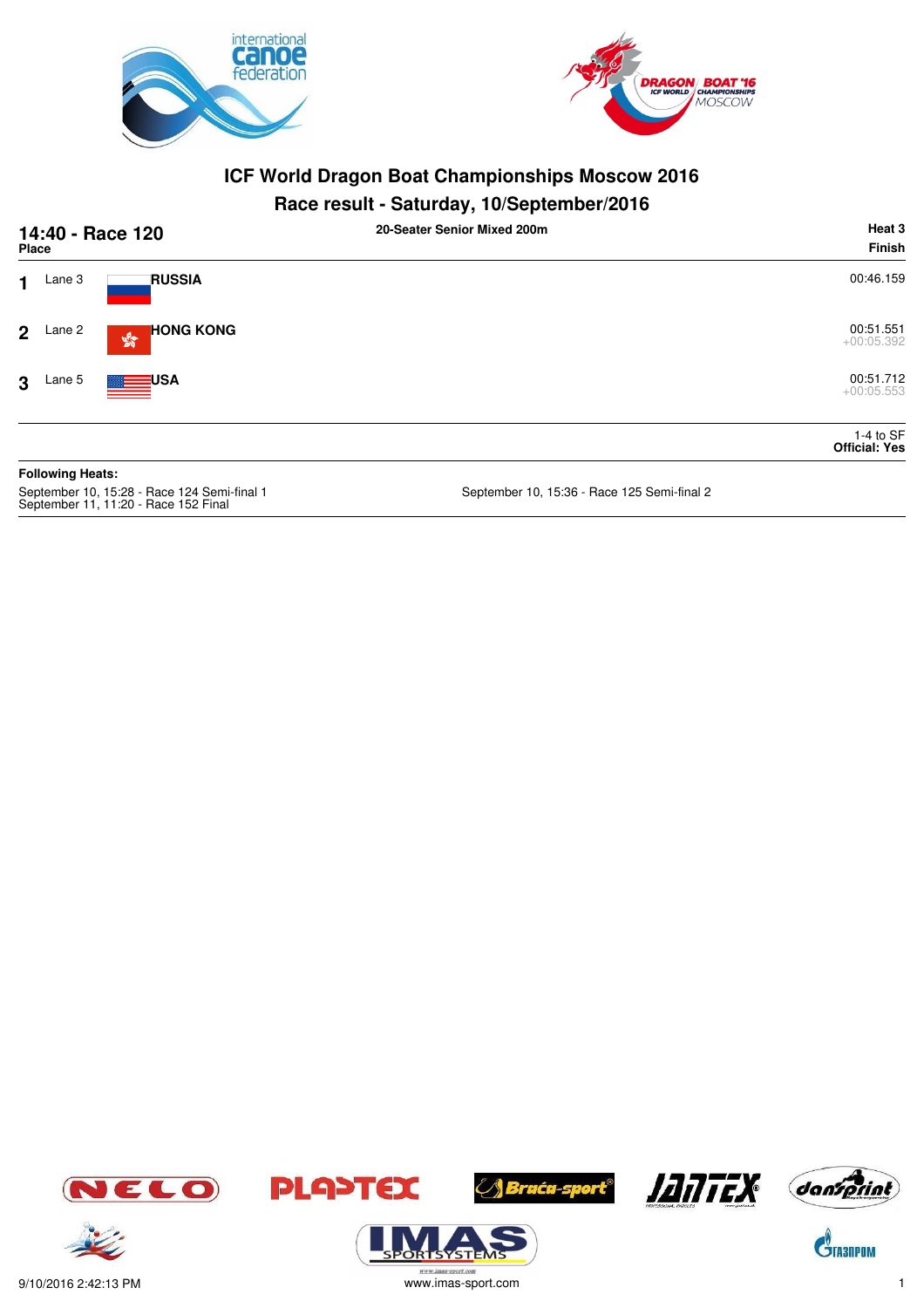



#### **Race result - Saturday, 10/September/2016**

| 14:48 - Race 121<br>Place |                         |               | 20-Seater Master 40+/50+ Mixed 200m | Heat 1<br>Finish                                |
|---------------------------|-------------------------|---------------|-------------------------------------|-------------------------------------------------|
| 1                         | Lane 1                  | GERMANY (40+) |                                     | 00:49.068                                       |
| 2                         | Lane 6                  | HUNGARY (40+) |                                     | 00:51.084<br>$+00:02.016$                       |
| 3                         | Lane 5                  | GERMANY (50+) |                                     | 00:51.386<br>$+00:02.318$                       |
| $\overline{4}$            | Lane 3                  | RUSSIA (50+)  |                                     | 00:51.888<br>$+00:02.820$                       |
| 5                         | Lane 4                  | USA (40+)     |                                     | 00:52.512<br>$+00:03.444$                       |
|                           | Lane 2                  | USA (50+)     |                                     | Signed off                                      |
|                           |                         |               |                                     | 1st to Final, 2-4 to SF<br><b>Official: Yes</b> |
|                           | <b>Following Heats:</b> |               |                                     |                                                 |

September 10, 14:56 - Race 122 Heat 2<br>September 11, 11:04 - Race 150 Final

September 10, 15:44 - Race 126 Semi-final









ORTSYSTE





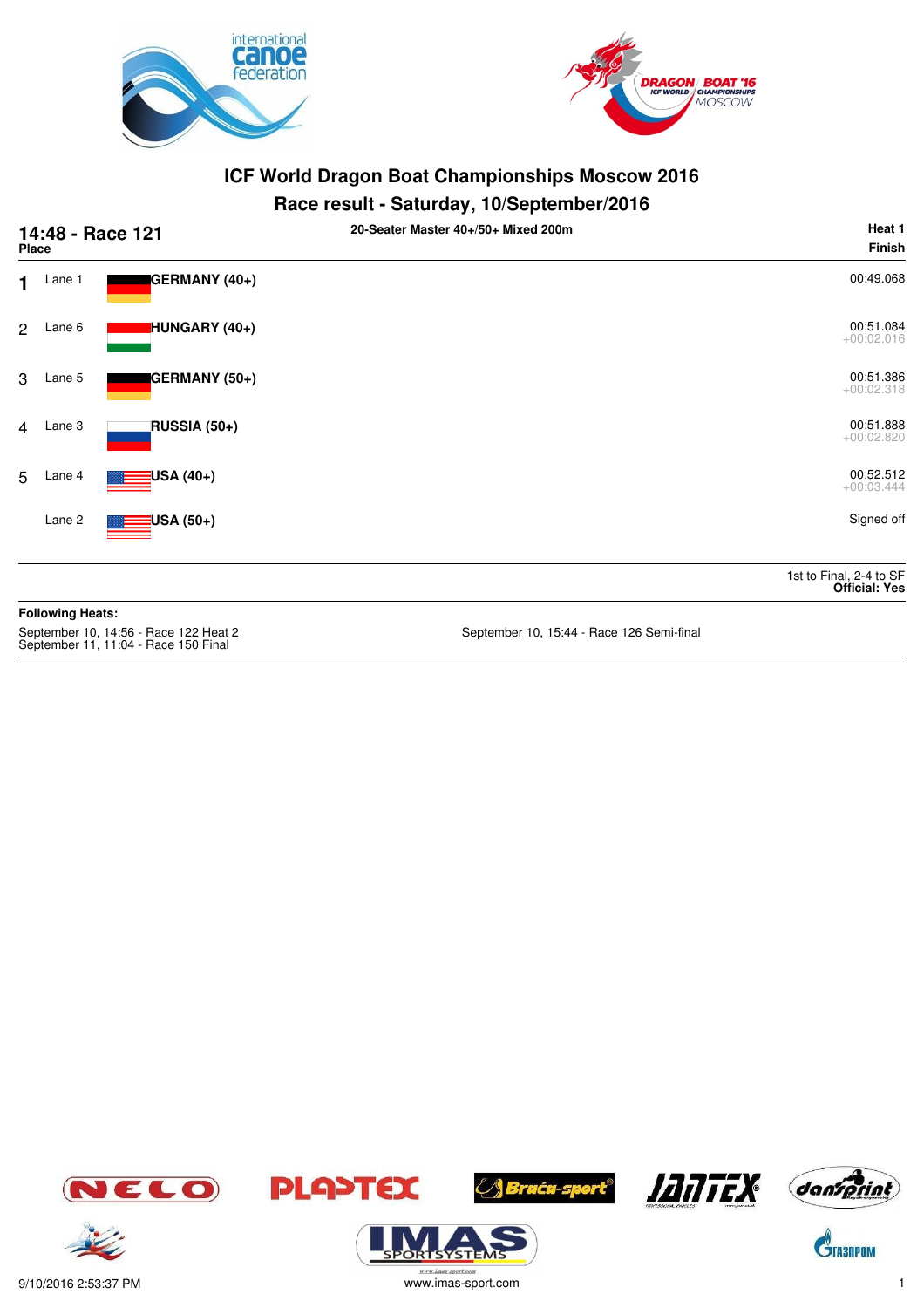



#### **Race result - Saturday, 10/September/2016**

|              | 14:56 - Race 122<br><b>Place</b> |                            | 20-Seater Master 40+/50+ Mixed 200m | Heat 2<br>Finish                                |
|--------------|----------------------------------|----------------------------|-------------------------------------|-------------------------------------------------|
| $\mathbf 1$  | Lane 5                           | RUSSIA (40+)               |                                     | 00:48.831                                       |
| $\mathbf{2}$ | Lane 4                           | $\blacksquare$ ITALY (40+) |                                     | 00:51.106<br>$+00:02.275$                       |
| 3            | Lane 3                           | CANADA (40+)<br><b>A</b>   |                                     | 00:54.133<br>$+00:05.302$                       |
|              | Lane 2                           | <b>ITALY</b> (50+)         |                                     | Did not start                                   |
|              |                                  |                            |                                     | 1st to Final, 2-4 to SF<br><b>Official: Yes</b> |
|              | <b>Following Heats:</b>          |                            |                                     |                                                 |

September 10, 15:44 - Race 126 Semi-final September 11, 11:04 - Race 150 Final









.<br>syste





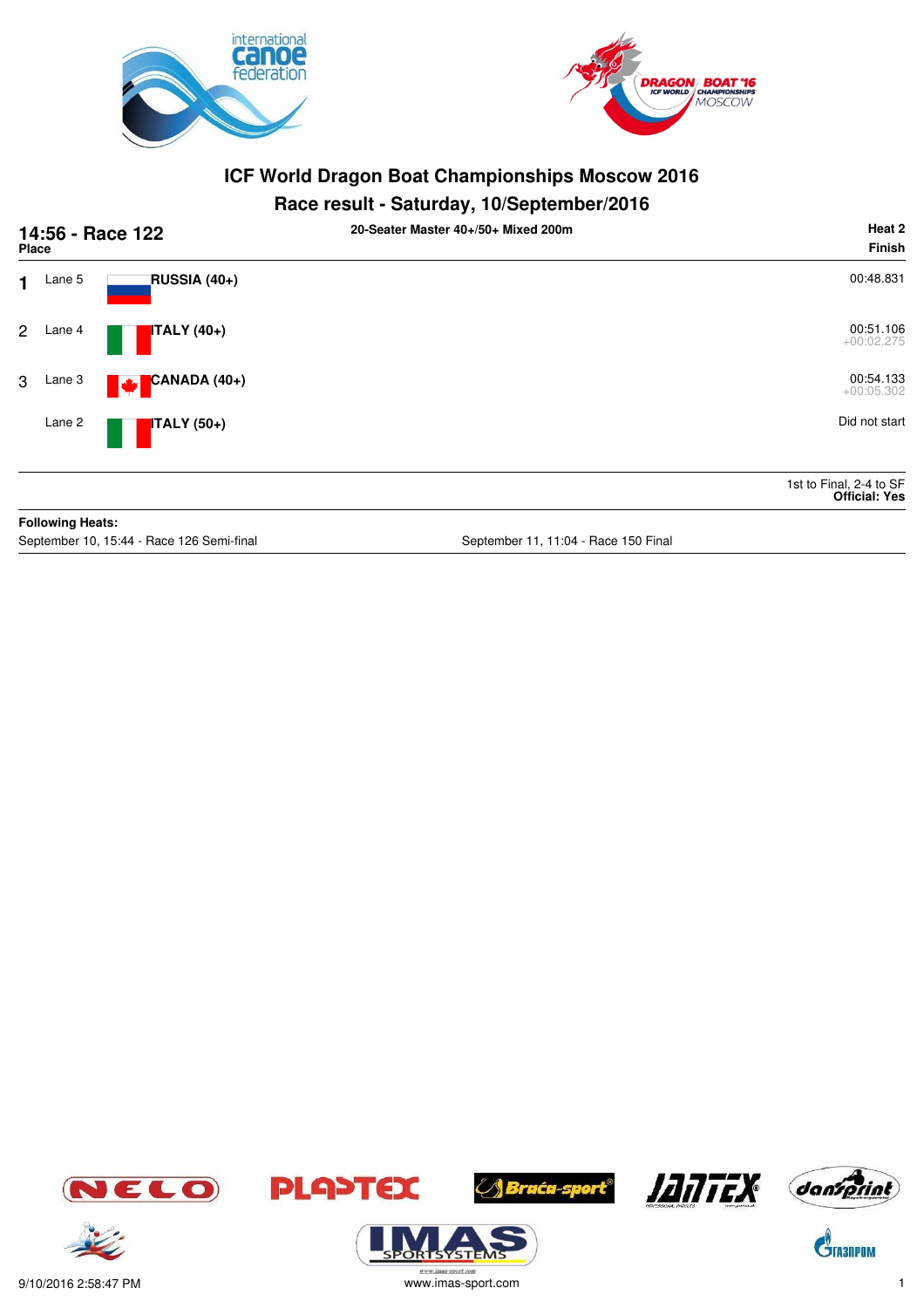



## **Race result - Saturday, 10/September/2016**

| 15:04 - Race 123<br><b>Place</b> |                         |                       | 20-Seater Junior Mixed 200m | Timerace 1<br><b>Finish</b>                                                              |
|----------------------------------|-------------------------|-----------------------|-----------------------------|------------------------------------------------------------------------------------------|
| 1.                               | Lane 3                  | <b>RUSSIA</b>         |                             | 00:48.290                                                                                |
| $\overline{2}$                   | Lane 4                  | <b>GERMANY</b>        |                             | 00:49.198<br>$+00:00.908$                                                                |
| 3                                | Lane 5                  | <b>CZECH REPUBLIC</b> |                             | 00:50.097<br>$+00:01.807$                                                                |
|                                  | Lane 2                  | USA                   |                             | Signed off                                                                               |
|                                  | Lane 6                  | <b>PHILIPPINES</b>    |                             | Did not start                                                                            |
|                                  |                         |                       |                             | 2 Time Races with Addition of Times where fastest Time is Winner<br><b>Official: Yes</b> |
|                                  | <b>Following Heats:</b> |                       |                             |                                                                                          |

September 11, 11:12 - Race 151 Timerace 2















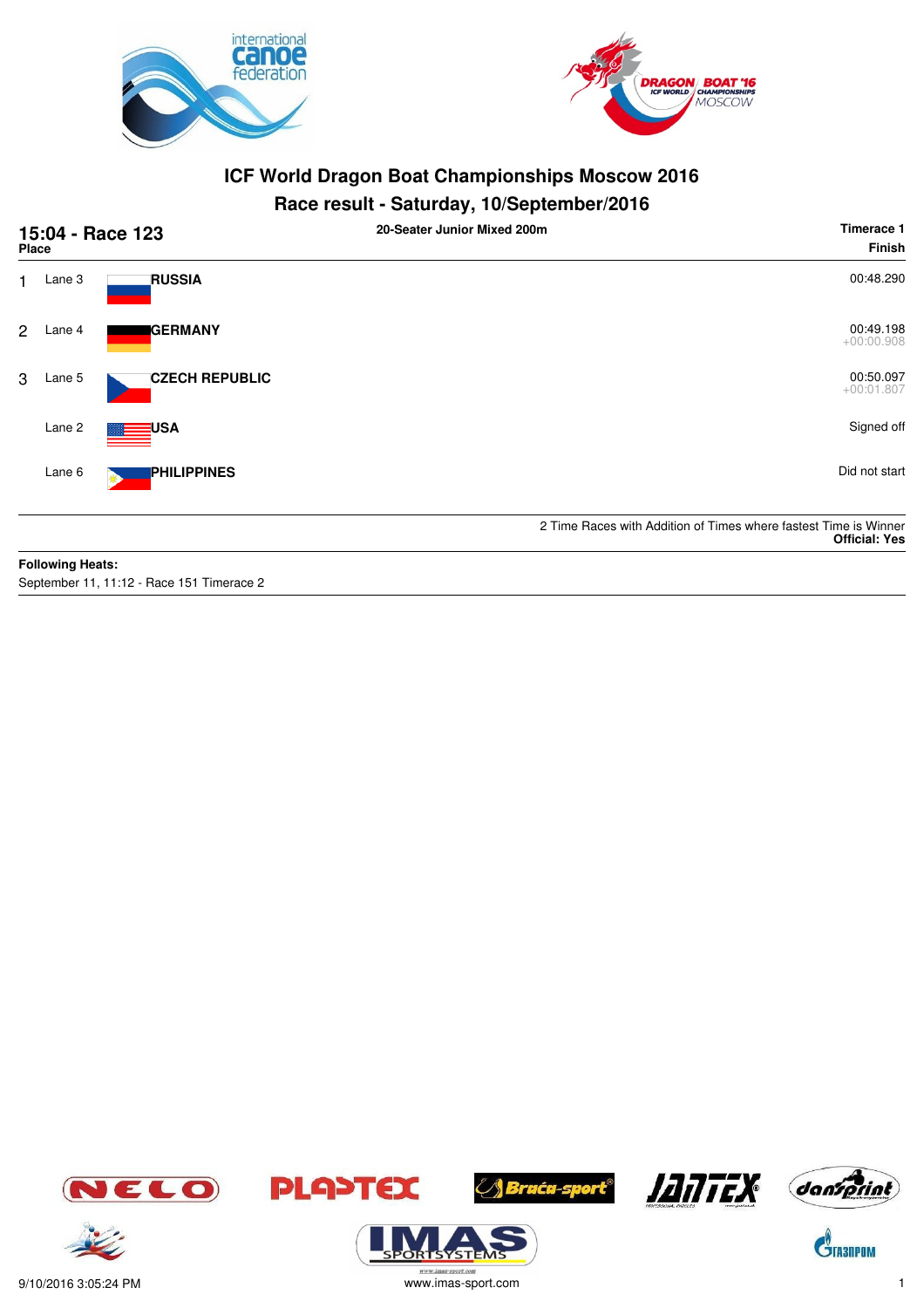



## **Race result - Saturday, 10/September/2016**

|              | 15:28 - Race 124<br><b>Place</b> |                | 20-Seater Senior Mixed 200m | Semi-final 1<br><b>Finish</b>        |
|--------------|----------------------------------|----------------|-----------------------------|--------------------------------------|
| $\mathbf 1$  | Lane 1                           | THAILAND       |                             | 00:45.830                            |
|              | $2$ Lane 3                       | <b>RUSSIA</b>  |                             | 00:46.821<br>$+00:00.991$            |
| $\mathbf{3}$ | Lane 4                           | <b>UKRAINE</b> |                             | 00:47.893<br>$+00:02.063$            |
|              | 4 Lane 2                         | <b>HUNGARY</b> |                             | 00:48.257<br>$+00:02.427$            |
| 5            | Lane 5                           | <b>SWEDEN</b>  |                             | 00:49.386<br>$+00:03.556$            |
|              |                                  |                |                             | 1-3 to Final<br><b>Official: Yes</b> |
|              | <b>Following Heats:</b>          |                |                             |                                      |

September 10, 15:36 - Race 125 Semi-final 2 September 11, 11:20 - Race 152 Final







**ORISYSTE** 







 $\mathbf{C}^{\!\!\lozenge\!}$ TA3NPOM

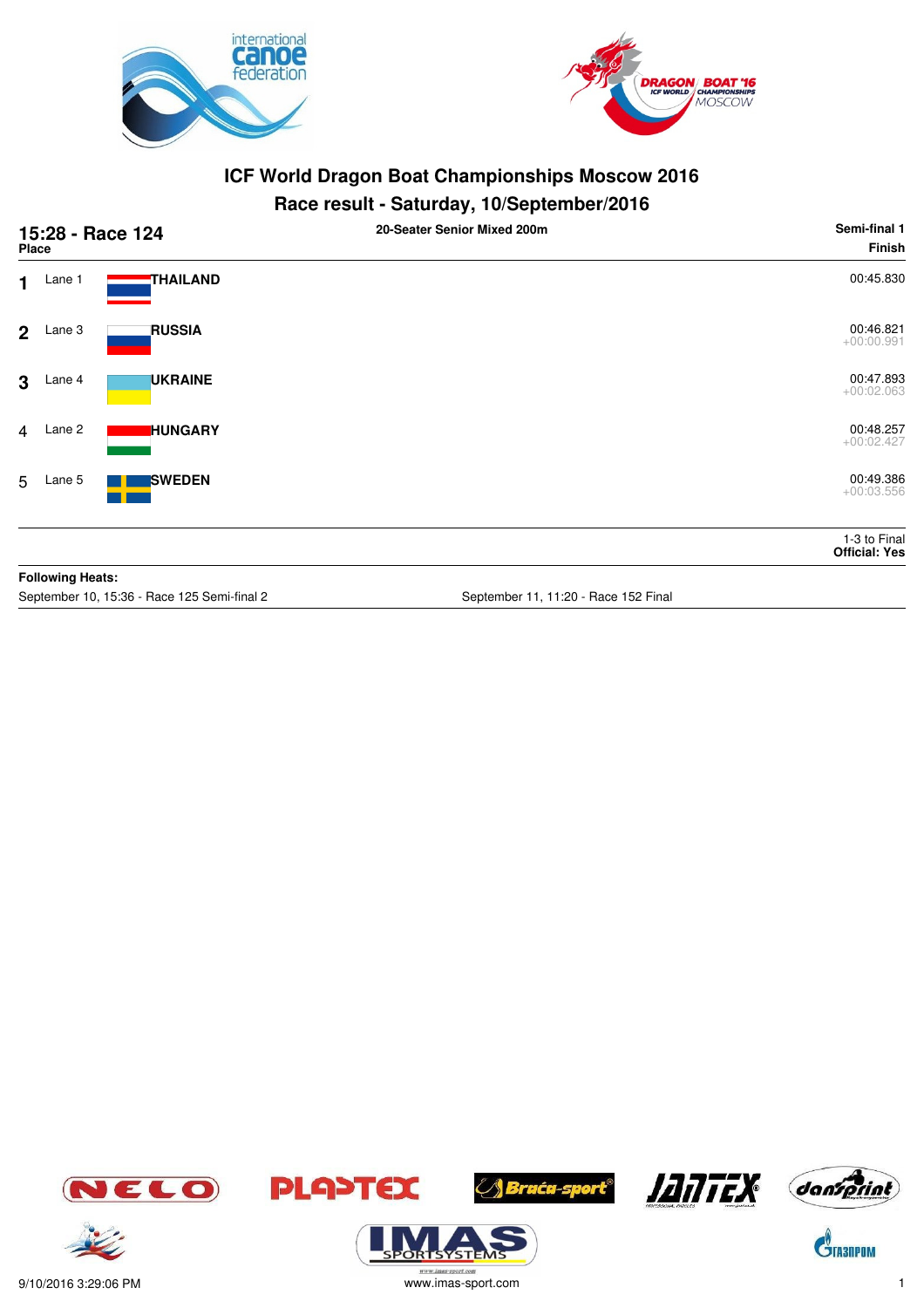



## **Race result - Saturday, 10/September/2016**

|                | 15:36 - Race 125<br><b>Place</b> |                                                                         | 20-Seater Senior Mixed 200m | Semi-final 2<br><b>Finish</b>        |
|----------------|----------------------------------|-------------------------------------------------------------------------|-----------------------------|--------------------------------------|
| $\mathbf 1$    | Lane 4                           | PHILIPPINES                                                             |                             | 00:45.129                            |
| 2 <sup>1</sup> | Lane 3                           | <b>GERMANY</b>                                                          |                             | 00:47.053<br>$+00:01.924$            |
| $\mathbf{3}$   | Lane 6                           | CANADA<br>M                                                             |                             | 00:49.254<br>$+00:04.125$            |
| $\overline{4}$ | Lane 2                           | <b>USA</b>                                                              |                             | 00:49.843<br>$+00:04.714$            |
|                | 5 Lane 5                         | <b>HONG KONG</b><br>$\mathbb{S}^{\mathbb{S}^{\mathbb{R}}}_{\mathbb{Q}}$ |                             | 00:50.410<br>$+00:05.281$            |
|                |                                  |                                                                         |                             | 1-3 to Final<br><b>Official: Yes</b> |
|                | <b>Following Heats:</b>          |                                                                         |                             |                                      |
|                |                                  | September 11, 11:20 - Race 152 Final                                    |                             |                                      |









ORTSYSTER







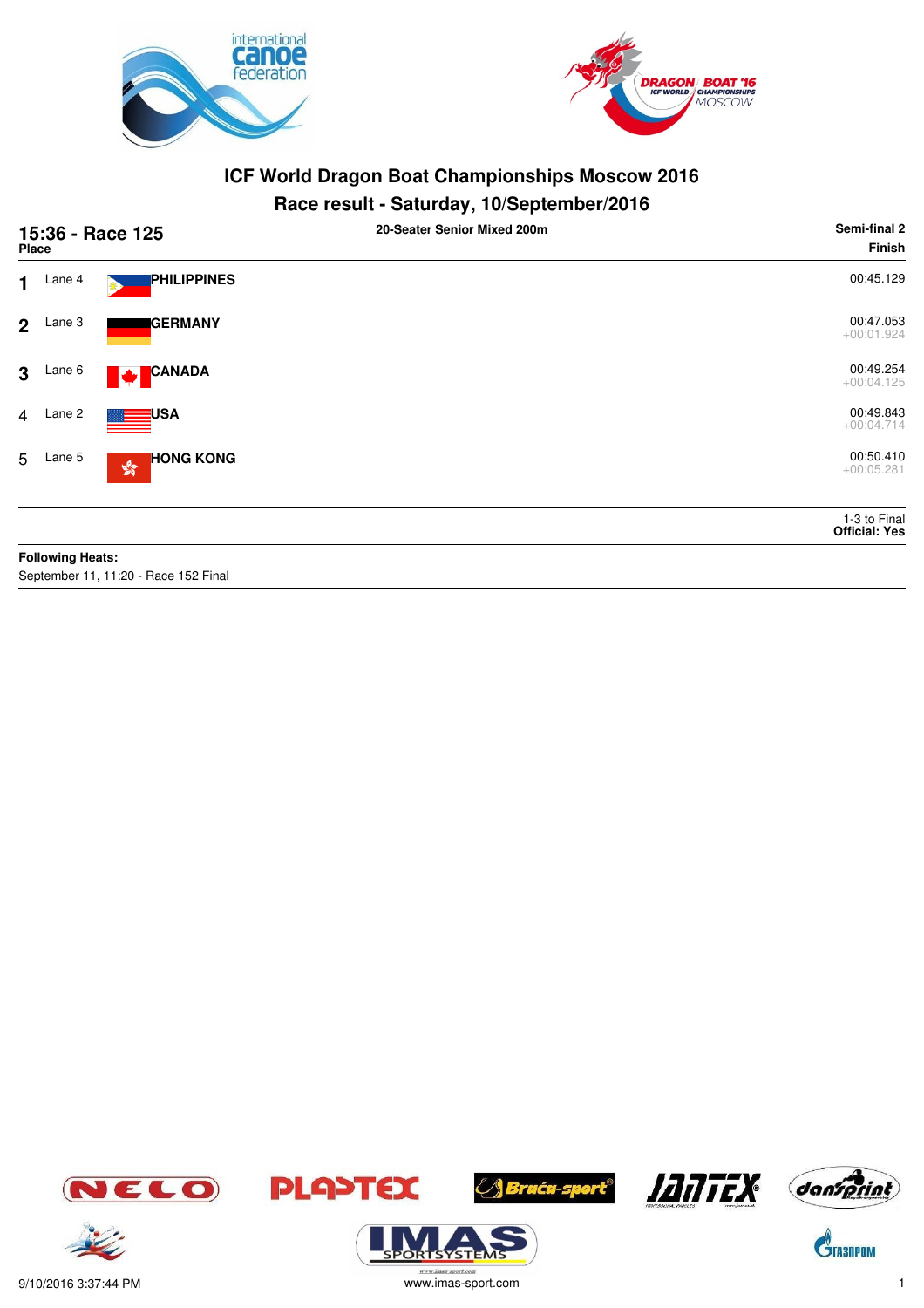



## **Race result - Saturday, 10/September/2016**

|                | 15:44 - Race 126<br><b>Place</b> |                                      | 20-Seater Master 40+/50+ Mixed 200m | Semi-final<br>Finish                 |
|----------------|----------------------------------|--------------------------------------|-------------------------------------|--------------------------------------|
| 1              | Lane 2                           | GERMANY (50+)                        |                                     | 00:51.039                            |
| $\overline{2}$ | Lane 3                           | ITALY (40+)                          |                                     | 00:51.380<br>$+00:00.341$            |
| 3              | Lane 4                           | HUNGARY (40+)                        |                                     | 00:51.680<br>$+00:00.641$            |
| $\overline{4}$ | Lane 6                           | RUSSIA (50+)                         |                                     | 00:52.088<br>$+00:01.049$            |
| 5              | Lane 5                           | CANADA (40+)<br><b>Maria</b>         |                                     | 00:53.347<br>$+00:02.308$            |
|                |                                  |                                      |                                     | 1-4 to Final<br><b>Official: Yes</b> |
|                | <b>Following Heats:</b>          |                                      |                                     |                                      |
|                |                                  | September 11, 11:04 - Race 150 Final |                                     |                                      |





**ORISYSTEM** 







 $\mathbf{\hat{S}}$ TA3NPOM

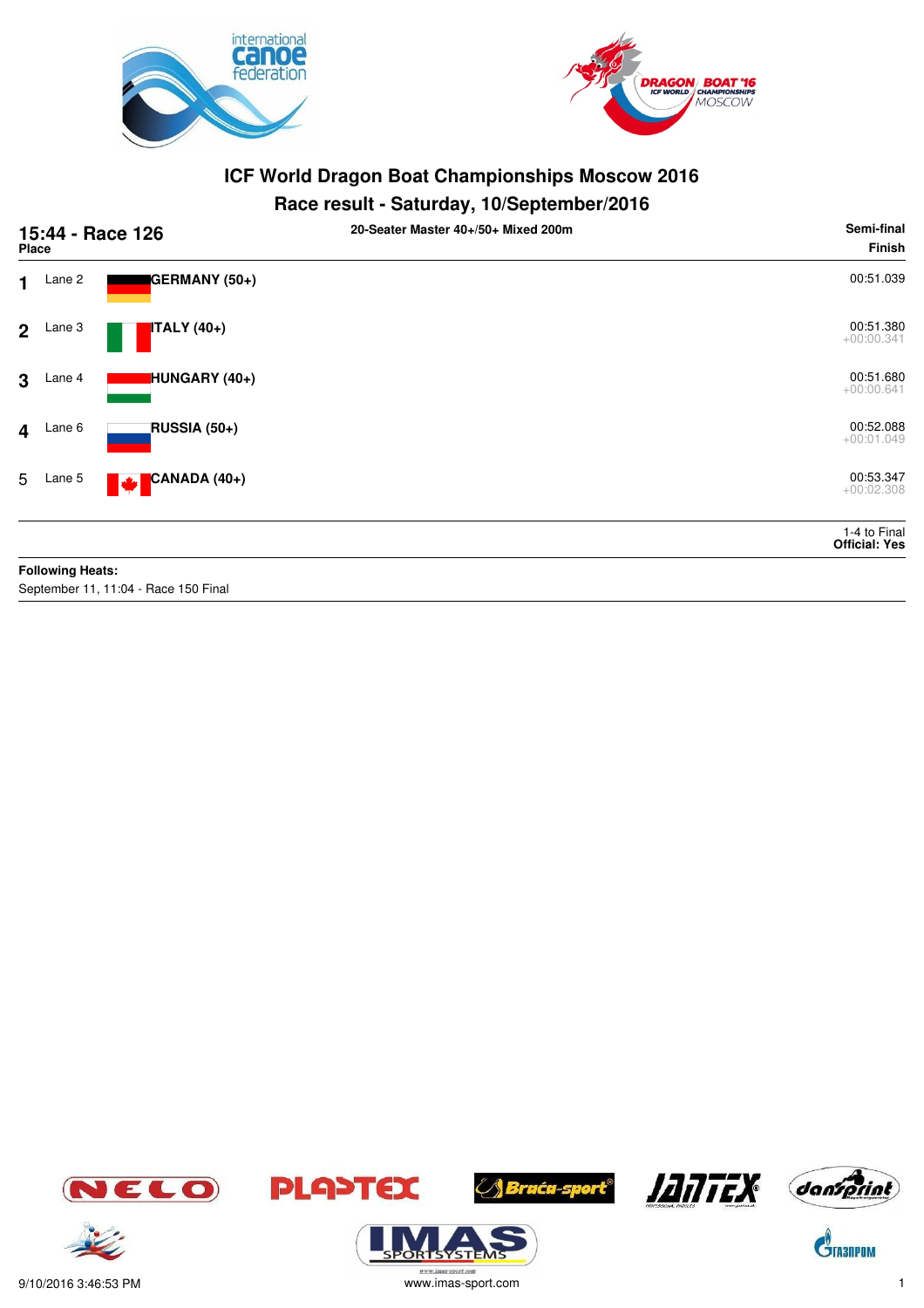



#### **Race result - Saturday, 10/September/2016**

|                | 16:40 - Race 127<br><b>Place</b> |                       | 20-Seater Senior Men 200m | Heat 1<br><b>Finish</b>                         |
|----------------|----------------------------------|-----------------------|---------------------------|-------------------------------------------------|
| $\mathbf 1$    | Lane 6                           | <b>HUNGARY</b>        |                           | 00:45.716                                       |
| $\overline{2}$ | Lane 2                           | <b>UKRAINE</b>        |                           | 00:46.215<br>$+00:00.499$                       |
| 3              | Lane 4                           | <b>CZECH REPUBLIC</b> |                           | 00:47.425<br>$+00:01.709$                       |
| $\overline{4}$ | Lane 5                           | CANADA<br><b>Mar</b>  |                           | 00:49.940<br>$+00:04.224$                       |
|                | Lane 3                           | <b>EEE</b> USA        |                           | Signed off                                      |
|                |                                  |                       |                           | 1st to Final, 2-4 to SF<br><b>Official: Yes</b> |
|                | <b>Following Heats:</b>          |                       |                           |                                                 |

September 10, 16:48 - Race 128 Heat 2<br>September 11, 12:40 - Race 158 Final

September 10, 17:44 - Race 135 Semi-final













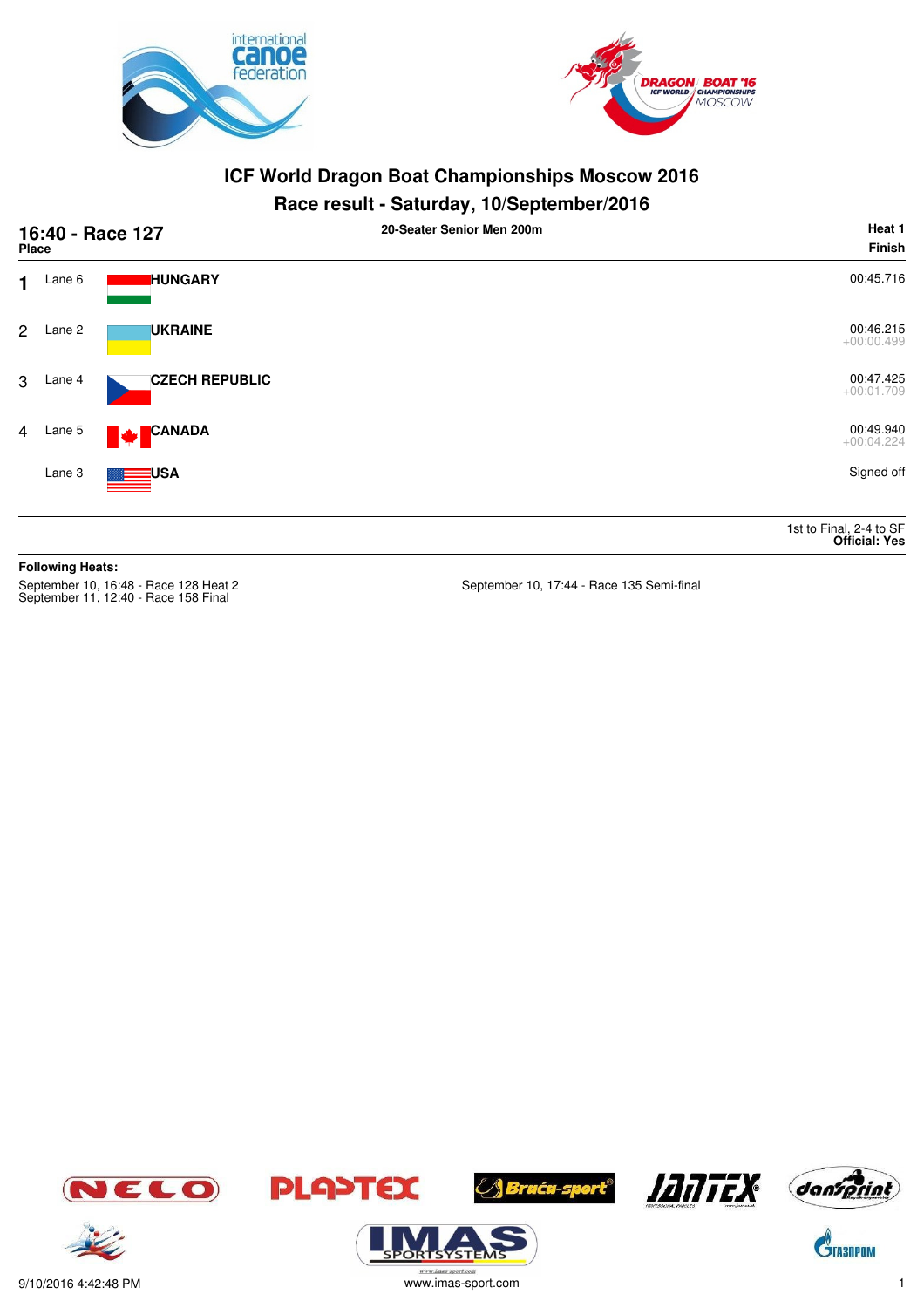



#### **Race result - Saturday, 10/September/2016**

| <b>Place</b>   |                         | 16:48 - Race 128                                 | 20-Seater Senior Men 200m            | Heat 2<br><b>Finish</b>                         |
|----------------|-------------------------|--------------------------------------------------|--------------------------------------|-------------------------------------------------|
| $\mathbf 1$    | Lane 2                  | <b>RUSSIA</b>                                    |                                      | 00:44.950                                       |
|                | 2 Lane 3                | <b>IGERMANY</b>                                  |                                      | 00:46.474<br>$+00:01.524$                       |
| 3 <sup>1</sup> | Lane 4                  | <b>I</b> ITALY                                   |                                      | 00:47.377<br>$+00:02.427$                       |
|                | 4 Lane 5                | <b>HONG KONG</b><br>$\frac{\sqrt{3}}{2\sqrt{3}}$ |                                      | 00:47.429<br>$+00:02.479$                       |
|                |                         |                                                  |                                      | 1st to Final, 2-4 to SF<br><b>Official: Yes</b> |
|                | <b>Following Heats:</b> |                                                  |                                      |                                                 |
|                |                         | September 10, 17:44 - Race 135 Semi-final        | September 11, 12:40 - Race 158 Final |                                                 |







**ORTSYSTER** 







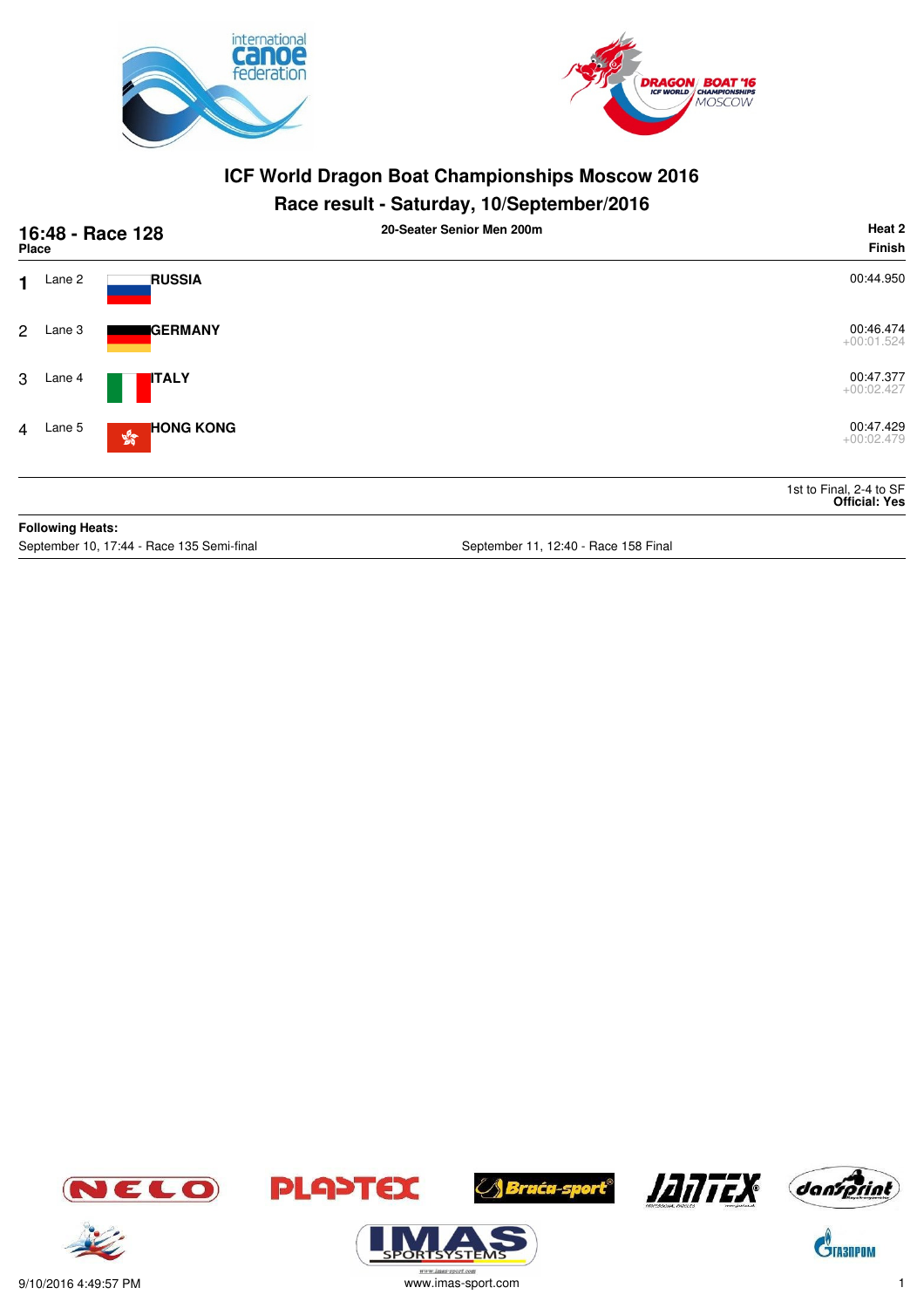



#### **Race result - Saturday, 10/September/2016**

| 16:56 - Race 129<br><b>Place</b> |        |                          | 20-Seater Master 40+/50+ Men 200m | Timerace 1<br><b>Finish</b>                                                              |
|----------------------------------|--------|--------------------------|-----------------------------------|------------------------------------------------------------------------------------------|
| 1.                               | Lane 5 | RUSSIA (40+)             |                                   | 00:46.510                                                                                |
| $\overline{2}$                   | Lane 4 | RUSSIA (50+)             |                                   | 00:48.087<br>$+00:01.577$                                                                |
| 3                                | Lane 6 | HUNGARY (40+)            |                                   | 00:48.678<br>$+00:02.168$                                                                |
| 4                                | Lane 2 | GERMANY (40+)            |                                   | 00:48.812<br>$+00:02.302$                                                                |
| 5                                | Lane 3 | <mark>∃</mark> USA (40+) |                                   | 00:49.961<br>$+00:03.451$                                                                |
|                                  | Lane 1 | CANADA (40+)<br>M        |                                   | Did not start                                                                            |
|                                  |        |                          |                                   | 2 Time Races with Addition of Times where fastest Time is Winner<br><b>Official: Yes</b> |

#### **Following Heats:**

September 11, 12:00 - Race 153 Timerace 2









.<br>syste





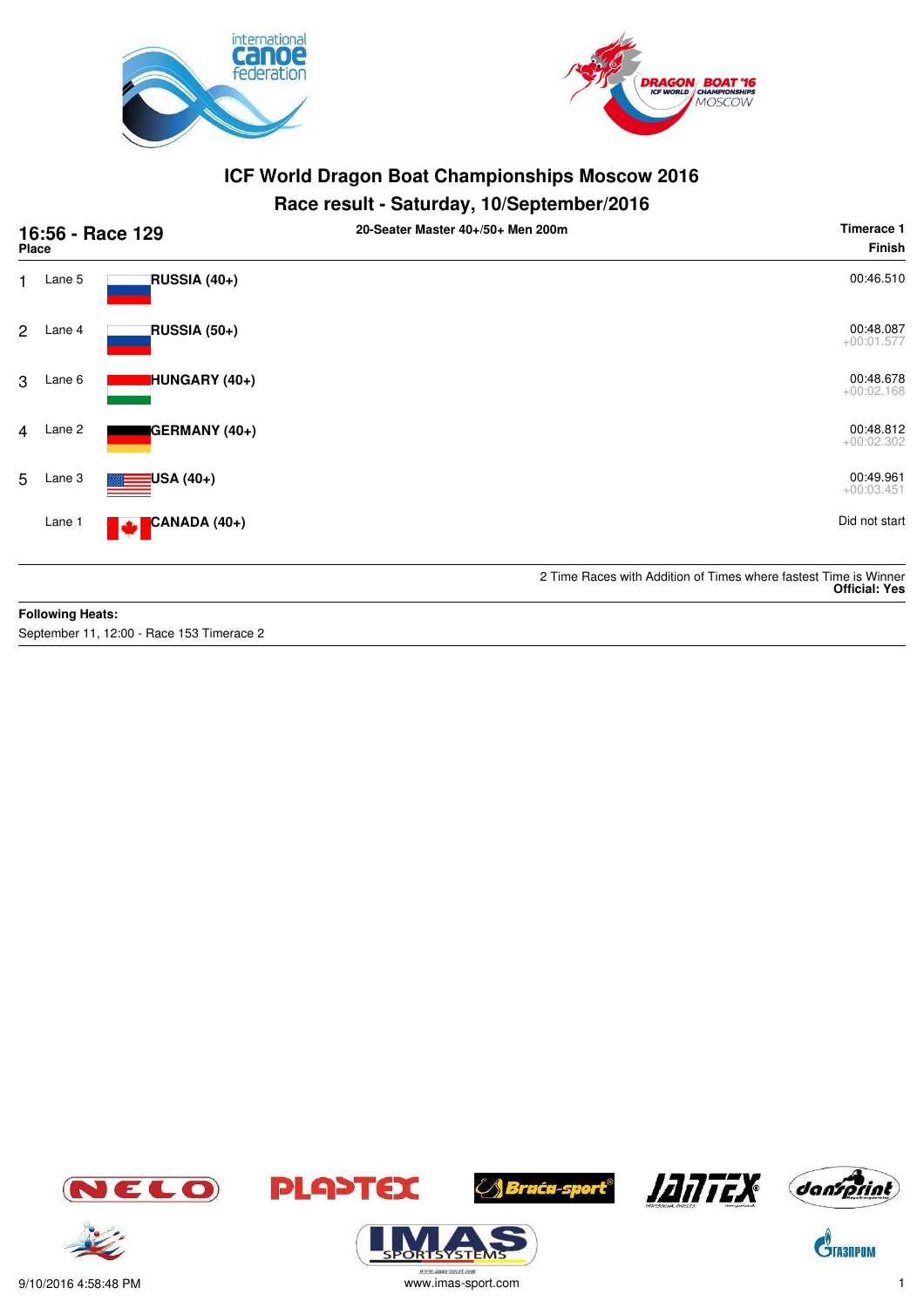



# **Race result - Saturday, 10/September/2016**

|                | 17:12 - Race 131<br><b>Place</b> |                           | 20-Seater Senior Women 200m | Timerace 1<br><b>Finish</b>                                                              |
|----------------|----------------------------------|---------------------------|-----------------------------|------------------------------------------------------------------------------------------|
| 1.             | Lane 3                           | <b>RUSSIA</b>             |                             | 00:50.300                                                                                |
| $\overline{2}$ | Lane 6                           | <b>IGERMANY</b>           |                             | 00:50.814<br>$+00:00.514$                                                                |
| 3              | Lane 2                           | <b>IHUNGARY</b>           |                             | 00:53.136<br>$+00:02.836$                                                                |
| $\overline{4}$ | Lane 5                           | <b>CANADA</b><br><b>W</b> |                             | 00:56.739<br>$+00:06.439$                                                                |
|                | Lane 4                           | ≡⊟USA                     |                             | Signed off                                                                               |
|                |                                  |                           |                             | 2 Time Races with Addition of Times where fastest Time is Winner<br><b>Official: Yes</b> |
|                | Eallandan Haatar                 |                           |                             |                                                                                          |

**Following Heats:** September 11, 12:32 - Race 157 Timerace 2













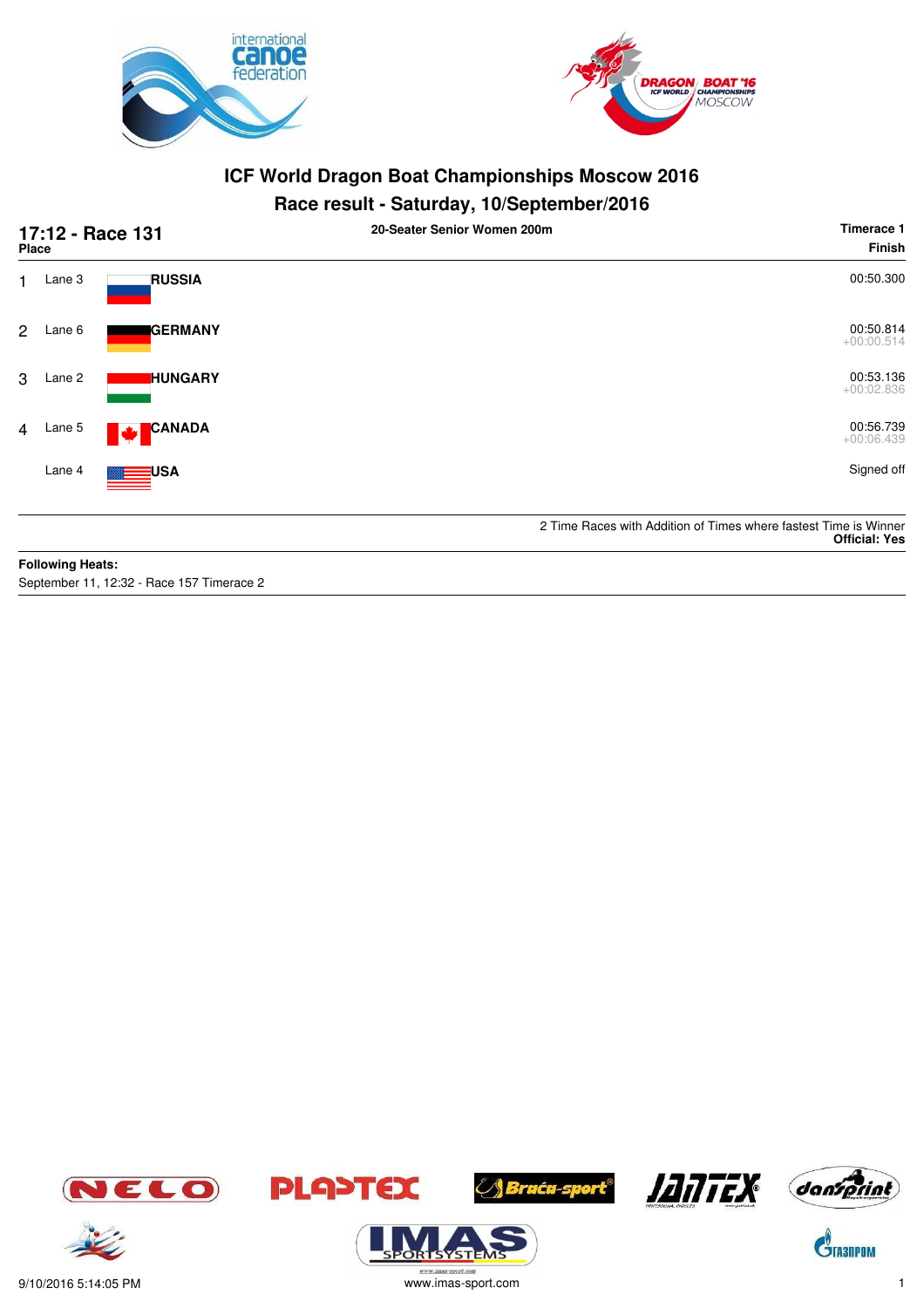



## **Race result - Saturday, 10/September/2016**

| <b>Place</b> |                         | 17:20 - Race 132 | 20-Seater Junior Men 200m | Timerace 1<br>Finish                                                                     |
|--------------|-------------------------|------------------|---------------------------|------------------------------------------------------------------------------------------|
|              | Lane 4                  | <b>I</b> GERMANY |                           | 00:47.429                                                                                |
| 2            | Lane 3                  | <b>RUSSIA</b>    |                           | 00:47.533<br>$+00:00.104$                                                                |
|              | Lane 5                  | <b>LEE</b> USA   |                           | Signed off                                                                               |
|              |                         |                  |                           | 2 Time Races with Addition of Times where fastest Time is Winner<br><b>Official: Yes</b> |
|              | <b>Following Heats:</b> |                  |                           |                                                                                          |

September 11, 12:16 - Race 155 Timerace 2









**ORISYSTE** 





 $\mathbf{\hat{G}}$ TA3NPOM





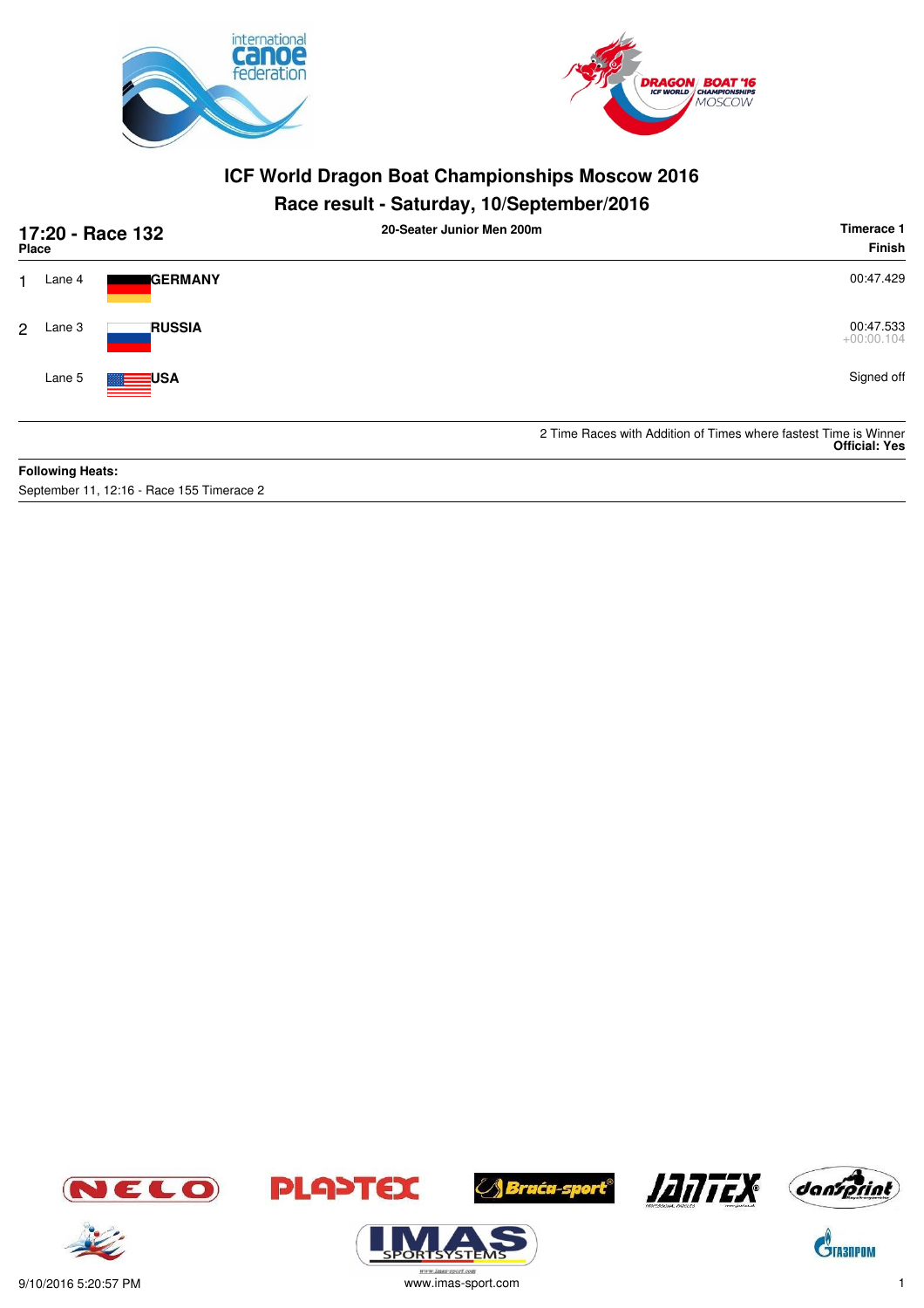



#### **Race result - Saturday, 10/September/2016**

| 17:28 - Race 133<br><b>Place</b> |                                                            | 20-Seater Junior Women 200m                                      | Timerace 1<br>Finish |
|----------------------------------|------------------------------------------------------------|------------------------------------------------------------------|----------------------|
|                                  | <b>RUSSIA</b><br>Lane 3                                    |                                                                  | 00:54.761            |
|                                  | Lane 4<br>≡⊒USA                                            |                                                                  | Signed off           |
|                                  | <b>HONG KONG</b><br>Lane 5<br>$\frac{\sqrt{3}}{2\sqrt{3}}$ |                                                                  | Did not start        |
|                                  |                                                            | 2 Time Races with Addition of Times where fastest Time is Winner | <b>Official: Yes</b> |
|                                  | <b>Following Heats:</b>                                    |                                                                  |                      |

September 11, 12:24 - Race 156 Timerace 2















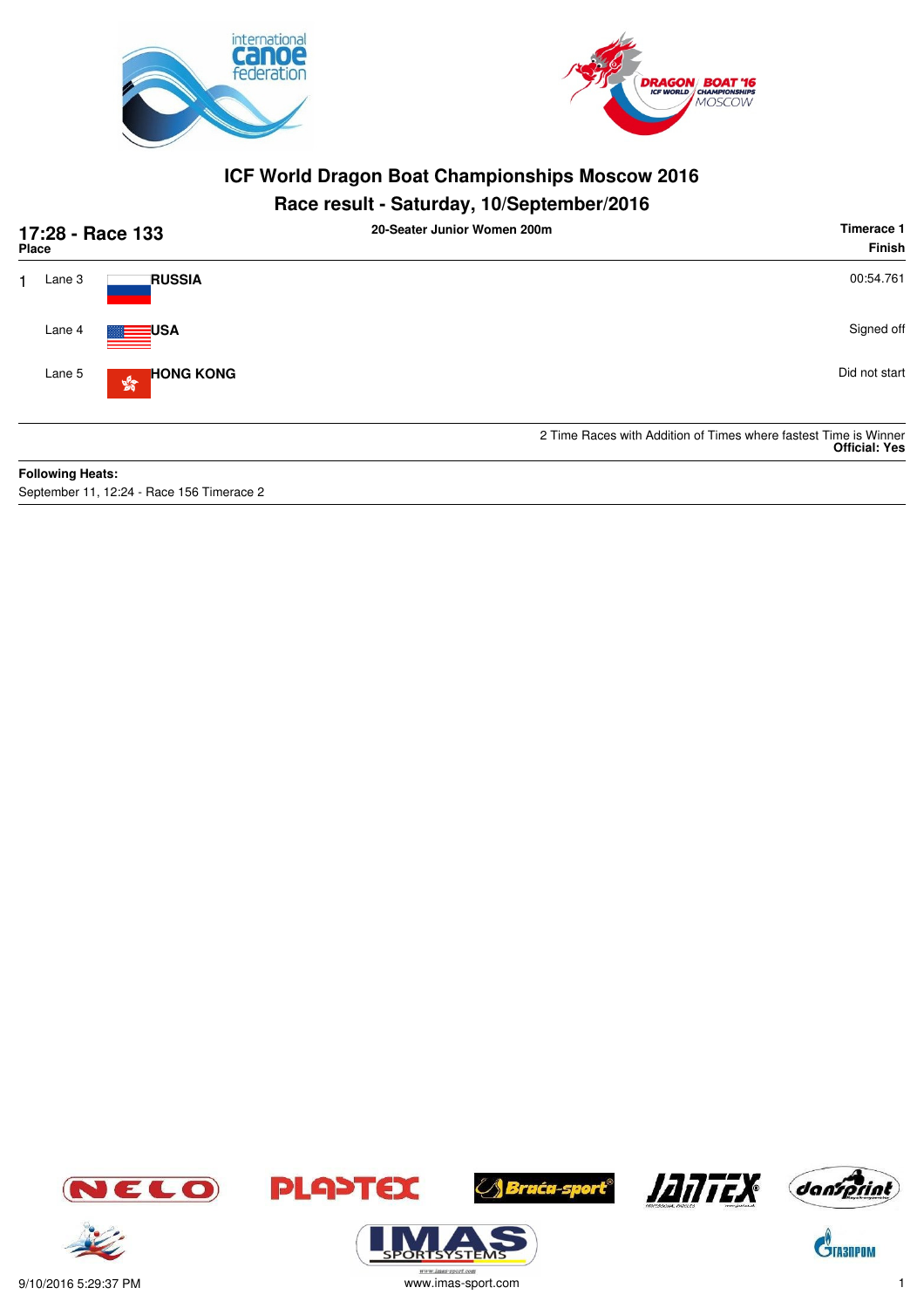



#### **Race result - Saturday, 10/September/2016**

| 17:36 - Race 134<br>Place |        |                          | 20-Seater Master 40+/50+ Women 200m | Timerace 1<br><b>Finish</b>                                                              |
|---------------------------|--------|--------------------------|-------------------------------------|------------------------------------------------------------------------------------------|
| 1                         | Lane 1 | GERMANY (40+)            |                                     | 00:52.791                                                                                |
| 2                         | Lane 3 | HUNGARY (40+)            |                                     | 00:54.875<br>$+00:02.084$                                                                |
| 3                         | Lane 2 | <b>ITALY</b> (40+)       |                                     | 00:55.461<br>$+00:02.670$                                                                |
| $\overline{4}$            | Lane 6 | <mark>:</mark> USA (40+) |                                     | 00:55.740<br>$+00:02.949$                                                                |
|                           | Lane 4 | GERMANY (50+)            |                                     | Signed off                                                                               |
|                           | Lane 5 | <mark>:</mark> USA (50+) |                                     | Signed off                                                                               |
|                           |        |                          |                                     | 2 Time Races with Addition of Times where fastest Time is Winner<br><b>Official: Yes</b> |

#### **Following Heats:**

September 11, 12:08 - Race 154 Timerace 2